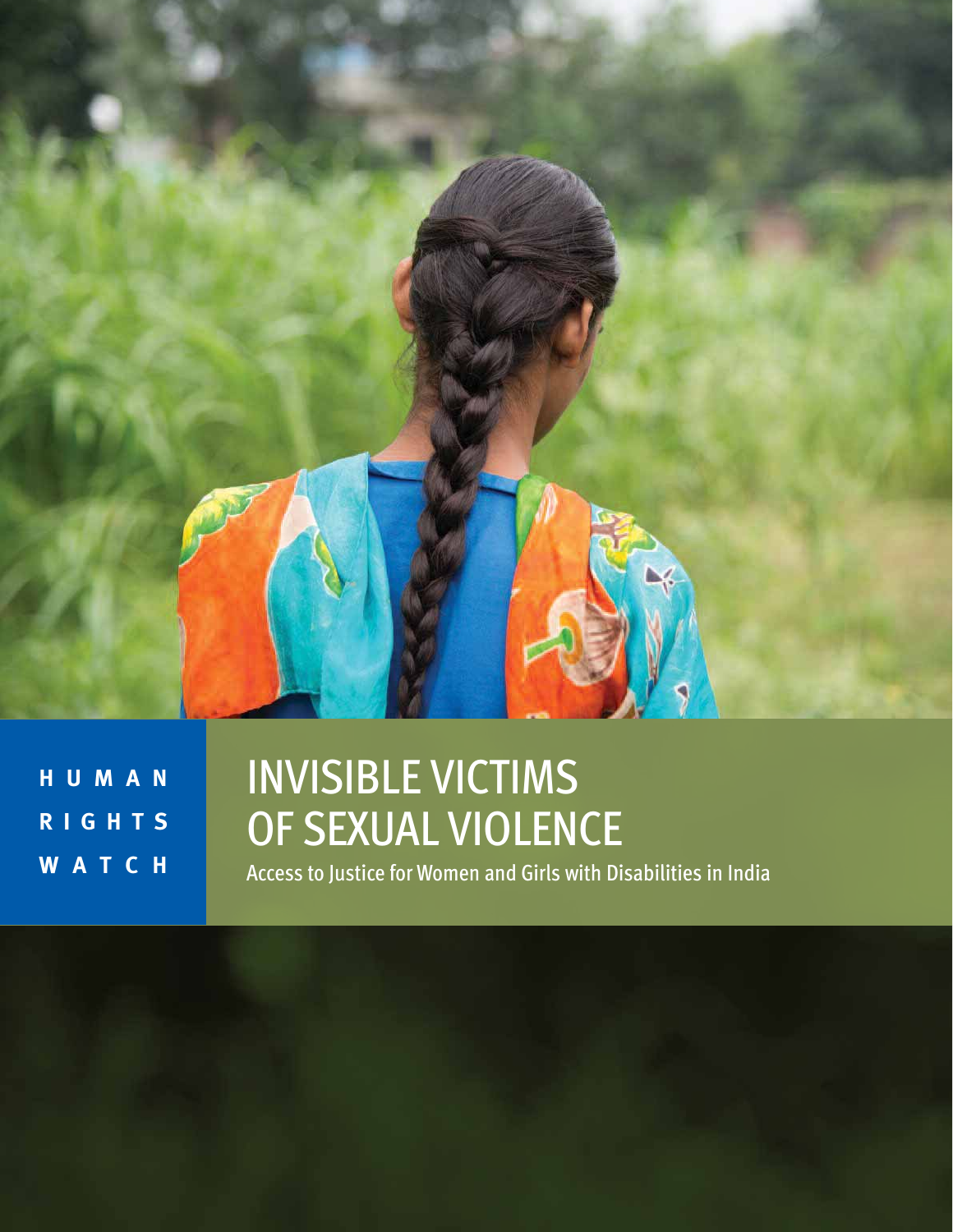

# **Invisible Victims of Sexual Violence**

Access to Justice for Women and Girls with Disabilities in India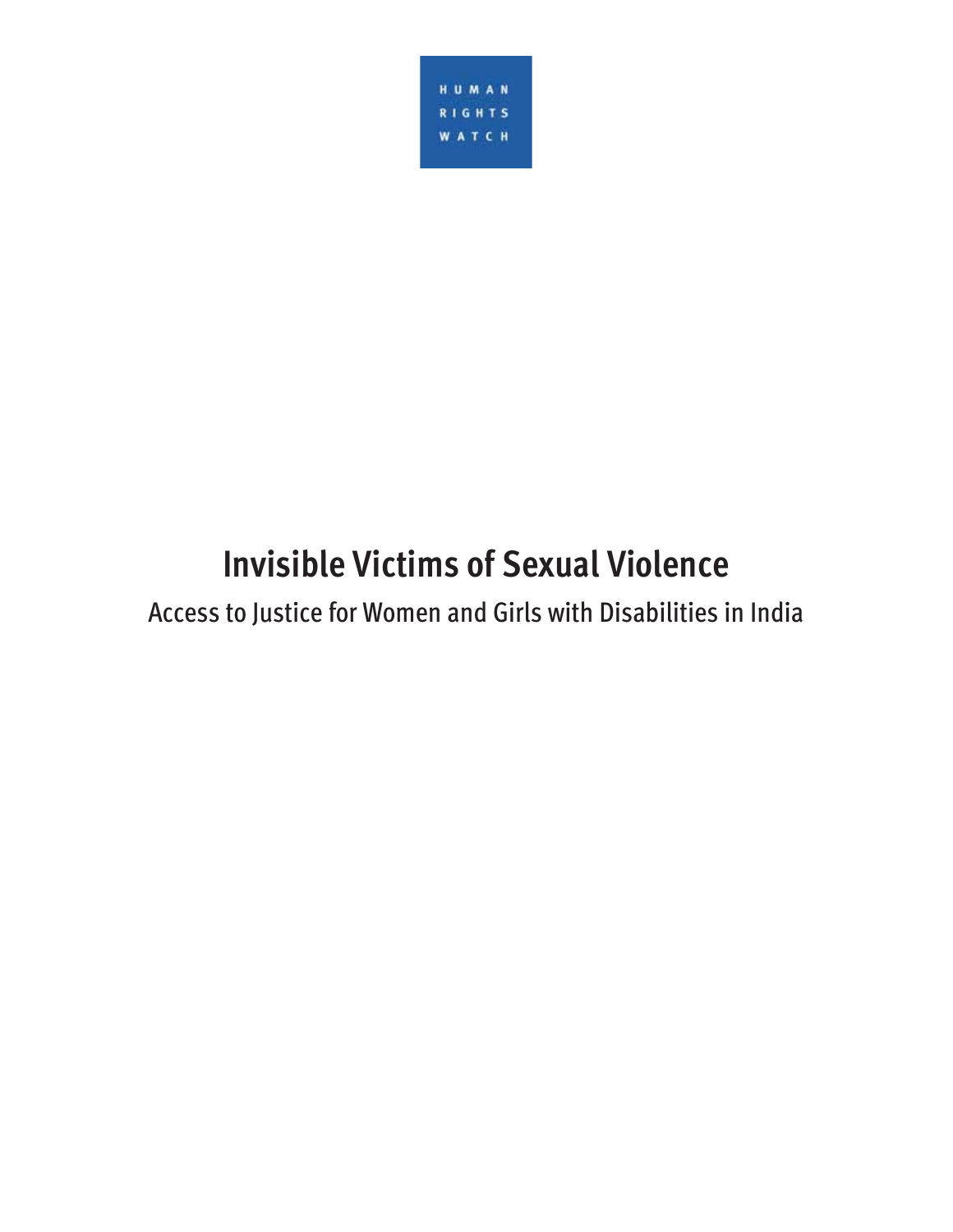Copyright © 2018 Human Rights Watch All rights reserved. Printed in the United States of America ISBN: 978-1-6231-35850 Cover design by Rafael Jimenez

Human Rights Watch defends the rights of people worldwide. We scrupulously investigate abuses, expose the facts widely, and pressure those with power to respect rights and secure justice. Human Rights Watch is an independent, international organization that works as part of a vibrant movement to uphold human dignity and advance the cause of human rights for all.

Human Rights Watch is an international organization with staff in more than 40 countries, and offices in Amsterdam, Beirut, Berlin, Brussels, Chicago, Geneva, Goma, Johannesburg, London, Los Angeles, Moscow, Nairobi, New York, Paris, San Francisco, Sydney, Tokyo, Toronto, Tunis, Washington DC, and Zurich.

For more information, please visit our website: http://www.hrw.org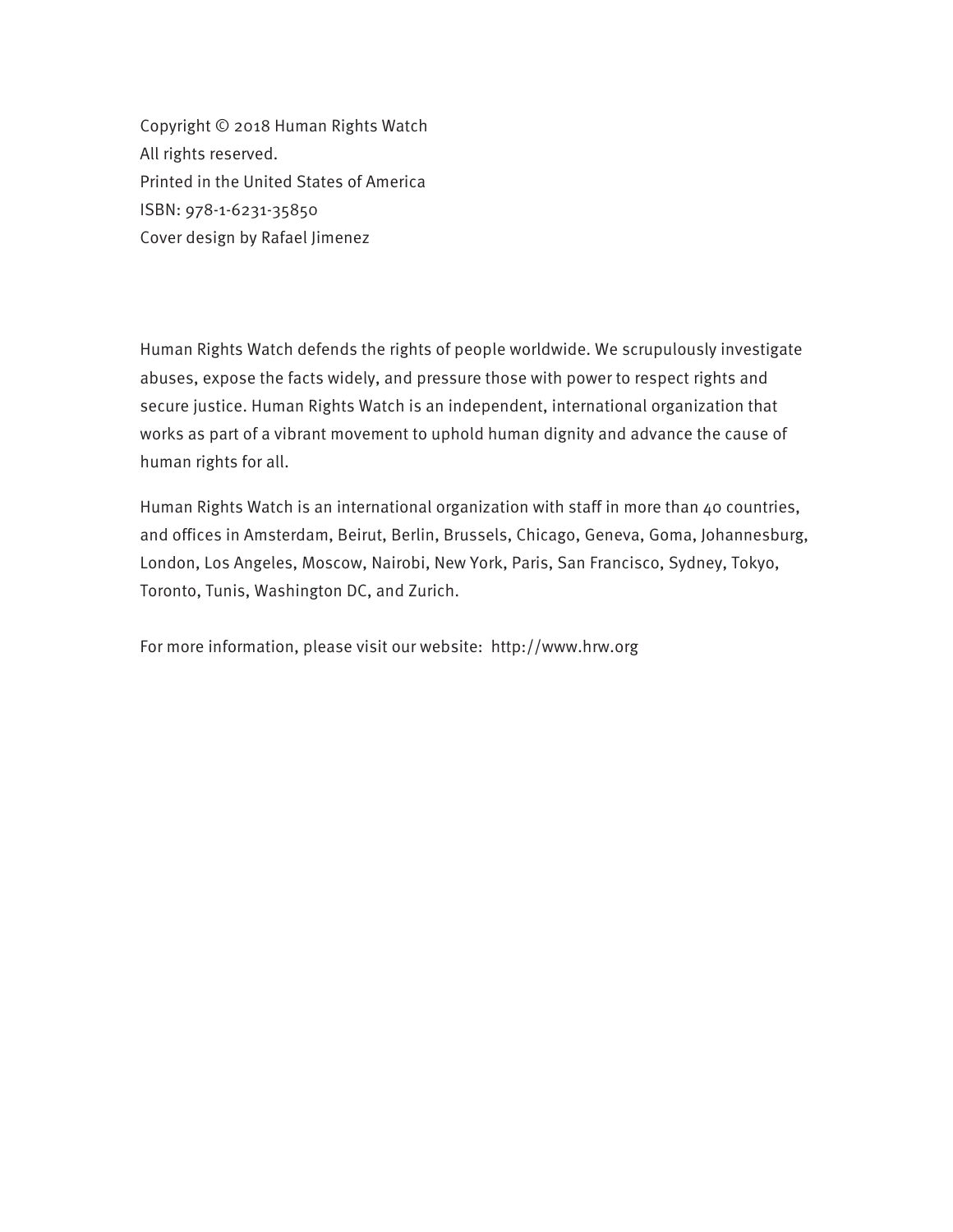

**APRIL 2018** 

ISBN: 978-1-6231-35850

### **Invisible Victims of Sexual Violence** Access to Justice for Women and Girls with Disabilities in India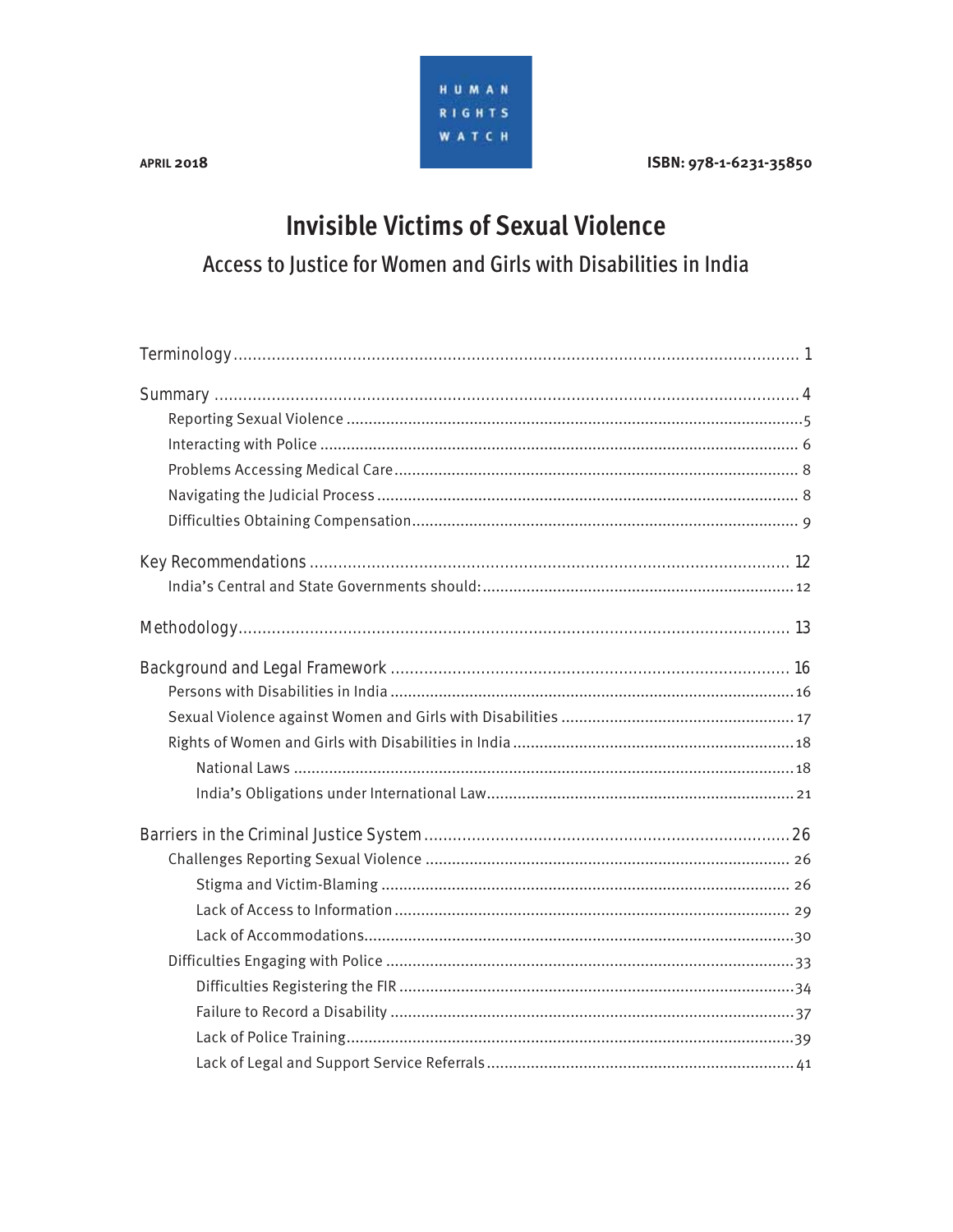| To the Australia, Canada, European Union, United Kingdom, United States, Other Concerned      |  |
|-----------------------------------------------------------------------------------------------|--|
|                                                                                               |  |
|                                                                                               |  |
|                                                                                               |  |
| Government of India, Ministry of Health and Family Welfare, Guidelines and Protocols, Medico- |  |
|                                                                                               |  |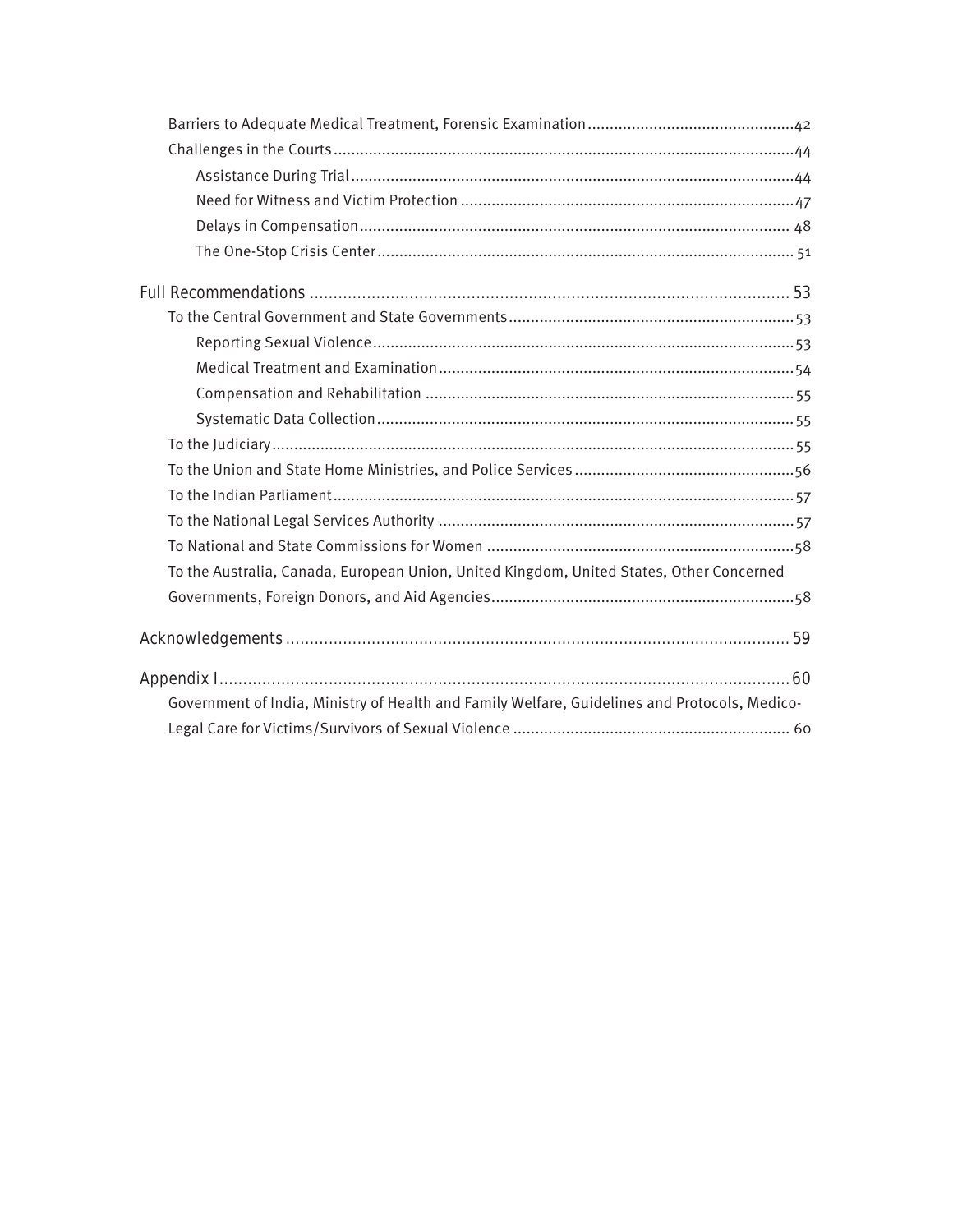### **Terminology**

Consistent with the language of the Convention on the Rights of Persons with Disabilities (CRPD), this report refers to "women and girls with disabilities" rather than "disabled women and girls."<sup>1</sup> The CRPD acknowledges that disability is "an evolving concept," but also stresses that "disability results from the interaction between persons with impairments and attitudinal and environmental barriers that hinder their full and effective participation in society on an equal basis with others."<sup>2</sup> As explained by the World Health Organization (WHO), "defining disability as an interaction means that 'disability' is not an attribute of the person."3 Progress on improving social participation can be made by addressing the barriers that hinder persons with disabilities in their day-to-day lives.

The terms below acknowledge the complex interactions between a person and social norms that comprise the experience of disability. Common language references to disabilities also appear in direct quotes when this language has been used by interviewees.

Cerebral palsy: Cerebral palsy is a neurological condition that affects body movement, muscle control, muscle coordination, muscle tone, reflex posture and balance. It can also impact fine motor skills. Every case of cerebral palsy is unique to the individual. Other complications such as cognitive delay, seizures and vision or hearing impairment also commonly accompany cerebral palsy.<sup>4</sup>

Child: As per the Convention on the Rights of the Child, any person under age 18.<sup>5</sup>

<sup>1</sup>Convention on the Rights of Persons with Disabilities (CRPD), adopted December 13, 2006, G.A. Res. 61/106, Annex I, U.N. Doc. A/61/49 (2006), entered into force May 3, 2008. India ratified the CRPD in 2007. This approach emphasizes the person before the disability, focuses on the disabling barriers erected by society, and emphasizes the state responsibility to remove these barriers in order to achieve equality.

 $2$  Ibid.

<sup>3</sup> World Health Organization and World Bank, "World Report on Disability 2011,"

http://www.who.int/disabilities/world\_report/2011/report.pdf (accessed July 3, 2016); Punarbhava, "Census of India: 2011 Data on Disability," http://punarbhava.in/index.php/disability-register/census-2011-disability-data.html (accessed July 4, 2016).

<sup>4</sup> "Definition of Cerebral Palsy," CerebralPalsy.org, http://www.cerebralpalsy.org/about-cerebral-palsy/definition (accessed November 7, 2016).

 $5$  Convention on the Rights of the Child (CRC), G.A. res.  $44/25$ , annex,  $44$  U.N. GAOR Supp. (No. 49) at 167, U.N. Doc. A/ $44/49$ (1989), entered into force Sept. 2, 1990, article 1. India ratified the CRC in 1992.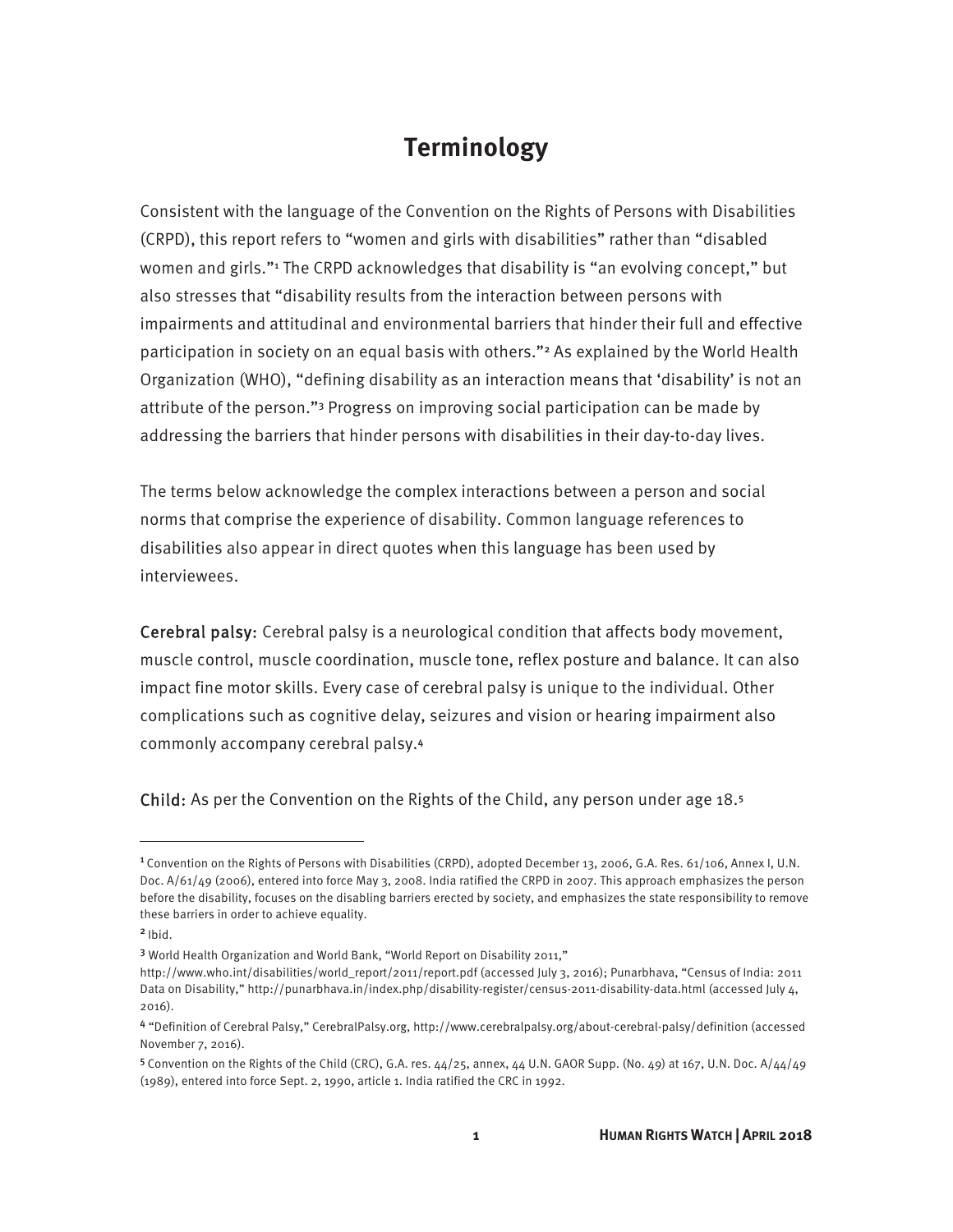Discrimination: Under India's Rights of Persons with Disabilities Act, 2016, "discrimination" in relation to disability means "any distinction, exclusion, restriction on the basis of disability which has the purpose or effect of impairing or nullifying the recognition, enjoyment or exercise on an equal basis with others of all human rights and fundamental freedoms in the political, economic, social, cultural, civil or any other field and includes all forms of discrimination and denial of reasonable accommodation."<sup>6</sup>

First Information Report (FIR): A document with information about the commission of a cognizable offense given to a police officer, which sets the process of criminal justice in motion. It is only after the FIR is registered with the police that they take up investigation of the case.

Gram Panchayat/Panchayat: Village-level administration, usually elected officials, responsible for preparing and executing plans for economic and social development.

Intellectual disability: A condition characterized by significant limitations both in intellectual functioning (reasoning, learning, problem solving) and in adaptive behavior, which covers a range of everyday social and practical skills. Intellectual disability forms a subset within the larger universe of developmental disability, but the boundaries are often blurred as many individuals fall into both categories to differing degrees and for different reasons. Examples of intellectual disability include Down Syndrome and some forms of cerebral palsy.

Multiple disabilities: Refers to having more than one disability.

Person with disability: Under India's Rights of Persons with Disabilities Act, 2016, a "person with disability" means "a person with long term physical, mental, intellectual or sensory impairment which, in interaction with barriers, hinders his full and effective participation in society equally with others."7 The new legislation contains a schedule identifying 21 "impairments" for the purpose of certification.<sup>8</sup>

<sup>6</sup>The Rights of Persons with Disabilities Act, 2016, No. 49 of 2016.

<sup>7</sup>Ibid.

<sup>8</sup>Ibid, Schedule.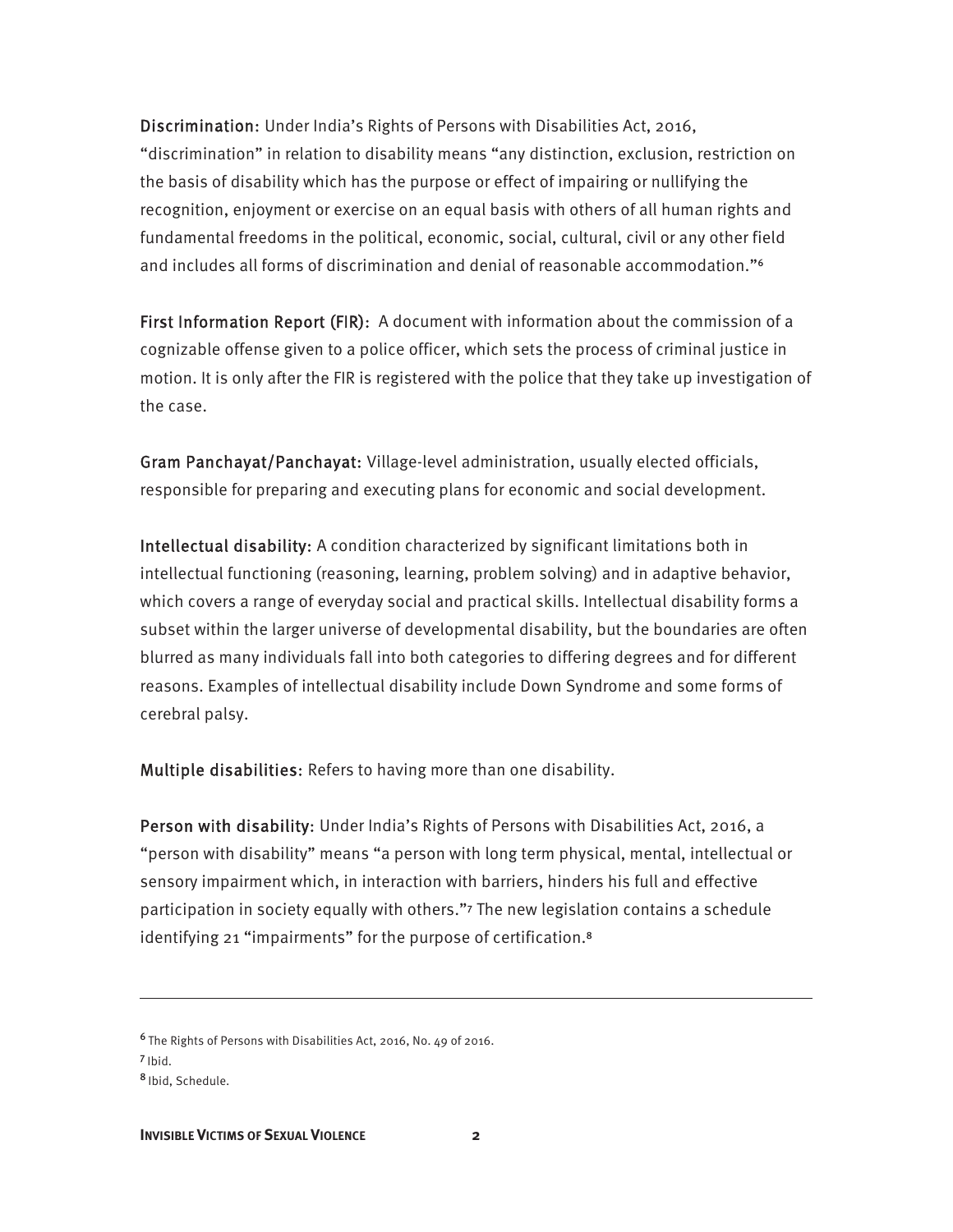Psychosocial disability: The preferred term to described persons with mental health conditions such as depression, bipolar disorder, schizophrenia and catatonia. This term expresses an interaction between psychological differences and social or cultural limits for behavior, as well as social stigma directed at persons with mental health conditions.<sup>9</sup>

Sexual violence: As used in this report, "sexual violence" includes both penetrative and non-penetrative sexual acts using violence.

Special educator: As used in this report, "special educator" refers to someone who facilitates communication with a person with a disability and provides support to them in the criminal justice process. The preferred term in the international disability community is "support person" so we have used both terms interchangeably in this report.

**.** 

<sup>9</sup> Human Rights Watch, "Treated Worse than Animals": Abuses against Women and Girls with Psychosocial or Intellectual Disabilities in Institutions in India, August 2014, https://www.hrw.org/sites/default/files/report\_pdf/india1214.pdf (citing World Network of Users and Survivors of Psychiatry, "Manual on Implementation of the Convention on the Rights of Persons with Disabilities," 2009, http://www.chrusp.org/home/resources (accessed November 23, 2016), p. 9).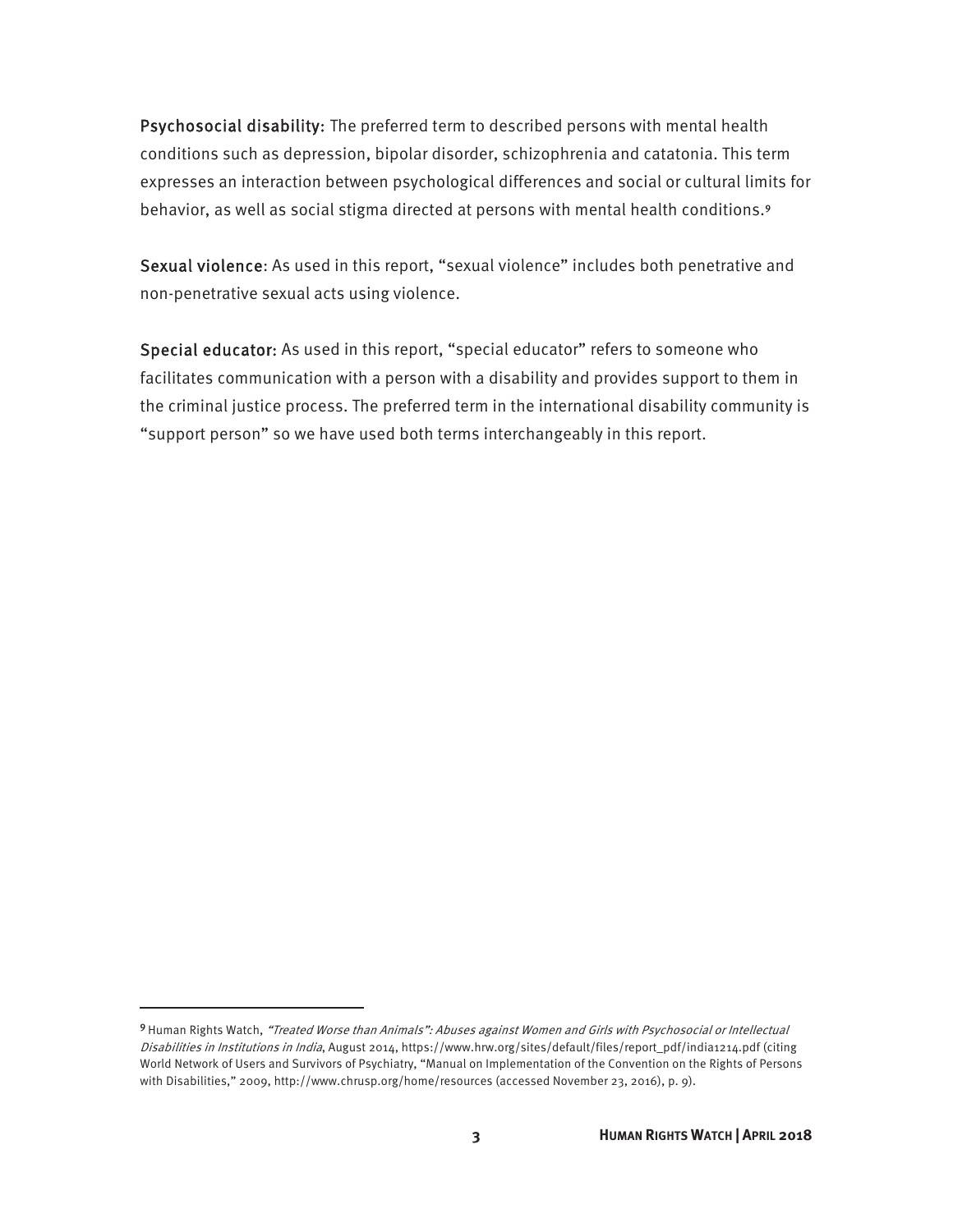### **Summary**

The police asked me very nasty things like how it felt for me. I told them I was totally unconscious, so how would I know? The police said things like, 'She's mental, why should I pay attention to her?'

—Susmita, 26, a woman with a psychosocial disability from Kolkata, West Bengal, whom four male neighbors sedated and gang-raped in February 2014

[The police] should be sensitized to the emotional and the psychological needs of the victim and how to work with women and girls with disabilities. It is important to sensitize every officer—from top to bottom. —Sanjay Gunjyal, inspector general of police from Uttarakhand

In June 2013, Chandra, a 12-year-old girl with cerebral palsy, was kidnapped, raped and left bleeding in a field near her home in West Bengal state, India. Chandra was unable to speak, sit, stand, or walk independently, so she could not call for help or go home. After several hours, some villagers found Chandra in the field. She died a few months later due to health complications.

Women and girls with different disabilities face high risk of sexual violence in India. Those with physical disabilities may find it more difficult to escape from violent situations due to limited mobility. Those who are deaf or hard of hearing may not be able to call for help or easily communicate abuse, or may be more vulnerable to attacks simply due to the lack of ability to hear their surroundings. Women and girls with disabilities, particularly intellectual or psychosocial disabilities, may not know that nonconsensual sexual acts are a crime and should be reported because of the lack of accessible information.

Access to justice is particularly difficult for women and girls with disabilities largely due to the stigma associated with their sexuality and disability. As a result, they often do not get the support they need at every stage of the justice process: reporting the abuse to police, getting appropriate medical care, and navigating the court system. As former chairwoman of the National Commission for Women, Lalitha Kumaramangalam, said in December 2015: "One of the biggest challenges for women [with disabilities] is access [to services], not just physical but access across the board."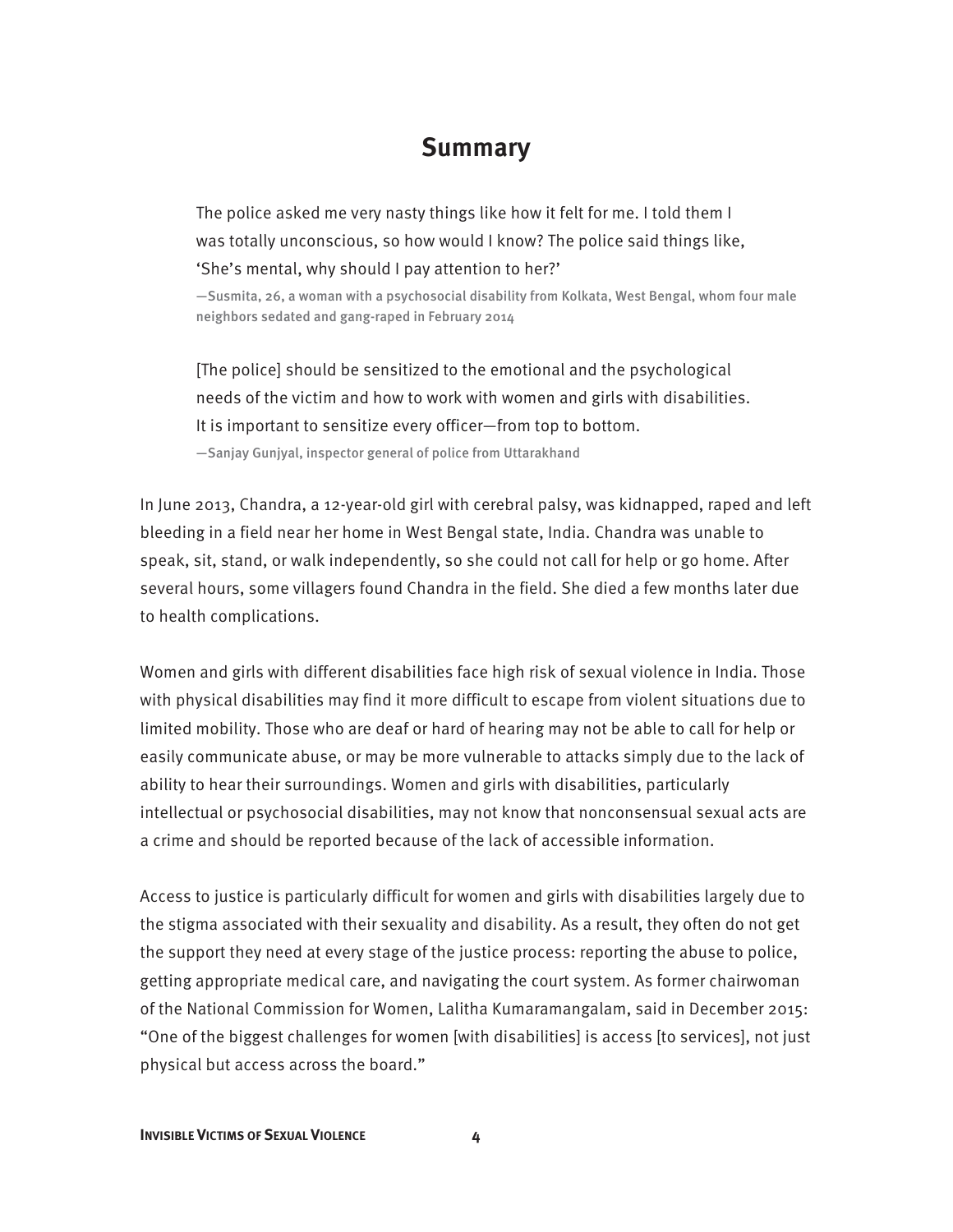After the fatal gang rape of a young woman in Delhi in December 2012, sexual violence against women in India came under a global spotlight. The government responded to the public outrage and civil society protests by strengthening laws—known as The Criminal Law (Amendment) Act, 2013 (the 2013 amendments)—against sexual violence, which it declared its intent to enforce.

The amendments include several provisions to safeguard the rights of women and girls, including those with disabilities, and facilitate their participation in the investigative and judicial processes. For example, women and girls with disabilities have the right to record their statement with police in their home or a place of their choice, and the right to assistance by an interpreter or support person when the complaint is recorded and during trial. The protections also apply to women who are seriously physically hurt or who have a temporary disability.

This report, based on 17 cases of sexual violence against women and girls with disabilities, comes five years since these amendments were adopted, and follows Human Rights Watch's November 2017 report "Everyone Blames Me": Barriers to Justice and Support Services for Sexual Assault Survivors in India, which found that rape survivors still face significant barriers obtaining justice and critical support services because legal and other reforms have not been fully realized.

This report finds that while the 2013 amendments have made significant progress in responding to the widespread challenges that victims of sexual violence endure, they have yet to properly develop and implement support for survivors with disabilities in the form of trainings and reforms throughout the criminal justice system. It highlights gaps in enforcement and calls for concrete measures to address the needs of women and girls with disabilities seeking justice for abuse.

These women should no longer remain the invisible victims of sexual violence.

#### Reporting Sexual Violence

In 2013, Kanchana, a 19-year-old woman with an intellectual disability from a village in Hooghly district in West Bengal, was raped on multiple occasions by a man from her neighborhood. Kanchana was unaware that she should report that she was raped, which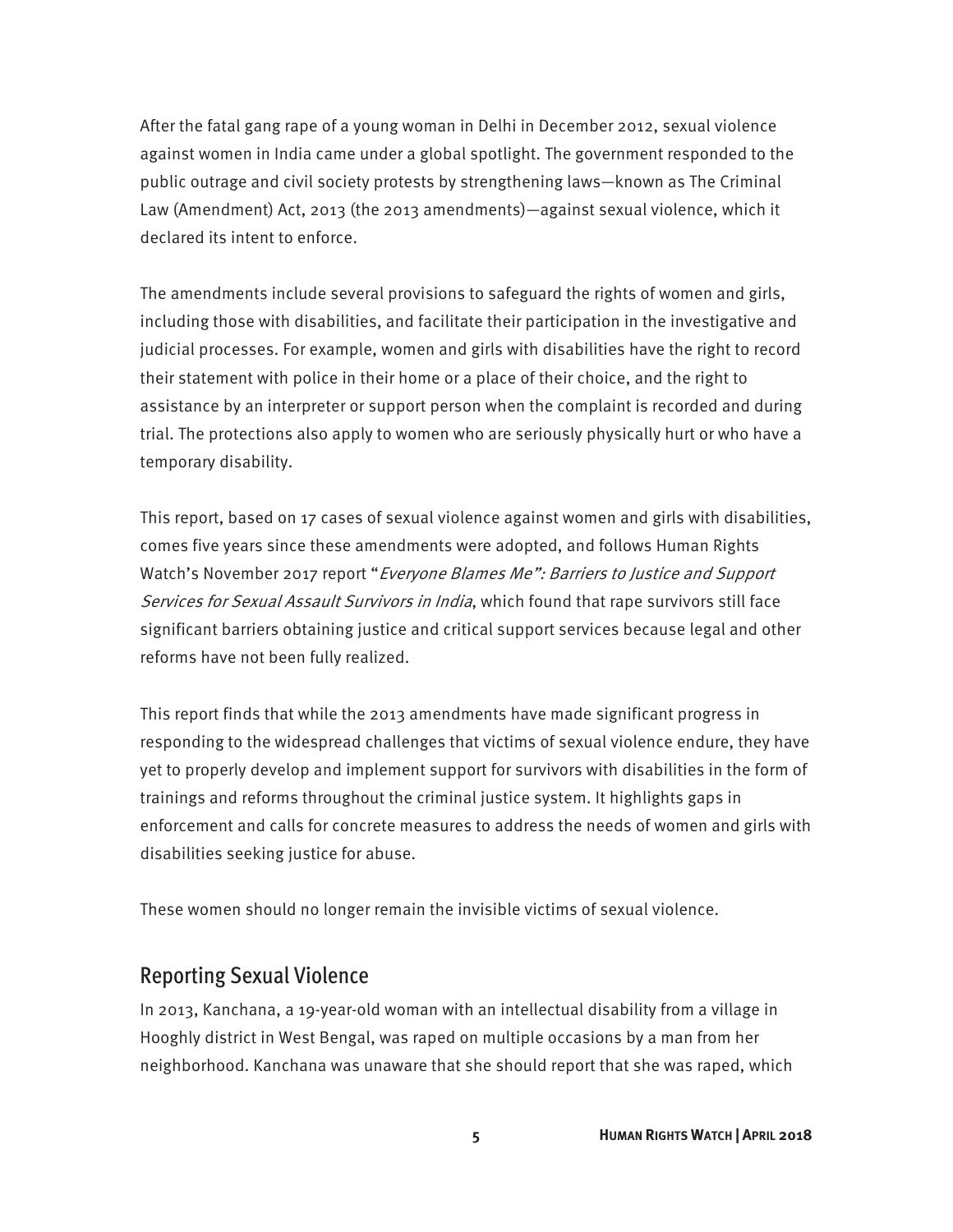was only discovered when she was discovered to be five-months pregnant. Even then, it was difficult for her to explain what had happened.

This is not unusual. Globally, women and girls with disabilities face unique barriers to reporting that hinder their access to redress. Indian authorities acknowledge this problem. According to the 2014 Guidelines and Protocols for Medico-Legal Care for Victims/Survivors of Sexual Violence issued by India's Ministry of Health and Family Welfare, women and girls with disabilities face particular barriers to reporting sexual abuse:

…[be]cause of the obvious barriers to communication, as well as their dependency on caretakers who may also be abusers. When they do report, their complaints are not taken seriously and the challenges they face in expressing themselves in a system that does not create an enabling environment to allow for such expression, complicates matters further.

Yet, the government has no system to even register attacks against women and girls with disabilities, let alone formulate strategies and mechanisms to respond to their particular needs. A 2014 report by the United Nations Special Rapporteur on violence against women, Rashida Manjoo, following her visit to India, said a consistent lack of disaggregated data collection "renders the violence committed against women with disabilities invisible."

#### Interacting with Police

Women and girls with disabilities may require accommodations—distinct types of support depending on their disabilities—that are procedural and age-appropriate. This may include access to sign-language interpretation, the presence of someone to facilitate communication ("special educator"), the use of simple language, and the option to file reports in braille.

However, this support is often not available in India, even though the 2013 amendments and the Protection of Children from Sexual Offences Act, 2012, (POCSO) mandate these provisions. Most police do not have the training or expert support to handle such cases.

In Delhi, Pooja, an 11-year-old girl with an intellectual disability, was taken to the police station in August 2013 by her father after she was allegedly raped by a neighbor. The police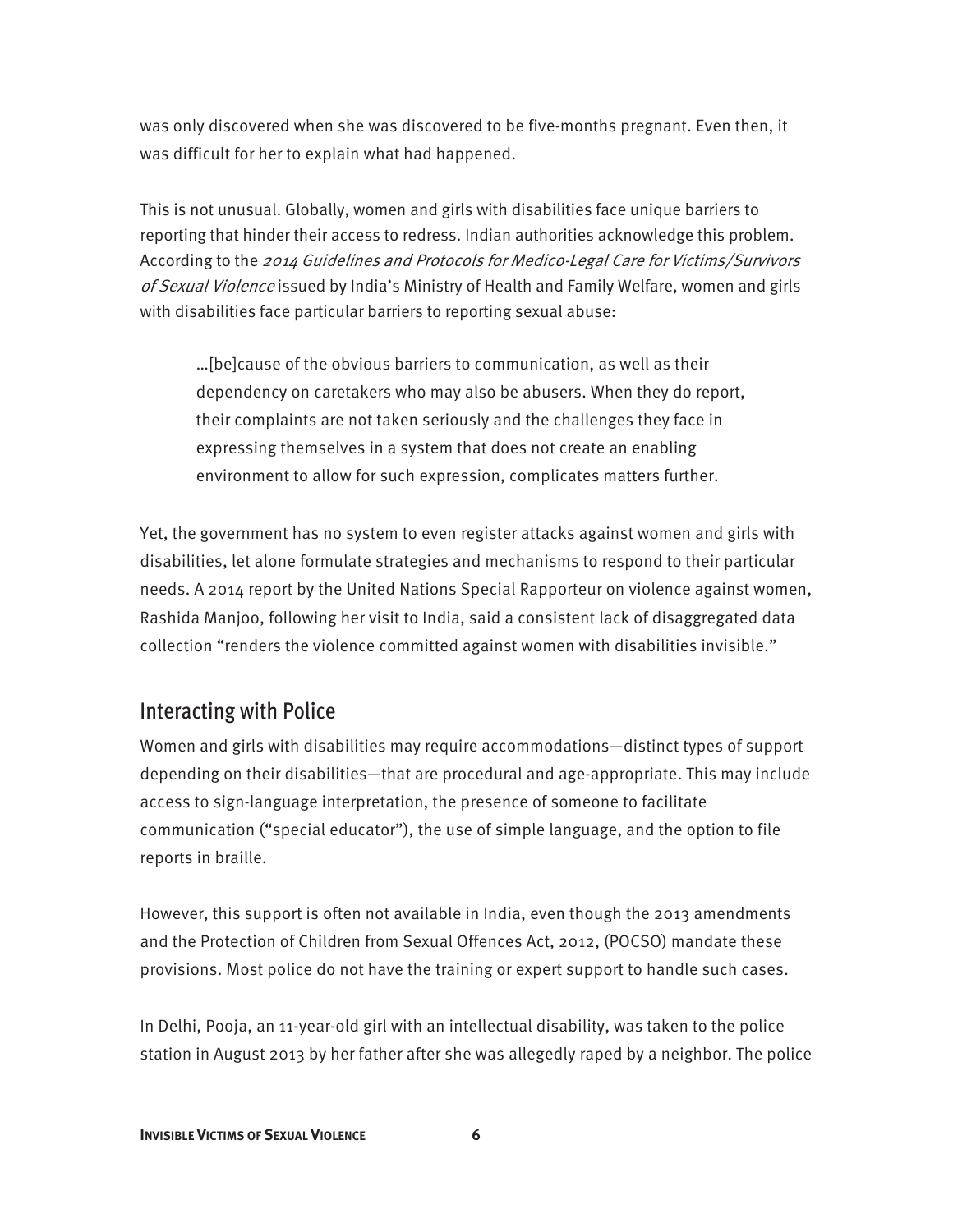brought in a sign language interpreter to assist the interviewee, but Pooja cannot speak due to a neurological condition; she is not deaf and has no knowledge of sign language. Though the investigating police officer tried to do the right thing by calling a support person, lacking access to proper guidance from a special educator, he misinterpreted Pooja's intellectual disability.

In some cases, Human Rights Watch found that women and girls were excluded from accommodations on the basis of their inability to certify a disability. Even in cases where women and girls had visible physical disabilities or identified their disabilities, police failed to include specific details in the First Information Report (FIR), the document that sets the criminal justice process in motion. Lack of documentation in police reports precludes women and girls with disabilities from receiving specific need-based support from the police and judiciary.

Maneka, a 15-year-old girl from Delhi with both an intellectual and physical disability, reported being raped by two men from her neighborhood in October 2015. Although Maneka's family conveyed her age and disabilities to the police, the FIR noted her age as over 18 and did not include her disability. As a result, she did not receive protections under POCSO or the 2013 amendments. The police's failure to document Maneka's intellectual and physical disabilities also undermined the process of evidence collection.

Maneka's lawyer said that when she gave her statement to police, the investigating officer did not provide her with accommodations as required by law, such as support from a special educator. Maneka's lawyer also said that the police failure to video Maneka's statement—an accommodation to reduce trauma from repeated testimony— has added to the challenges in litigating her case.

Debashree Sabuj, deputy police commissioner for women in West Bengal, attributed many of these shortcomings to lack of training and information among police officers:

We have had no training. When we meet a disabled woman, we may not know how to speak to her properly. The police are not cruel. In most cases the police are simply ignorant. It is not that we don't want to believe them, but we also worry that if we make a mistake, the wrong person will be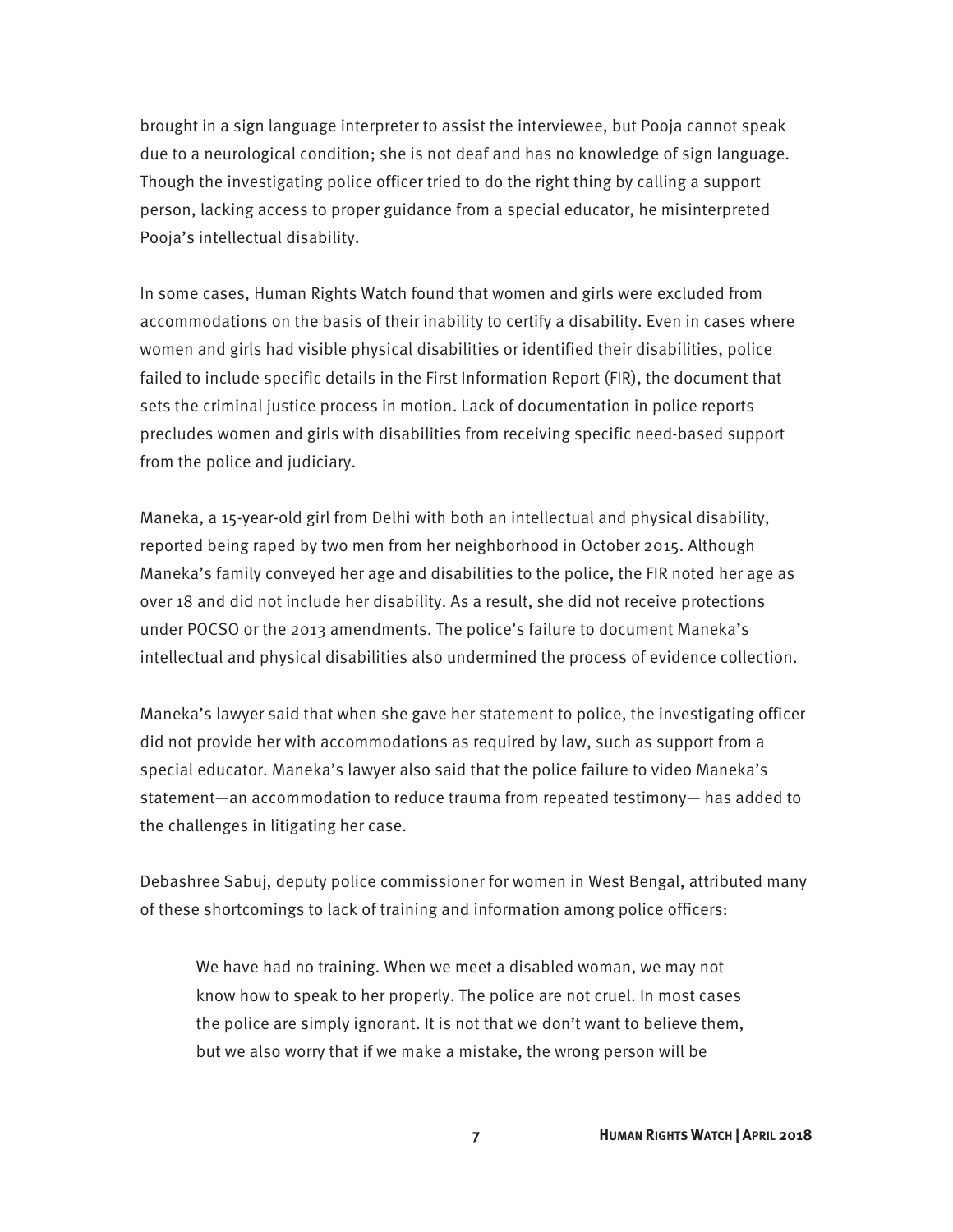punished. The police need education and we need to be sensitized on how to handle these cases.

#### Problems Accessing Medical Care

In cases of sexual violence, immediate medical attention and examination can both identify urgent medical needs and facilitate timely evidence collection. In 2014, India's Ministry of Health and Family Welfare issued Guidelines and Protocols for Medico-Legal Care for Victims/Survivors of Sexual Violence, which include requirements for the medical examination of women and girls with disabilities such as providing accommodations like a special educator to take consent and medical histories.

The failure of many medical professionals to adequately explain medical tests and procedures and ensure that women and girls with disabilities are comfortable with the process may add to the trauma of sexual violence. For instance, Soumya said that her daughter Maneka, whose case is discussed above, was isolated from her family in the hospital and subjected to tests she did not understand.

They took Maneka in for the examination all alone—she was scared. No one explained to her or to me what tests they were doing. They gave her medicine but I don't know what medicine it was. I helped Maneka to tie her pajamas [pants] afterward. I asked her about the tests, but she could not tell me. I am not literate so I could not read the papers.

#### Navigating the Judicial Process

The judicial process in India is slow and traumatic for many victims of crimes. However, unfamiliar and stressful court environments present a heightened challenge for women and girls with disabilities, especially during protracted legal cases. Lack of information among women and girls with disabilities and their families about their legal rights, including the right to legal representation, prevents many from advocating for their needs.

Lokapriya Kanungo, the National Advocacy Coordinator at Shanta Memorial Rehabilitation Centre, described the case of Karuna, a woman with low vision from Bhubaneshwar, Odisha, who reported being raped in June 2013: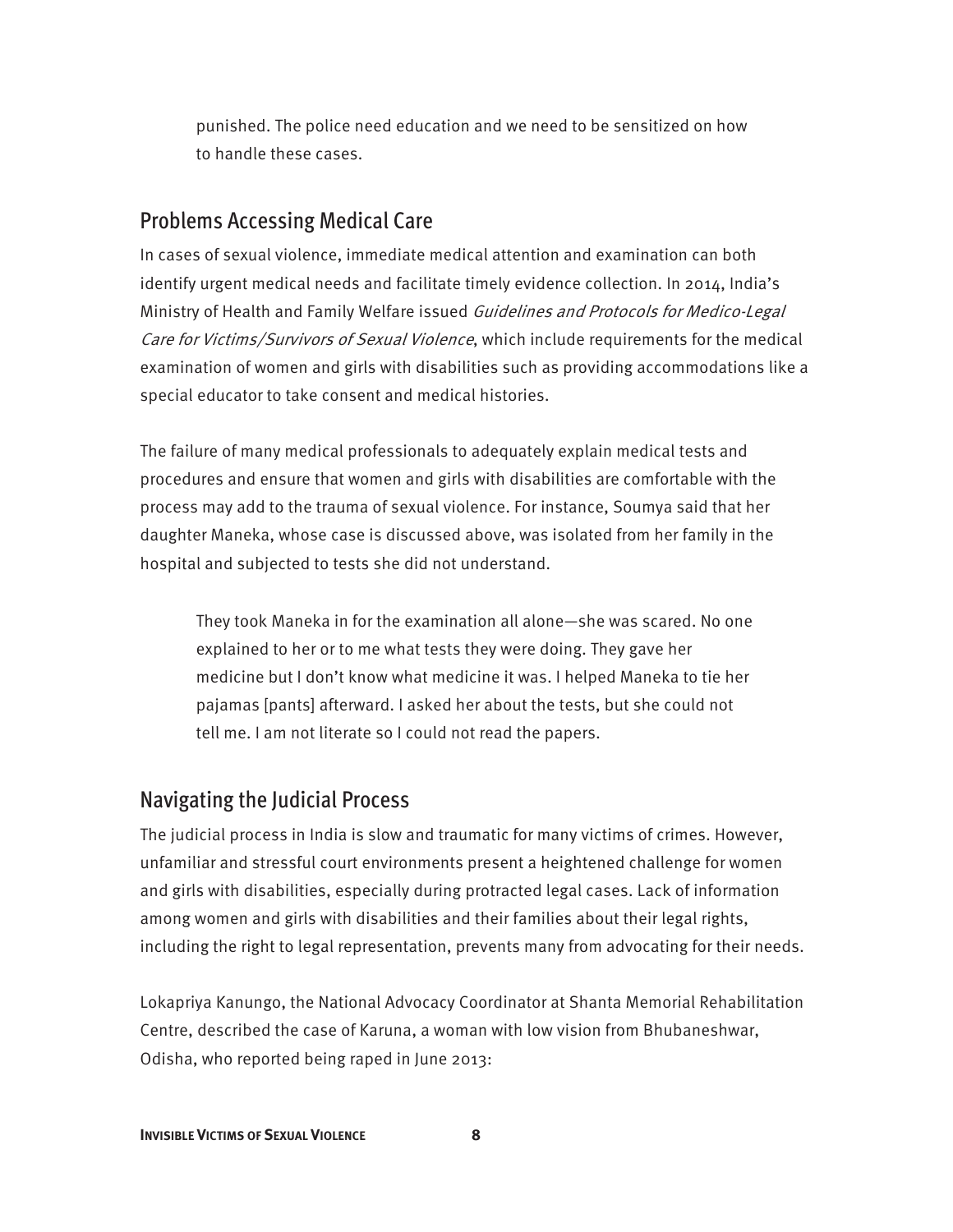The police did not help Karuna get legal aid. The staff of the [residential shelter home] helped her to find a lawyer, but the lawyer they found was not free of cost. It has been tough for her to continue with the lawyer. This has affected the progress of the case.

Since August 2013, Kanchana, who has an intellectual disability, and her mother Diya, have been to court five times. The court proceedings were not adequately explained to Kanchana. Diya recounted a simple misunderstanding when Kanchana was asked to wait in the plaintiff's witness box in the courtroom, which proved deeply traumatic for her.

When they led Kanchana away from me, she cried and screamed. The police explained to me that she would be able to see me and that they would bring her straight back to my lap. She couldn't understand. She was terrified and believed she was being taken to a lock-up.

#### Difficulties Obtaining Compensation

Indian law and policies require that all state governments facilitate compensation, including interim relief in cases where no trial takes place because the offender cannot be traced or identified.

However, Human Rights Watch found that even in cases of extreme violence, trauma and economic hardship resulting from childbirth, women and girls with disabilities had difficulties in securing compensation from the court or the Criminal Injuries Compensation Board. Local activists said that there is no set standard, and amounts are often determined arbitrarily, vary between states, and can be driven by media publicity.

In 2014, in a remote village in Hooghly district, West Bengal, Noori, a 23-year-old Muslim woman with cerebral palsy and other disabilities—including the inability to speak or walk without a stick—was gang raped by three neighbors until she lost consciousness. Noori applied for compensation to cover her medical expenses, but more than three years later had yet to be awarded compensation.

Even when compensation has been awarded, the money may not reach the person in need. In August 2014, in a village in Herbertpur, Uttarakhand, Razia, a 13-year old girl with an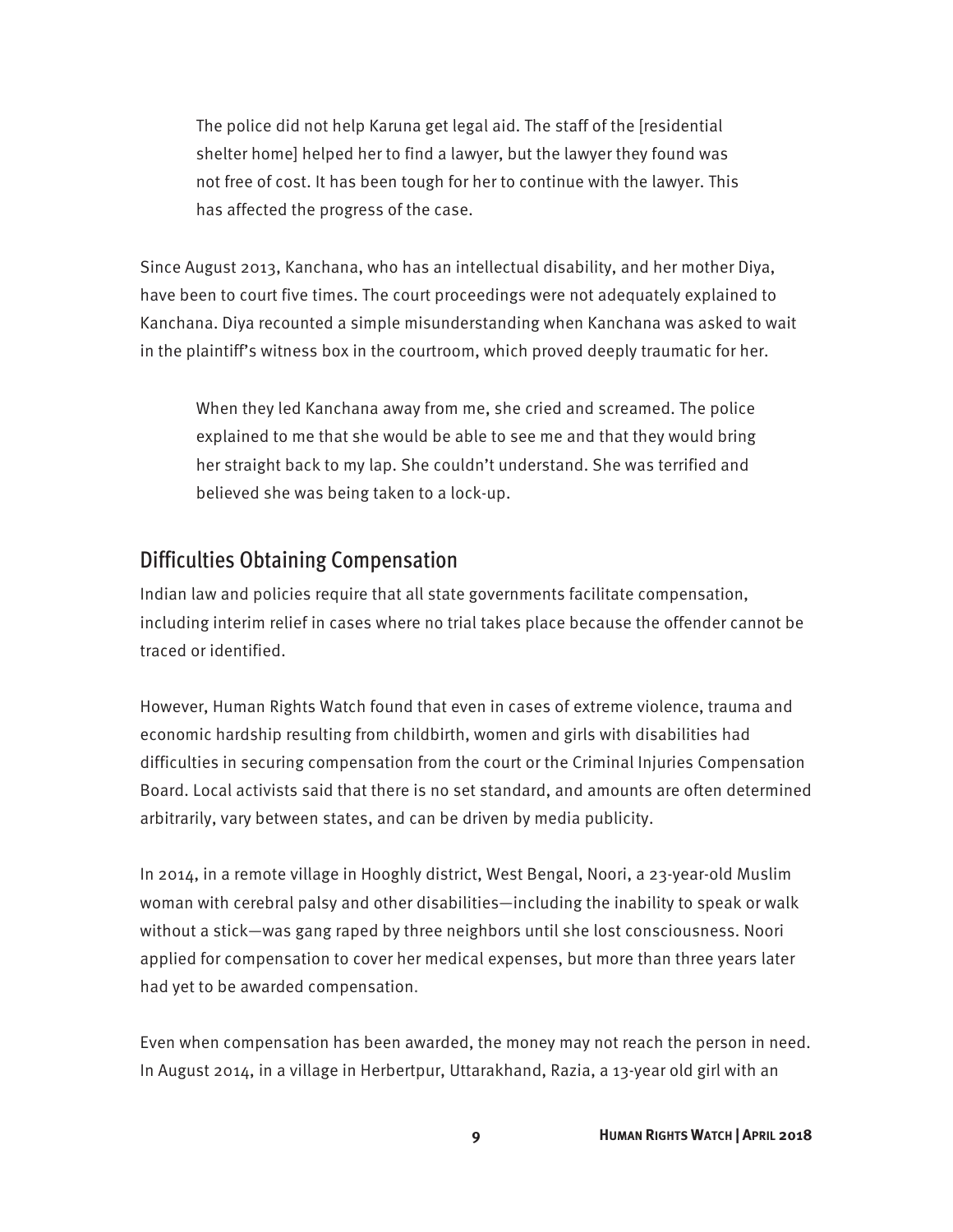intellectual disability and difficulties speaking, was raped by her younger brother's 17-yearold tutor. With the support of the Latika Roy Foundation, an organization working with children and adults with developmental and other disabilities, Razia and her family pursued justice via the courts—and won. Razia was granted compensation of two lakh rupees (US \$3,100). However, at the time of writing, the family had yet to receive the money.

In 2013, the central government established the Nirbhaya Fund for schemes aimed at "prevention, protection and rehabilitation" of survivors of sexual violence. No specific fund for persons with disabilities exists in India and women with disabilities are not explicitly mentioned in the Nirbhaya Fund. Meenakshi Balasubramanium, from Equals— Centre for Promotion of Social Justice, said:

In the Nirbhaya Fund they should have put some amount aside for women with disabilities because accessibility and reasonable accommodation involves costs, but these aspects of access to justice for women and girls with disabilities have not been taken into consideration.

Compensation is particularly important for women and girls with disabilities and their families, especially those who live in rural areas or are from marginalized communities. In 2014, Diya and Kanchana applied for compensation under a West Bengal scheme. After Kanchana decided to carry her son to term, Diya had no choice but to leave her work. Now, as the primary caregiver for her daughter and grandson, she cannot leave home. Four years later, the case has been closed and their application for compensation is still pending.

\*\*\*

India's political and administrative leadership has repeatedly expressed concern over sexual violence and has said it is committed to reforms. The government has also taken pride in its efforts to protect the rights of persons with disabilities.

In 2007, India ratified the Convention on the Rights of Persons with Disabilities (CRPD). Under the treaty, states are obligated to "ensure effective access to justice for persons with disabilities on an equal basis with others, including through the provision of procedural and age-appropriate accommodations, in order to facilitate their effective role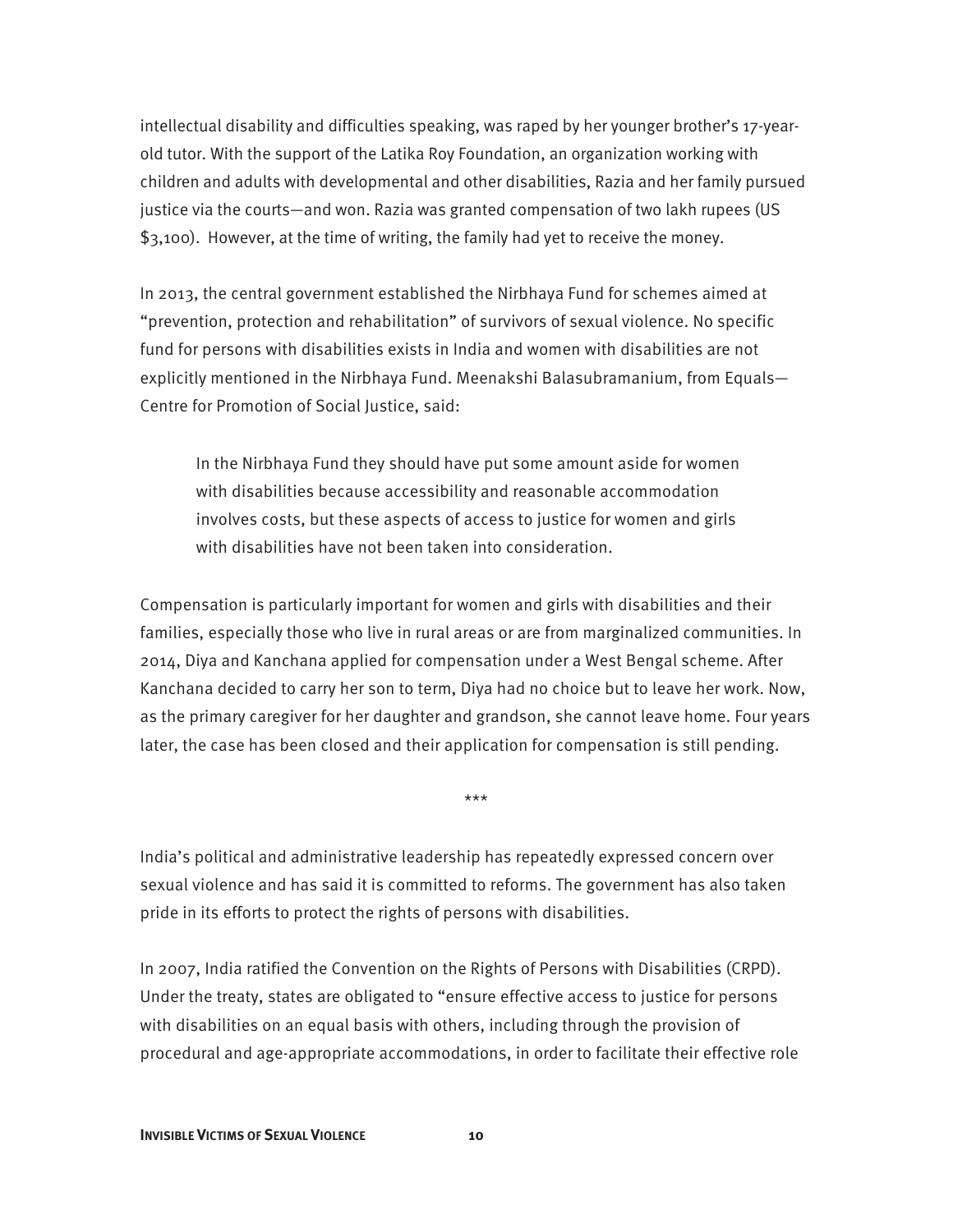as direct and indirect participants, including as witnesses, in all legal proceedings, including at investigative and other preliminary stages."

In December 2016, India's parliament adopted the Rights of Persons with Disabilities Act, which protects all persons with disabilities from abuse, violence and exploitation, and articulates specific measures to be taken by appropriate government officials, executive magistrates and the police.

While these are important steps, much more remains to be done to reform the criminal justice system and ensure equal access to justice, including through accommodations, for women and girls with disabilities who are survivors of sexual violence. These cases should no longer remain in the shadows.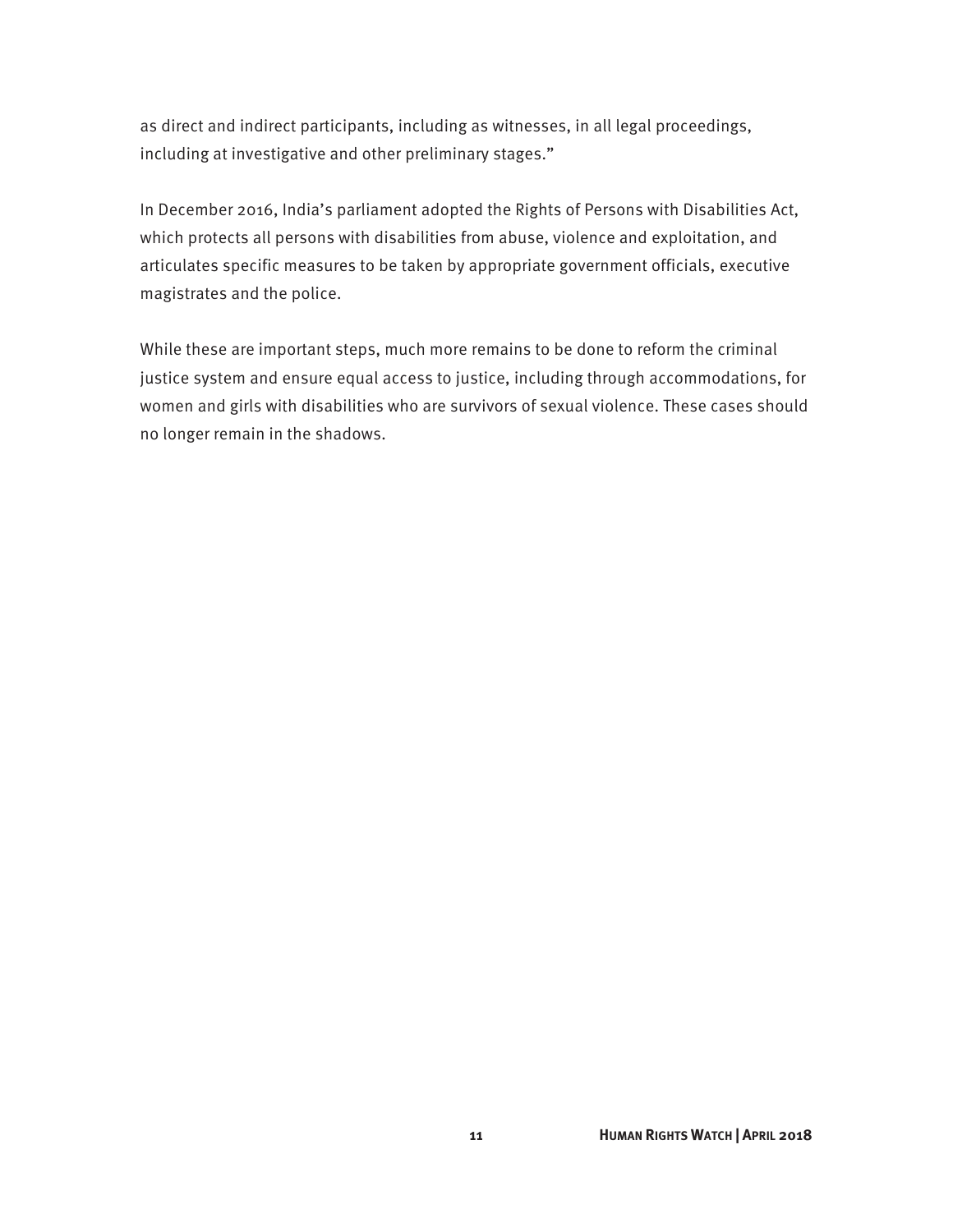### **Key Recommendations**

The key recommendations below focus on the unique needs of women and girls with disabilities who experience sexual violence. They should be implemented alongside those in Human Rights Watch's report "Everyone Blames Me": Barriers to Justice and Support Services for Sexual Assault Survivors in India.

#### India's Central and State Governments should:

- Properly implement laws and policies to protect rights in cases of sexual violence against women and girls with disabilities.
- Ensure that police, judicial officers, medical officers and judges receive adequate training in the rights of survivors of sexual violence, including women and girls with disabilities. Police and the courts should have access to "special educators," who can identify disability accurately and provide support or other accommodations.
- Adopt and implement the Ministry of Health and Family Welfare Guidelines and Protocols for Medico-Legal Care for Survivors| Victims of Sexual Violence across all states and jurisdictions. Ensure that all medical professionals are trained in accordance with these guidelines.
- Collect and disaggregate data on sexual and gender-based violence on the basis of gender, disability and age to ensure adequate services and inform government policies and programs to better address the needs of women and girls with disabilities.
- Formulate a uniform scheme across all Indian states to provide compensation to victims of sexual violence, including women and girls with disabilities. Compensation awarded should consider the additional costs incurred and urgent needs of victims with disabilities.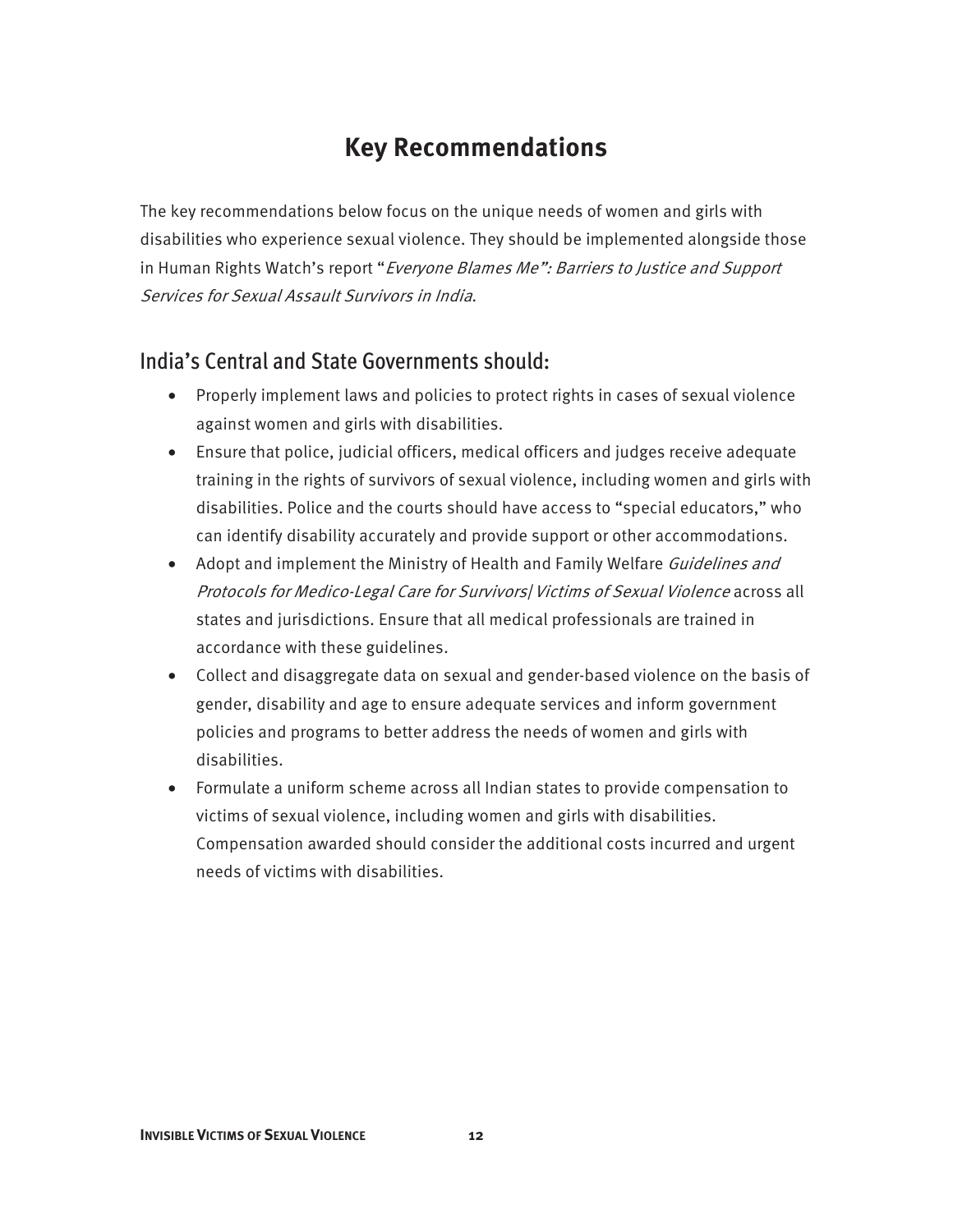### **Methodology**

Between January 2016 and December 2017, Human Rights Watch investigated the implementation of the Criminal Law (Amendment) Act, 2013, and the Protection of Children from Sexual Offences Act, 2012, in cases of rape and gang rape perpetrated against women and girls with disabilities. Our general assessment on the implementation of the 2013 amendments is featured in the November 2017 report "Everyone Blames Me": Barriers to Justice and Support Services for Sexual Assault Survivors in India.<sup>10</sup>

For this report, we investigated 17 rape and gang-rape cases from eight states in India, including Chhattisgarh, Delhi, Karnataka, Maharashtra, Odisha, Tamil Nadu, Uttarakhand, and West Bengal. Locations were chosen based on the presence of strong local partners and access to information about these cases. While the scale and geographic scope of this research are not comprehensive, the cases demonstrate a range of challenges faced by women and girls with disabilities that we have reason to believe are indicative of challenges faced by women and girls with disabilities based upon extensive interviews with disability rights activists and a media survey of cases in English-language newspapers in India, conducted between January 2016 and August 2017.

The cases, which included eight girls and nine women, live with a spectrum of disabilities, including psychosocial disability; physical disability; blindness or low vision; hearing and speech disabilities; cerebral palsy, leading to multiple disabilities (cognitive and locomotor); intellectual disability; epilepsy, and in one case, a girl with a severe neurological condition leading to multiple disabilities (cognitive and speech disabilities).

All cases documented for this report took place after the passage of the Protection of Children from Sexual Offences Act, 2012 (POCSO and the Criminal Law (Amendment) Act, 2013 (2013 amendments), but before the Rights of Persons with Disabilities Act, 2016. Accordingly, in the cases covered in this report women and girls with disabilities were entitled to protection under both POCSO and the 2013 amendments. They were not, however, entitled to protection under the Rights of Persons with Disabilities Act, 2016.

<sup>&</sup>lt;sup>10</sup> Human Rights Watch, "Everyone Blames Me": Barriers to Justice and Support Services for Sexual Assault Survivors in India, November 8, 2017, https://www.hrw.org/report/2017/11/08/everyone-blames-me/barriers-justice-and-support-servicessexual-assault-survivors.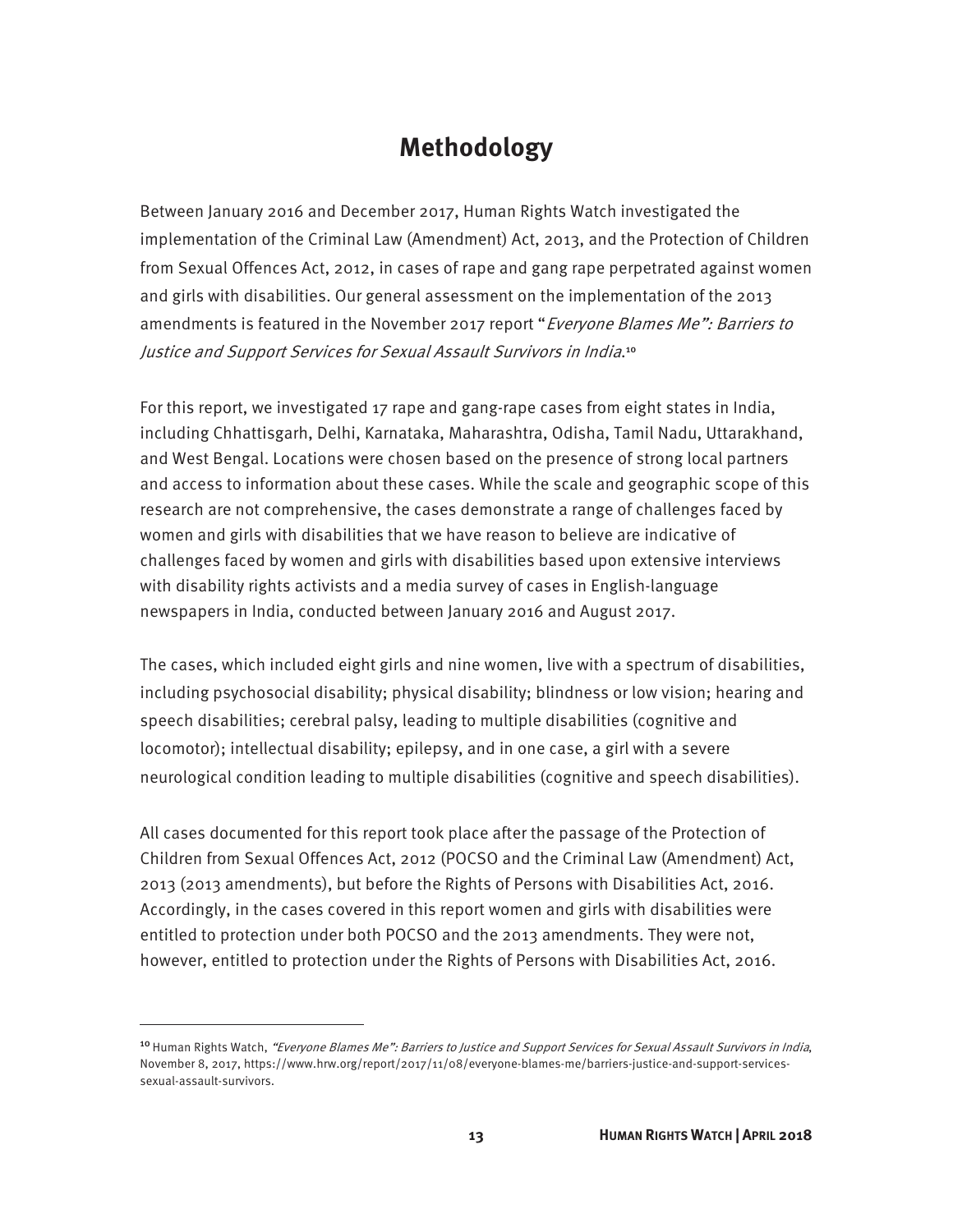In order to avoid traumatizing sexual violence survivors, Human Rights Watch investigated cases by first seeking information from social workers, lawyers, advocates and government stakeholders before engaging survivors and their families. We conducted interviews with 111 people including sexual violence survivors, family members, and lawyers, including a public prosecutor. We also met officials from mental health institutions and shelter facilities, police, government officials, special educators and disability rights activists.<sup>11</sup>

In five cases, we conducted direct interviews with women survivors of rape. These interviews were only conducted in instances when women wished to tell their stories. We did not conduct interviews directly with any children who were raped.

Interviews were conducted in English, Hindi, Bengali, Odiya, Tamil, and Kannada. Interviews for this report were conducted in person, by phone and email, with the medium of each interview given in citations. All interviews with women with disabilities who had been raped were conducted by women researchers and interpreters. Support persons, including social workers, were present as appropriate.

All interviewees participated voluntarily and without compensation. In order to protect the privacy of all women and girls whose experiences are described in this report, we have taken measures to exclude all names and identifying information. In some cases, we did not use the real name of the lawyers to protect client confidentiality.

Where possible, we also collected government documents, medical records, correspondence between survivors (and their family members) and government

<sup>&</sup>lt;sup>11</sup> These 111 interviews included interviews with five women who were raped; nine family members of six survivors; seven lawyers, including two lawyers practicing at the Supreme Court; one Public Prosecutor from Odisha; one judge from Odisha; two crisis center administrators in-charge and one handling administrator from three one-stop crisis centers in Odisha and Maharashtra; one superintendent of a mental hospital; two superintendents of two women's shelter homes from Odisha; two Special Cell for Women and Children coordinators in Maharashtra; two special educators and one sign language interpreter with experience supporting testimony of women and girls with disabilities in rape cases; and 43 disability rights activists, including 14 women with disabilities who were survivors of violence or discrimination. We also interviewed seven police officials including one police commissioner, Crime branch from Odisha; an inspector general of police from Uttarakhand; the Deputy Police Commissioner for Women in West Bengal, two Inspectors General from the crime branches in Odisha and Maharashtra, and two police officers from Kolkata, West Bengal. Finally, we interviewed three central and 10 state government officials, including six protection officers in Karnataka; the Secretary of Health from the Department of Health and Family Welfare, West Bengal; a state commissioner for persons with disabilities, Odisha; the chairperson, one senior research officer, and one member of the National Commission for Women; one member the District Legal Services Authorities from Karnataka; and one Chairperson, Child Welfare Committee, Tamil Nadu. In many cases, we interviewed respondents more than once to update research as cases progressed.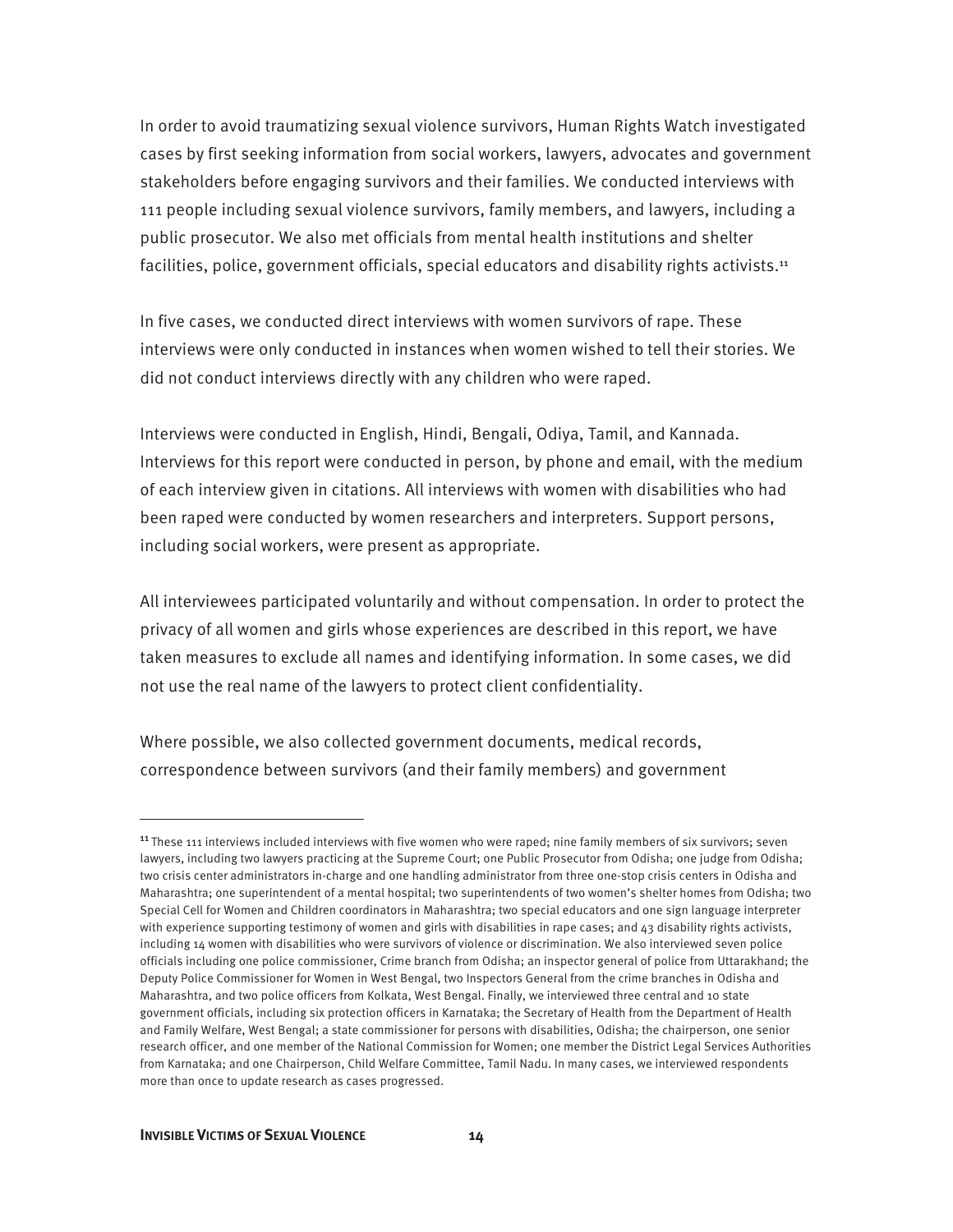institutions and final judgments. We were able to collect supporting documents for eight cases. These materials were collected with permission from the survivors and are on file with Human Rights Watch.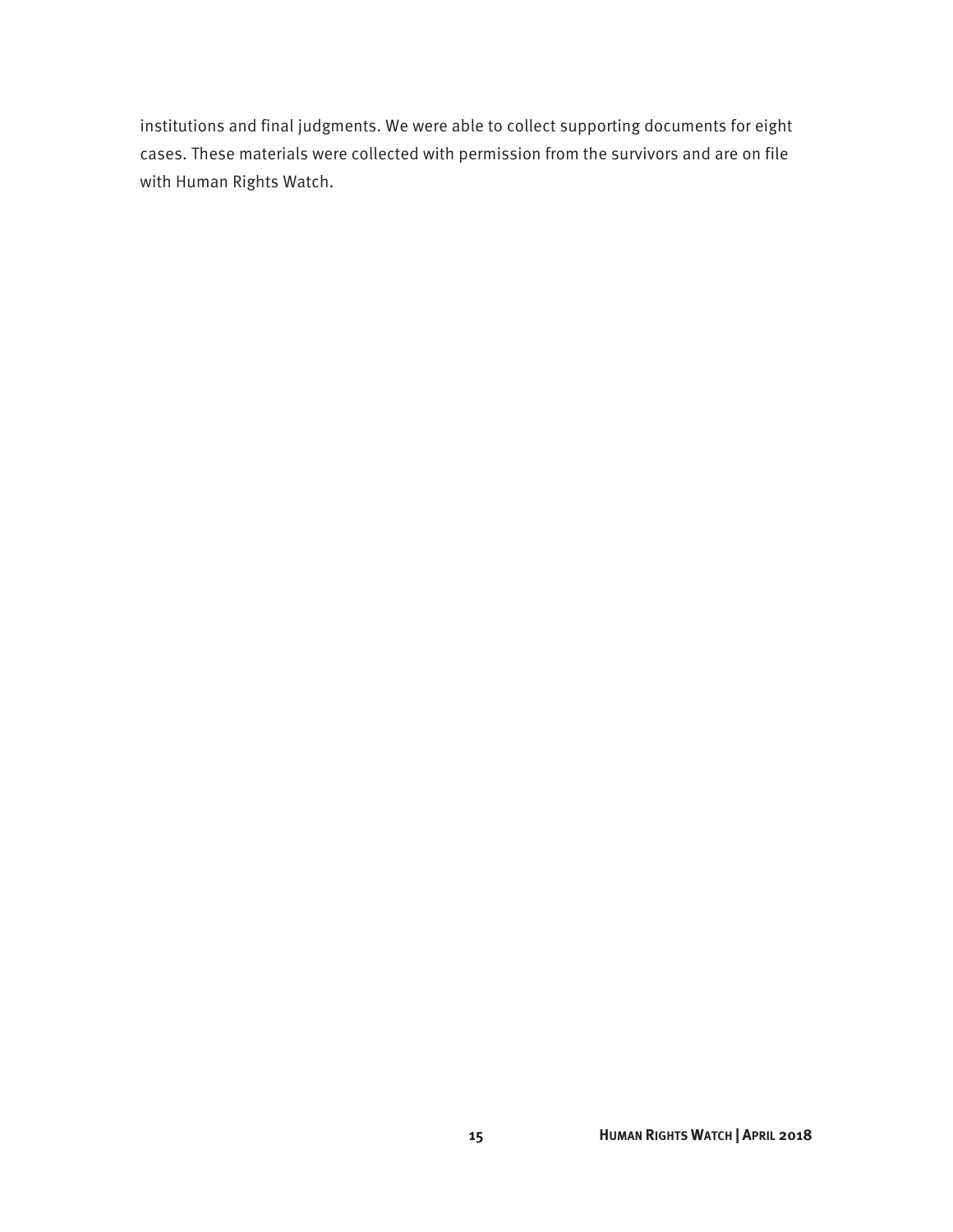### **Background and Legal Framework**

#### Persons with Disabilities in India

Estimates of the size of the population with disabilities in India differ greatly. India's Census 2011 reports that 2.21 percent of India's population—or 26.8 million people live with disabilities.12 The World Health Organization and World Bank report that 15 percent of the global population lives with some form of disability; 12 percent of males and 19 percent of females.13 This discrepancy between Indian and international estimates can be attributed to discordant definitions of disability, lack of awareness and stigma—especially for women and girls—which results in under-reporting.<sup>14</sup>

Under-representation in Indian census data contributes to exclusion from other government data sources.15 The National Family Health Survey and the National Crime Records Bureau do not include disaggregated data for persons with disabilities.

In 2014, the United Nations Special Rapporteur on Violence against Women, Rashida Manjoo, recommended disaggregated data collection not only on disability, but also sex,

<sup>&</sup>lt;sup>12</sup> Office of the Registrar General & Census Commissioner, India, "Presentation on Disability, Census of India 2011: Data on Disability," December 27, 2013, http://censusindia.gov.in/ (accessed January 6, 2017); B Sivakumar, "Disabled population up by 22.4% in 2001-11," Times of India, December 29, 2013, http://timesofindia.indiatimes.com/india/Disabledpopulation-up-by-22-4-in-2001-11/articleshow/28072371.cms (accessed July 3, 2016).

<sup>&</sup>lt;sup>13</sup> World Health Organization and World Bank, "World Report on Disability 2011,"

http://www.who.int/disabilities/world\_report/2011/report.pdf; Punarbhava, "Census of India: 2011 Data on Disability," http://punarbhava.in/index.php/disability-register/census-2011-disability-data.html.

<sup>14</sup> Sachin P. Mampatta, "India's missing disabled population," Livemint, September 16, 2015,

http://www.livemint.com/Opinion/1rx8tSYGwHB0ZRsvdNFiBP/Indias-missing-disabled-population.html (accessed July 3, 2016).

<sup>15</sup> WHO World Report on Disability, 2011, details the challenges associated with national census and survey-based approaches to measuring disability and provides detailed guidelines on how to improve census outcomes. "Censuses cover entire populations, occur at long intervals, and by their nature can incorporate only a few disability-relevant questions. While considerable socioeconomic data, such as employment rates and marital status, are available from censuses, they can provide only limited information about participation." The report highlights the potential of surveys if used well: "Surveys have the possibility of providing richer information through more comprehensive questions including on institutionalized populations. [F]or example, survey questions identify people with disabilities for impairments in body function and structure, but also increasingly for activities, participation, and environmental factors. Some surveys also provide information on the origins of impairments, the degree of assistance provided, service accessibility, and unmet needs." World Health Organization and World Bank, "World Report on Disability 2011,"

http://www.who.int/disabilities/world\_report/2011/report.pdf, p. 22.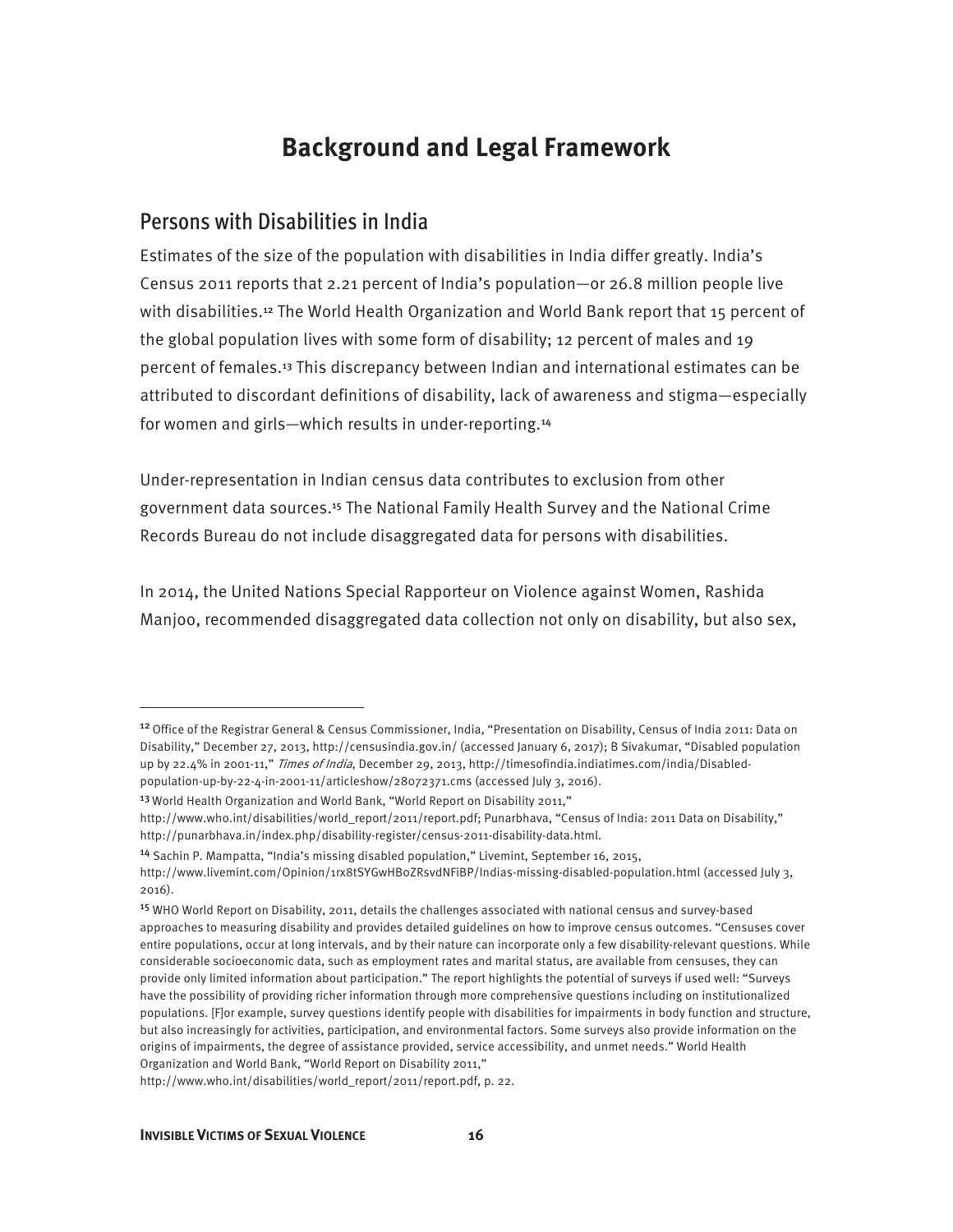age, caste, religion, language and other relevant criteria.16 The lacuna in counting persons with disabilities presents a significant hurdle to providing adequate services and a lack of attention to their needs in government policies and programs—including those aimed at supporting access to justice in cases of sexual violence.

#### Sexual Violence against Women and Girls with Disabilities

While there is no national disaggregated data on violence against women and girls with disabilities, senior government officials recognize this population faces heightened risk of violence, including sexual violence.17 In December 2015, based on her consultations with disability advocates and experts, then-chairwoman of the National Commission for Women, Lalitha Kumaramangalam, said: "Regardless of the type of disability, incidents of rape with disabled women are much higher than with other women."<sup>18</sup>

India has a dearth of population-based prevalence studies on sexual violence, especially those focused on women and girls with disabilities. However, studies by academic and nongovernmental organizations provide some insight. For example, a 2004 survey across 12 districts and 729 respondents in Odisha state found that nearly all of the women and girls with disabilities surveyed were beaten at home, and 25 percent of women with intellectual disabilities had been raped.<sup>19</sup> A 2011 study found that 21 percent of the  $314$ women with disabilities surveyed experienced emotional, physical or sexual violence from someone other than their intimate partner.<sup>20</sup>

<sup>&</sup>lt;sup>16</sup> UN Human Rights Council, "Report of the Special Rapporteur on violence against women, its causes and consequences, Rashida Manjoo," April 1, 2014, A/HRC/26/38/Add.1.,

http://www.ohchr.org/EN/HRBodies/HRC/RegularSessions/Session26/Documents/A-HRC-26-38-Add1\_en.doc (March 13, 2018).

<sup>17</sup> Some states, however, have taken measures to maintain disaggregated data. The Maharashtra police, for instance, reported that between January and October 2015, 76 women and girls with disabilities (including those characterized as "mentally challenged" and "handicapped") were victims of rape in Maharashtra alone. Maharashtra Police, Presentation on "Measures Taken to Prevent Crime Against Women," on file with Human Rights Watch.

<sup>&</sup>lt;sup>18</sup> "One of the biggest challenges for disabled women is access: Lalitha Kumaramangalam," Livemint,

http://www.livemint.com/Politics/0WeOfoTABR6efNnuNF8nPJ/One-of-the-biggest-challenges-for-disabled-women-isaccess.html (accessed December 16, 2017).

<sup>&</sup>lt;sup>19</sup> S. Mohapatra and M. Mohanty, "Abuse and Activity Limitation: A Study on Domestic Violence Against Disabled Women in Odisha," 2004, http://swabhiman.org/userfiles/file/Abuse%20and%20Activity%20Limitation%20Study.pdf (accessed July 3, 2016).

<sup>&</sup>lt;sup>20</sup> CREA, "Count Me In! Violence Against Disabled, Lesbian, and Sex-working Women in Bangladesh, India, and Nepal," 2011, http://www.creaworld.org/sites/default/files/The%20Count%20Me%20In%21%20Research%20Report.pdf (accessed July 3, 2016). Figures on the prevalence of violence against women with disabilities reflect qualitative and quantitative surveys conducted with women with disabilities. Researchers contacted 432 women with disabilities, and 317 participated in the study. Of the 317 respondents, 243 lived in Mumbai, 72 in adjacent Thane, and two in Navi Mumbai.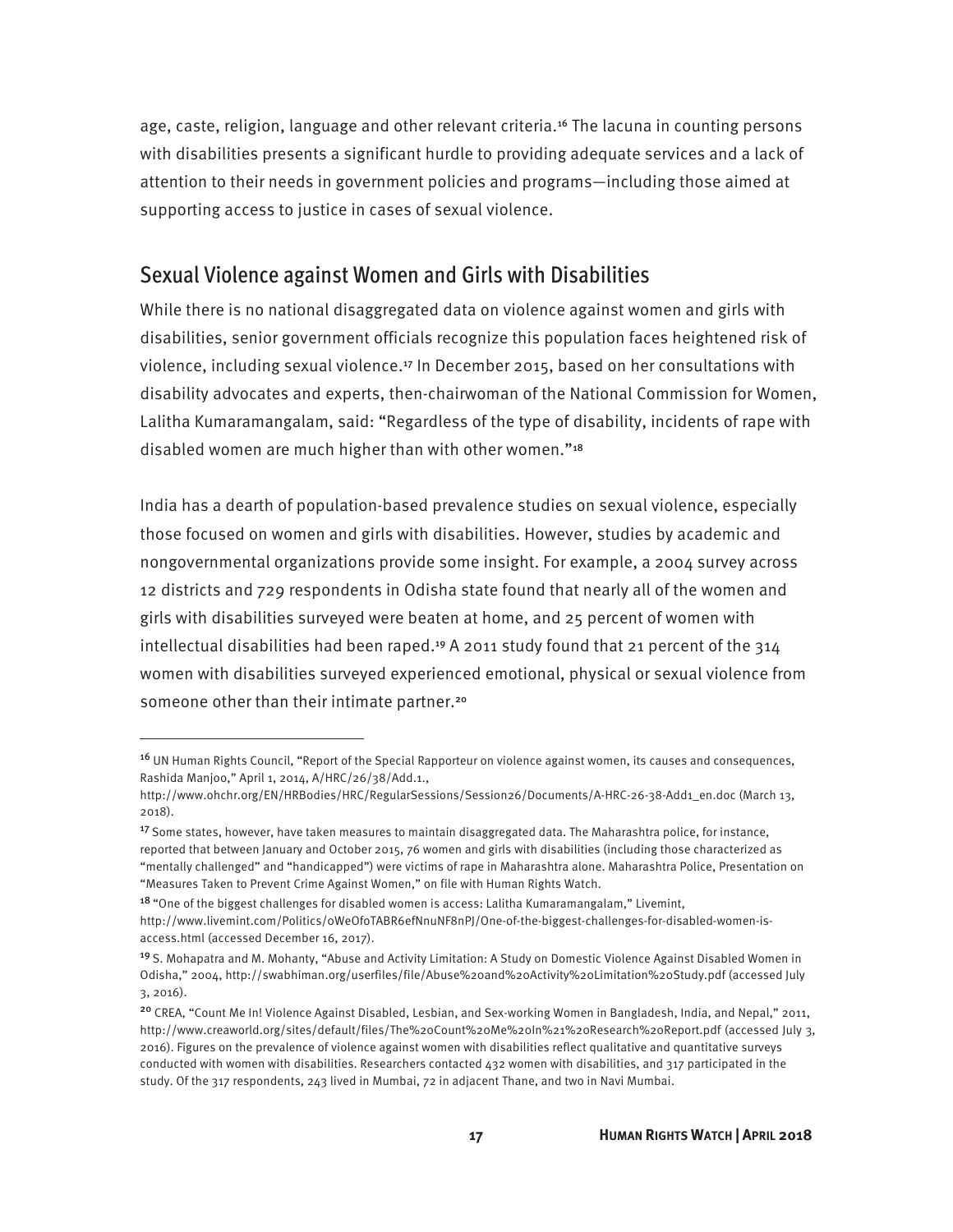### Rights of Women and Girls with Disabilities in India

Indian and international law protect the rights of women and girls with disabilities in cases of sexual violence.

#### *National Laws*

Since 2012, India's legal framework for addressing sexual violence evolved rapidly and significantly. These changes have included the 2013 amendments to India's penal code, the substantive criminal law governing offenses, and the passage of the Protection of Children from Sexual Offences Act, 2012 (POCSO), India's first law that focuses exclusively on sexual offenses against those below age 18.<sup>21</sup>

In December 2016, India enacted the Rights of Persons with Disabilities Act, 2016,<sup>22</sup> which marks a significant shift from India's Persons with Disabilities Act, 1995. The 2016 act redefines disabilities under Indian law to more closely align with the Convention on the Rights of Persons with Disabilities (CRPD), which India ratified in 2007.<sup>23</sup>

The Rights of Persons with Disabilities Act provides measures to protect all persons with disabilities from all forms of abuse, violence and exploitation, and articulates specific measures for appropriate governments, executive magistrates, and the police to take. Together, these laws introduced important new protections for women and girls with disabilities to aid their access to justice, especially in cases of sexual violence.

#### Accommodations under the Criminal Law Amendments, 2013

India's 2013 criminal law amendments provide accommodations to support women with disabilities to access the criminal justice system.<sup>24</sup> These include:

 $21$  In 2013, India's Penal Code was amended, with the aim of improving access to justice. For a detailed discussion of these provisions, please see Human Rights Watch, "Everyone Blames Me, "Section VI: National and International Legal Framework: https://www.hrw.org/report/2017/11/08/everyone-blames-me/barriers-justice-and-support-services-sexual-assaultsurvivors.

<sup>22</sup>Rights of Persons with Disabilities Act, 2016, no. 49 of 2016.

<sup>&</sup>lt;sup>23</sup> Convention on the Rights of Persons with Disabilities (CRPD), adopted December 13, 2006, G.A. Res. 61/106, Annex I, U.N. Doc. A/61/49 (2006), entered into force May 3, 2008.

<sup>&</sup>lt;sup>24</sup> These provisions resulted from sustained advocacy from Indian and international activists and organizations working on disability rights. Following the December 2012 gang rape perpetrated against Jyoti Pandey in Delhi, which resulted in fatal injuries, the national government formed a three-member commission headed by former Indian Supreme Court Chief Justice Jagdish Sharan Verma. Indian and international activists and organizations working on disability rights submitted information to the committee on the need to address sexual violence against women and girls with disabilities. These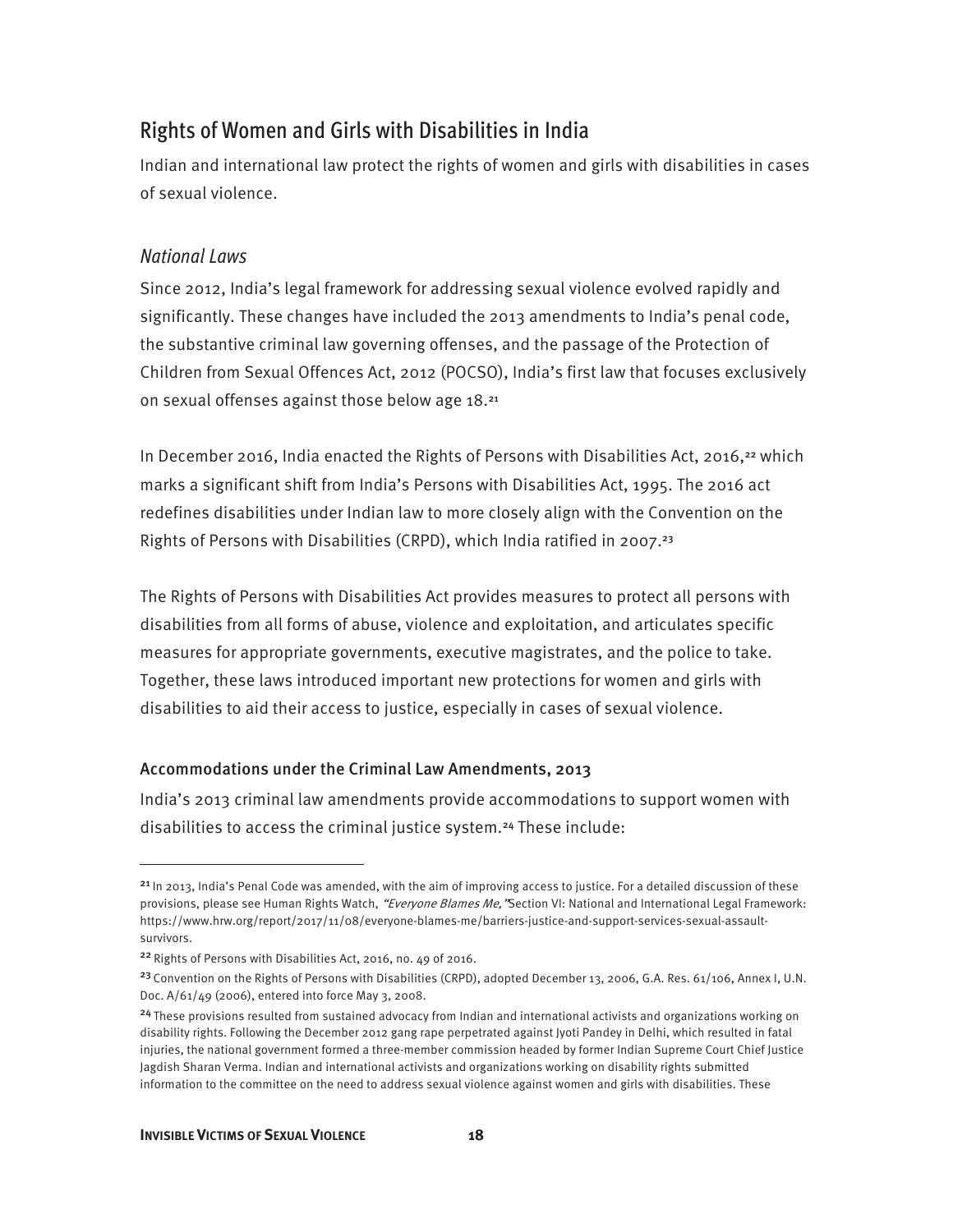- The right to record their statement with police in the safety of their home or a place of their choice;<sup>25</sup>
- The right to have their statements to police and examinations videotaped;<sup>26</sup>
- The right to assistance by a "special educator" or interpreter when the complaint is recorded and during trial;<sup>27</sup>
- Exemption from the need to repeat their statement during trial, subject to crossexamination.<sup>28</sup>

The 2013 amendments also seek to support women with disabilities in identifying arrested suspects during the "test identification parade," a process previously based on visual identification alone. If the witness is a person with a disability, a judicial magistrate will oversee the procedure to ensure the witness is supported in identifying the accused with a means they find comfortable, by the sound of their voice or touch, for example.<sup>29</sup> The law also provides that this procedure should be videotaped for evidence purposes.<sup>30</sup>

submissions reflected protections for women and girls with disabilities set forth in the CRPD, CEDAW, and POCSO. "Delhi gang rape case: Parliament session decision after Verma Committee report, says P Chidambaram," The Economic Times, December 31, 2012, http://articles.economictimes.indiatimes.com/2012-12-31/news/36079350\_1\_special-sessionparliament-p-chidambaram (accessed July 4, 2016); Justice J.S. Verma, "Report of the Committee on Amendments to Criminal Law," January 3, 2013,

<sup>25</sup> Amendment to the Code of Criminal Procedure, 1973 by the Criminal Law Amendment Act, 2009, No. 5 of 2009, (inserting Proviso to (a)  $154(1)$  CrPC)).

<sup>26</sup> Amendment to the Code of Criminal Procedure, 1973 by The Criminal Law Amendment Act, 2013, No. 13 of 23 (inserting proviso (5A)(a) to Section 164(5) CrPC).

 $27$  Ibid.

 $\overline{a}$ 

 $30$  Amendment to the Code of Criminal Procedure, 1973 by The Criminal Law Amendment Act, 2013, No. 13 of 23 (inserting proviso (a) to Section 154(1) CrPC.

http://www.prsindia.org/uploads/media/Justice%20verma%20committee/js%20verma%20committe%20report.pdf , (accessed on August 14, 2017), para. 5, p. 22, (noting that the committee took an analysis of a wide range of recommendations, including from specialists on disability rights). Among these submissions, on January 5, 2013, Human Rights Watch submitted a letter to Justice Verma that called for targeted measures to meet the needs of women with disabilities and other marginalized groups. Letter from Human Rights Watch, "India: HRW Letter to Justice Verma, Chair of the Commission on reforms on sexual assault and Former Chief Justice of the Supreme Court of India," January 5, 2015, https://www.hrw.org/news/2013/01/05/india-hrw-letter-justice-verma-chair-commission-reforms-sexual-assault-and-former. Shampa Sengupta, "Little has changed for modern day Subhasini," The Statesman, December 2, 2013, https://www.thestatesman.com/opinion/little-has-changed-for-modern-day-subhashini-27969.html (accessed March 11, 2018).

<sup>&</sup>lt;sup>28</sup> A statement recorded of a person who is temporarily or permanently mentally or physically disabled shall be considered a statement in lieu of examination-in-chief (direct examination). The person giving the statement can be cross-examined on their statement without the need for repeating their statement during the trial. See section 137 of the Indian Evidence Act (Amendment to the Code of Criminal Procedure, 1973 by The Criminal Law Amendment Act, 2013, No. 13 of 23 (inserting section 164(5A)(b) CrPC).

<sup>&</sup>lt;sup>29</sup> Amendment to the Code of Criminal Procedure, 1973 by The Criminal Law Amendment Act, 2013, No. 13 of 23 (inserting proviso to 54A CrPC). For instance, the Supreme Court of India has held that a voice sample can be used in identification by means of a voice identification parade under section 54A of the Code or by some other person familiar with the voice of the accused. (Ritesh Sinha v. Uttar Pradesh, Supreme Court of India, JT 2012 (12) SC 258, December 7, 2012).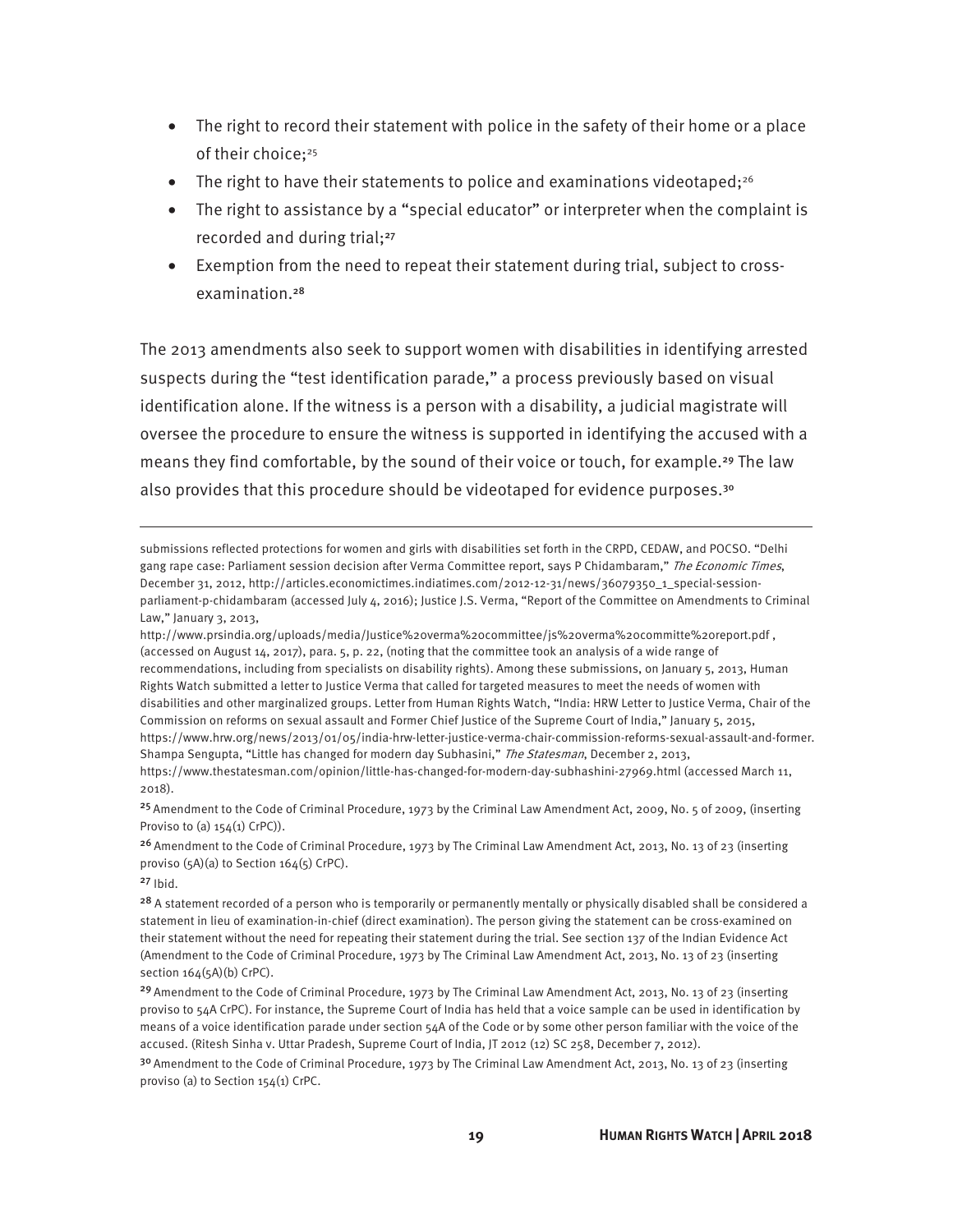While these legal provisions are major steps, gaps in the protection of women with disabilities remain. The 2013 Amendments do not incorporate adequate provisions for counseling facilities and rehabilitation for women with disabilities; training of law enforcement officials and judges to address the particular needs of women and girls with disabilities; and disaggregated data collection by both disability and gender.<sup>31</sup>

#### Accommodations under the Protection of Children from Sexual Offences Act, 2012

The POCSO introduced a range of child-friendly procedures and Special Courts to try child sexual abuse, $32$  accommodations for all children on the basis of their age, and specific accommodations for children with disabilities. All children are entitled to give their statement in the presence of an interpreter or translator.<sup>33</sup>

If a child has a disability, the Special Court may have the assistance of a special educator, any person familiar with the manner of communication of the child, or an expert in that field, to record the statement and evidence of the child.34 Finally, for all children, including children with disabilities, POCSO requires police officers to get statements recorded by a Judicial Magistrate under Criminal Procedure Code section 154(c).<sup>35</sup>

#### Protections under the Rights of Persons with Disabilities Act, 2016

The 2016 Rights of Persons with Disabilities Act marks a significant shift from the Persons with Disabilities Act, 1995. More closely in line with the CRPD, the legislation defines persons with disabilities to include 21 "impairments," known as "scheduled disabilities," that are certifiable and eligible for various entitlements under the law. This is a significant increase from the seven "impairments" listed under the 1995 legislation.<sup>36</sup>

 $31$  Women Enabled, "A year after the Delhi gang rape, what has changed for women and girls with disabilities?" December 16, 2013, http://www.womenenabled.org/newsarchive.html (accessed July 3, 2016).

<sup>32</sup> See Human Rights Watch, "Everyone Blames Me, "https://www.hrw.org/report/2017/11/08/everyone-blamesme/barriers-justice-and-support-services-sexual-assault-survivors.

<sup>33</sup> Protection of Children from Sexual Offences Act, 2012, No. 32 of 2012, section 26(3)).

 $34$  lbid., section  $26(3)$ ) and section  $38(2)$ .

<sup>35</sup> Amendment to the Code of Criminal Procedure, 1973 by The Criminal Law Amendment Act, 2013, No. 13 of 23 (inserting proviso (c) to Section 154 (3) CrPC); Protection of Children from Sexual Offences Rules, 2012, G.S.R 823(E), Rule 4(2)(a) (noting that FIRs should be recorded and registered under the provisions of Section 154 of the Code of Criminal Procedure, 1973).

 $36$  Rights of Persons with Disabilities Act, 2016, no. 49 of 2016, Schedule, p. 33-35.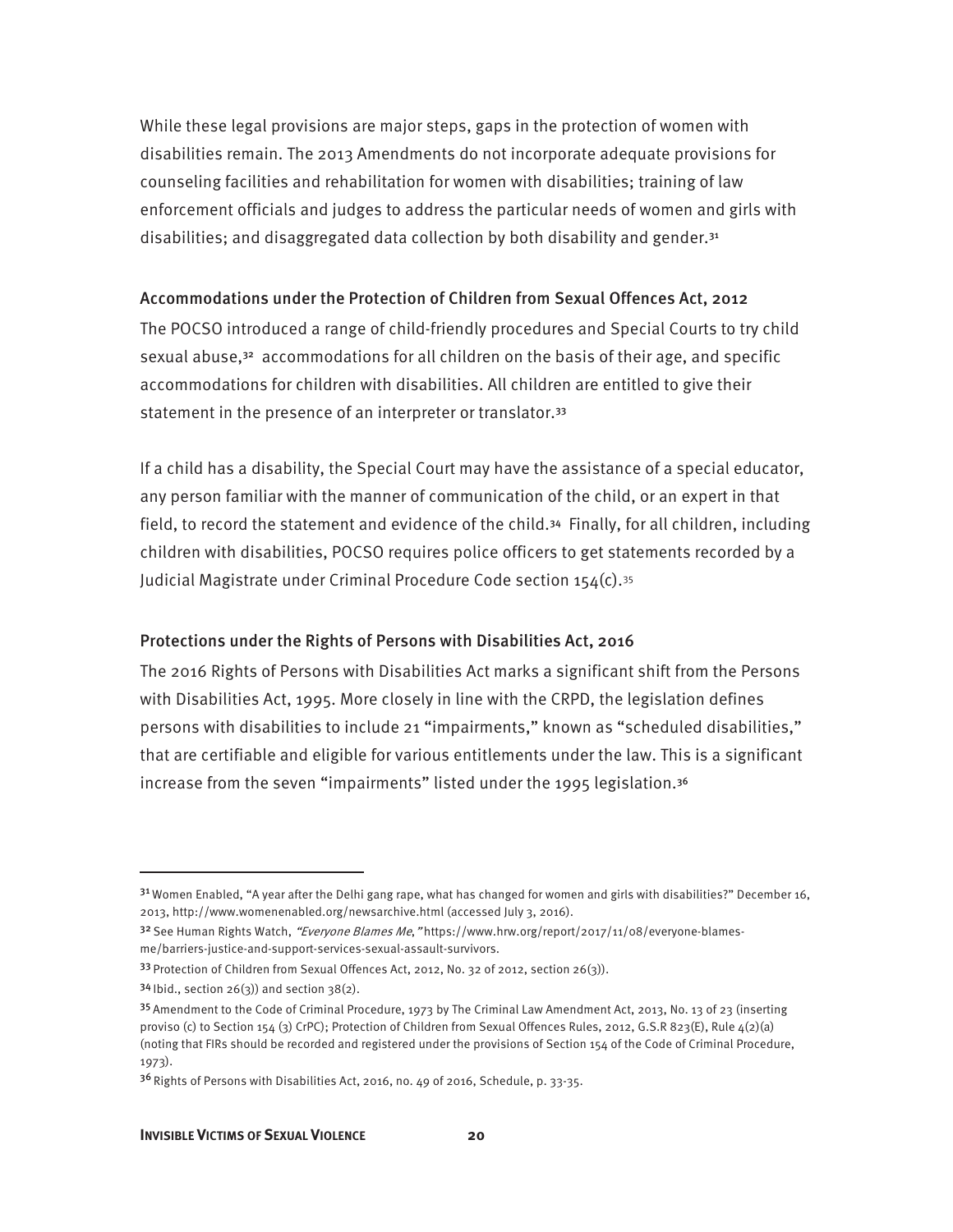Addressing sexual violence against women and girls with disabilities, the 2016 law prescribes imprisonment and fines for anyone who would "outrage the modesty of a woman with a disability." It also protects all persons with disabilities from all forms of abuse, violence and exploitation, with specific measures to be taken by appropriate governments, executive magistrates and the police.

These measures include establishing procedures for reporting violence against persons with disabilities, creating public awareness, and ensuring that persons with disabilities have the protection, free legal aid, and connections with disabled persons organizations that they need to seek relief.<sup>37</sup>

Section 7 of the 2016 act expressly authorizes the executive magistrate with jurisdiction to receive complaints of abuse, violence, or exploitation perpetrated against persons with disabilities. Upon receiving such information, the executive magistrate is required to take immediate steps to stop or prevent the abuse, including passing protection orders, authorizing police or a local disabled persons organization to provide for safe custody or rehabilitation; providing maintenance; and facilitating protective custody if the person whose safety is at risk wants it.

#### *India's Obligations under International Law*

India is party to the Convention on the Rights of Persons with Disabilities (CRPD), Convention on the Elimination of All Forms of Discrimination against Women (CEDAW), Convention on the Rights of the Child (CRC), International Covenant on Economic, Social, and Cultural Rights (ICESCR), and International Covenant on Civil and Political Rights (ICCPR), among others.

#### Convention on the Rights of Persons with Disabilities

The CRPD contains provisions related to equal access to justice, freedom from torture and other ill-treatment, and freedom from exploitation, violence or abuse.38 Article 13 calls upon states to ensure effective access to justice for persons with disabilities on an equal basis with others, including through the:

<sup>37</sup>Rights of Persons with Disabilities Act, 2016, no. 49 of 2016, Section 7. 38 CRPD.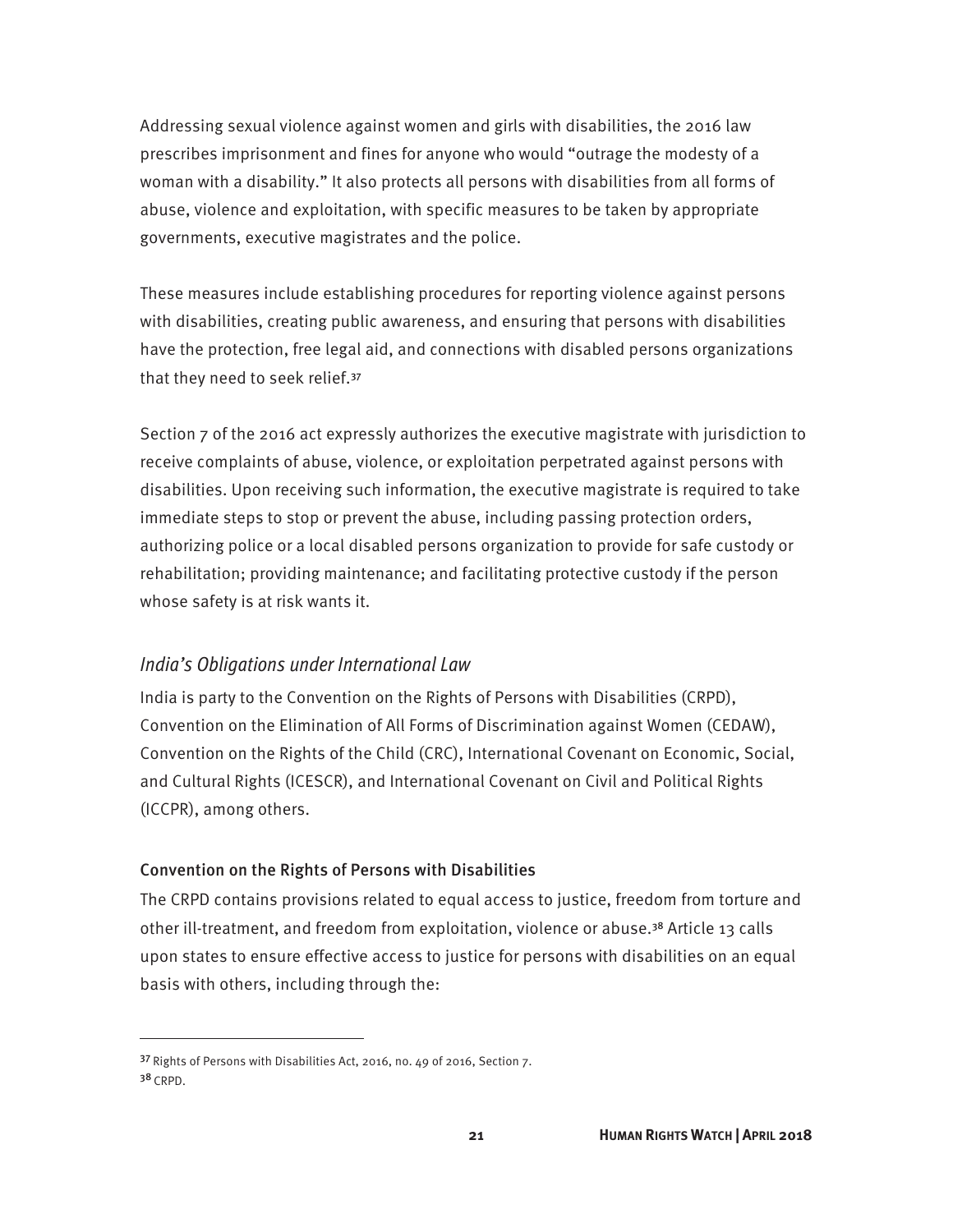…provision of procedural and age-appropriate accommodations, in order to facilitate their effective role as direct and indirect participants, including as witnesses, in all legal proceedings, including at investigative and other preliminary stages.<sup>39</sup>

Article 15 obligates states to "take all effective legislative, administrative, judicial or other measures to prevent persons with disabilities, on an equal basis with others, from being subjected to torture or cruel, inhuman or degrading treatment or punishment."<sup>40</sup> Article 16 requires states to take all appropriate measures to protect persons with disabilities from all forms of exploitation, violence and abuse, including by providing information on how to avoid, recognize and report instances of exploitation, violence and abuse.<sup>41</sup>

The UN Committee on the Rights of Persons with Disabilities, in its August 2016 General Comment on women with disabilities, addressed the challenges in accessing justice:

Women with disabilities face barriers to accessing justice, including with regard to exploitation, violence and abuse, owing to harmful stereotypes, discrimination and lack of procedural and reasonable accommodations, which can lead to their credibility being doubted and their accusations being dismissed. Negative attitudes in the implementation of procedures may intimidate victims or discourage them from pursuing justice. Complicated or degrading reporting procedures, the referral of victims to social services rather than the provision of legal remedies, dismissive attitudes by the police or other law enforcement agencies are examples of such attitudes. This could lead to impunity and to the invisibility of the issue, which in turn could result in violence lasting for extended periods of time. Women with disabilities may also fear reporting violence, exploitation or abuse because they are concerned that they may lose the support required from caregivers.<sup>42</sup>

<sup>39</sup> Ibid.

<sup>40</sup> Ibid., art. 15.

<sup>41</sup>CRPD.

<sup>42</sup> UN Committee on the Rights of Persons with Disabilities, General Comment no. 3, Art. 6: Women and girls with disabilities, U.N. Doc CRPD/C/GC/3 (2016), para. 52.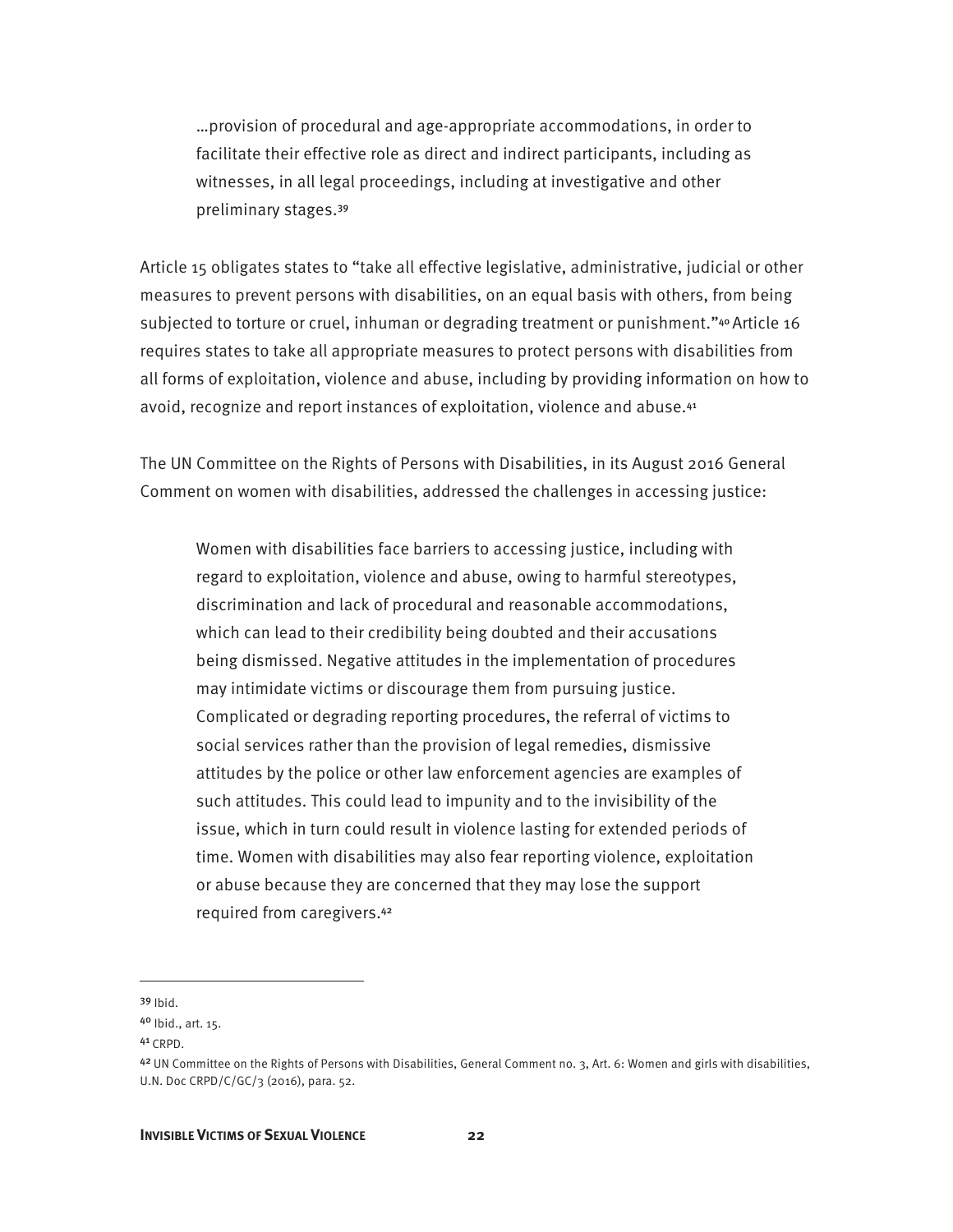#### Convention on the Elimination of All Forms of Discrimination against Women

The Declaration on the Elimination of Violence against Women, adopted by the UN General Assembly in 1993 to address violence against women, provides in article  $\mu(c)$  that states should pursue by all appropriate means and without delay, a policy of eliminating violence against women and, to this end, should exercise due diligence to prevent, investigate and, in accordance with national legislation, punish acts of violence against women, whether those acts are perpetrated by the state or by private persons.<sup>43</sup>

While not specific to violence against women and girls with disabilities, the CEDAW Committee's Recommendation No. 18 calls upon states to provide detailed information on the status of women with disabilities in their periodic reports, as well as special measures to ensure that they can participate in all areas of social and cultural life.

Recommendation No. 19, which is also not specific to women and girls with disabilities, calls for states to take appropriate and effective measures to overcome all forms of gender-based violence, including gender-sensitivity training for judicial and law enforcement officers; effective complaints procedures and remedies, including compensation; and reporting on legal, preventive and protective steps taken to fight violence against women.<sup>44</sup>

In 2014, the CEDAW Committee, in its concluding observations on India's fourth and fifth periodic reports, recommended that the government strengthen police capacity to protect women and girls against violence and ensure that perpetrators are held accountable. The committee also recommended the government adopt standard procedures for the police in each state on gender-sensitive investigations and treatment of victims and of witnesses, and to ensure that First Information Reports (FIR) are duly filed.<sup>45</sup>

44 UN Committee on the Elimination of Discrimination against Women (CEDAW), General Recommendation no. 18 adopted at the Tenth Session, 1991 (contained in Document A/46/38), 1991, A/46/38,

http://www.refworld.org/docid/453882a422.html (accessed 4 November 2016).

<sup>43</sup> UN Declaration on the Elimination of Violence against Women, adopted on December 20, 1993, UN Doc A/RES/48/104, http://www.un.org/documents/ga/res/48/a48r104.htm (accessed March 1, 2017).

http://www.refworld.org/docid/453882a322.html (accessed 4 November 2016); CEDAW, General Recommendations nos. 19 and 20, adopted at the Eleventh Session, 1992 (contained in Document A/47/38). 1992, A/47/38,

<sup>45</sup>CEDAW, "Concluding observations on the combined fourth and fifth periodic reports of India," July 18, 2014,

CEDAW/C/INC/CO/4-5 http://cedawsouthasia.org/wp-content/uploads/2010/12/CEDAW\_C\_IND\_CO\_4-5\_17678\_E.pdf (accessed March 2, 2017).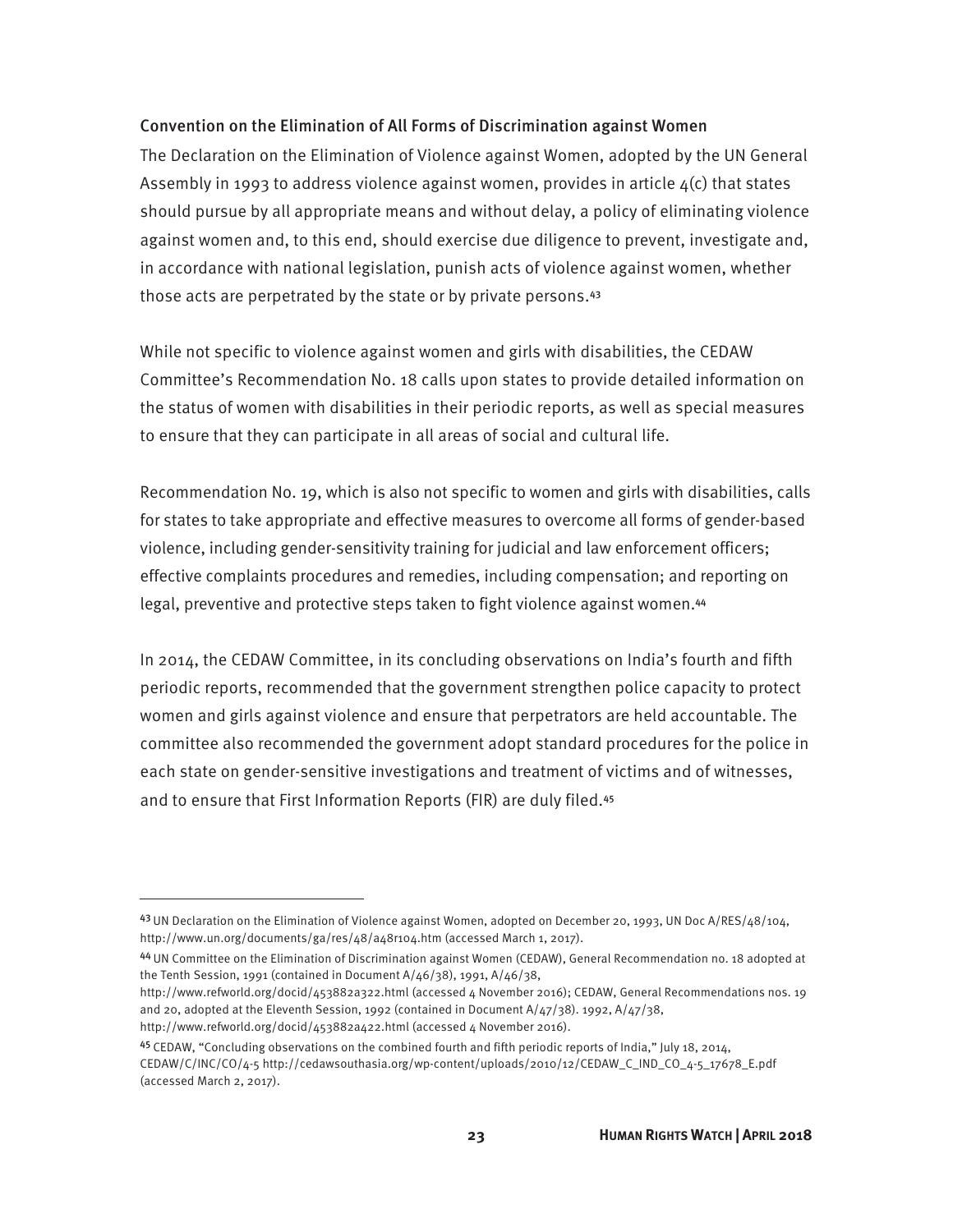#### Convention on the Rights of the Child

Under the CRC, states should prohibit discrimination on the grounds of disability, should undertake to protect children from all forms of sexual exploitation and sexual abuse,46 and to take all appropriate measures to promote physical and psychological recovery and social reintegration of any child who has been abused (article 39).<sup>47</sup>

In 2014, the Committee on the Rights of the Child, in its concluding observations on the consolidated third and fourth periodic reports of India, recommended that the government ensure that children with disabilities have access to basic services and enjoy their rights under the CRC. To this end, the committee recommended that India develop a national plan of action for children with disabilities that integrates all provisions of the convention, as well as indicators to measure outcomes and ensure effective coordination among relevant ministries for its implementation.<sup>48</sup>

#### International Covenant on Economic, Social, and Cultural Rights

Article 12 of the ICESCR guarantees the right to the highest attainable standard of physical health, including sexual and reproductive health, and mental health. In its authoritative interpretation of article 12, the Committee on Economic, Social and Cultural Rights, which monitors state adherence to the treaty, said a state's obligation to protect women's rights includes health in the context of gender-based violence.49 Health services—preventive, curative, and rehabilitative—should be physically and economically accessible.<sup>50</sup>

 $46$  Convention on the Rights of the Child (CRC), G.A. res.  $44/25$ , annex,  $44$  U.N. GAOR Supp. (no. 49) at 167, U.N. Doc. A/ $44/49$ (1989), entered into force Sept. 2, 1990, art. 34.

<sup>47</sup> Ibid., art. 39. The principle of non-discrimination is articulated in art. 2 of the CRC, which expressly prohibits discrimination on the grounds of disability: "States parties shall respect and ensure the rights set forth in the present Convention to each child ...without discrimination of any kind, irrespective of the child's...disability...or other status."

<sup>48</sup> Committee on the Rights of the Child, "Concluding observations on the consolidated third and fourth periodic reports of India," June 13, 2014, CRC/C/IND/CO/3-4, http://www.indianet.nl/pdf/CRC\_CO\_India\_140613.pdf (accessed October 7, 2017).

<sup>49</sup>Committee on Economic, Social and Cultural Rights, "The right to the highest attainable standard of health," General Comment 14, Twenty-second Session, 2000, Compilation of General Comments and General Recommendations Adopted by Human Rights Treaty Bodies, UN Doc. HRI\GEN\1\Rev.1 (1994), para. 35, http://www.refworld.org/pdfid/4538838d0.pdf (accessed on October 7, 2017).

 $50$  Ibid.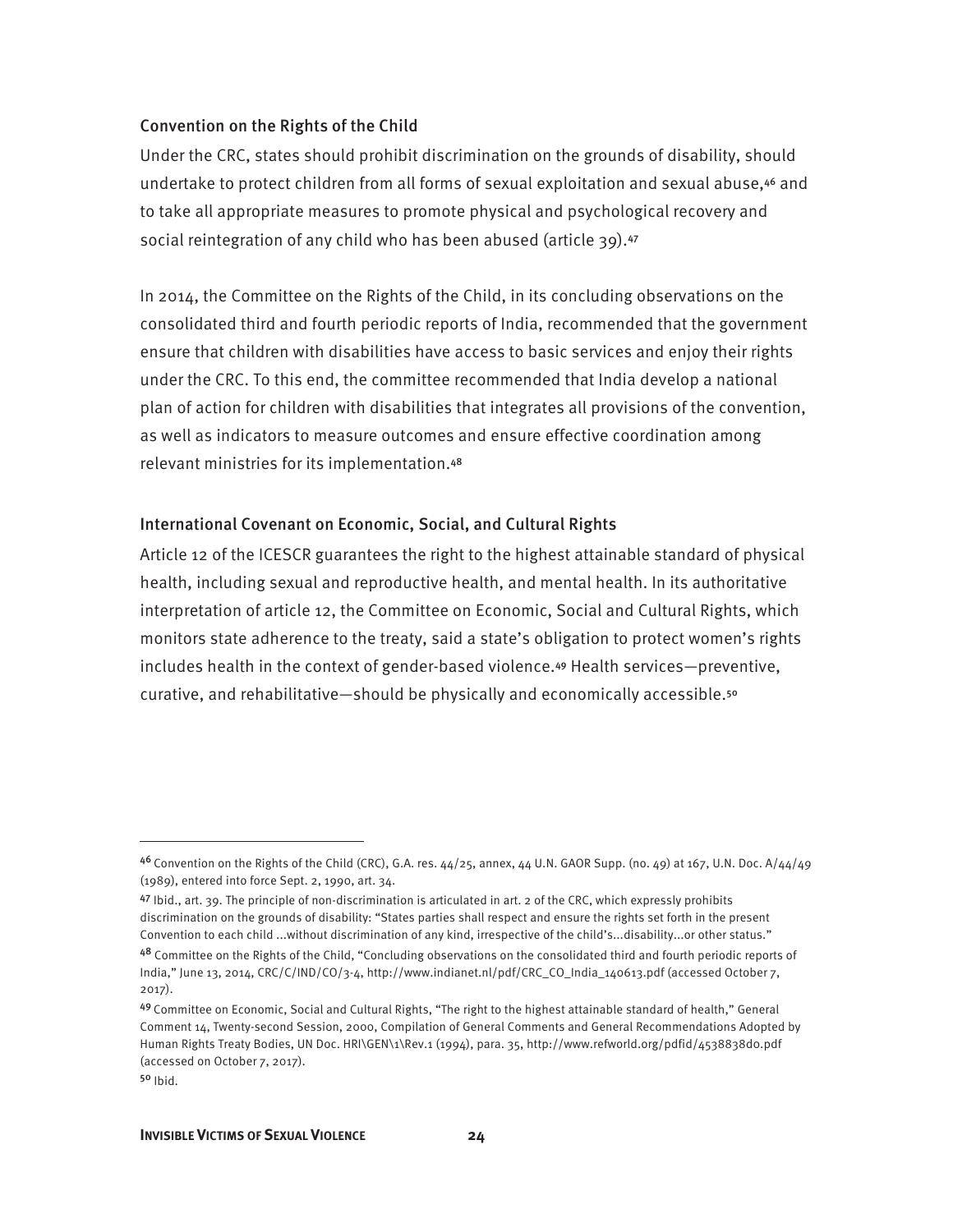#### International Covenant on Civil and Political Rights

Article 7 of the ICCPR—in line with article 5 of the Universal Declaration of Human Rights states that no person can be subjected to "cruel, inhuman or degrading treatment."<sup>51</sup> The UN Human Rights Committee, the ICCPR's monitoring body, in its authoritative commentary on article 7, noted the "aim of the provisions of article  $7 \dots$  is to protect both the dignity and the physical and mental integrity of the individual," including in medical institutions.<sup>52</sup>

<sup>51</sup> Universal Declaration of Human Rights, adopted December 10, 1948, G.A. Res. 217A (III), U.N. Doc. A/810 at 71 (1948), art. 5; International Covenant on Civil and Political Rights (ICCPR), adopted December 16, 1996, G.A. Res. 2200A (XX1), 21 U.N. GAOR Supp. (No. 16) at 52, U.N. Doc. A/6316 (1966), 999 U.N.T.S. 171, entered into force March 23, 1976, ratified by India on April 10, 1979, art. 7.

<sup>52</sup>UN Human Rights Committee, General Comment No. 20, Replaces General Comment No. 7 concerning prohibition of torture and cruel treatment or punishment (Forty-fourth session, 1992), Compilation of General Comments and General Recommendations Adopted by Human Rights Treaty Bodies, UN Doc. HRI\GEN\1\Rev.1 (1994), paras. 2 and 5.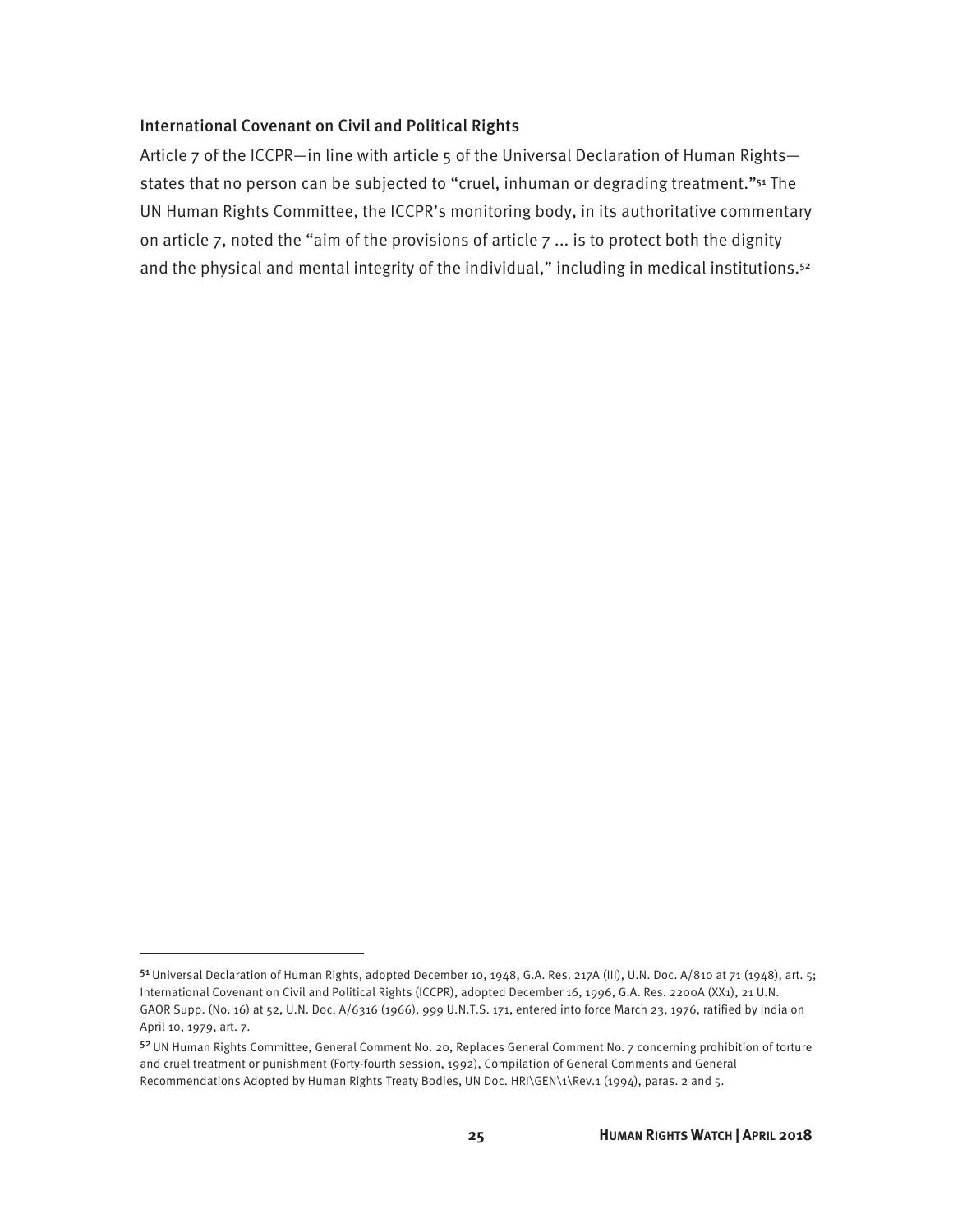### **Barriers in the Criminal Justice System**

Women and girls with disabilities, like others who experience sexual violence in India, face numerous barriers to accessing justice. These include stigma and victim-blaming, challenges in reporting, and poor access to support services, including timely medical treatment, counseling, and legal aid.<sup>53</sup>

Human Rights Watch found that these barriers are often exacerbated for women and girls with disabilities due to a lack of accommodations, and failure to account for disabilities by police, medical and court professionals, even when families, their lawyers, and engaged organizations identify disabilities and corresponding needs.

For some women and girls with disabilities, reasonable accommodations—changes in ordinary procedures or practices to meet the needs of a particular person—are key in reporting sexual violence. In 15 out of 17 cases that Human Rights Watch documented, provisions requiring police officers and court officials to provide accommodations were simply not followed, even in cases in which women and girls had severe and visible disabilities and injuries that they reported to the police from the start.

### Challenges Reporting Sexual Violence

Reporting sexual violence and seeking justice is not an easy decision for women and girls and their families. These challenges are exacerbated for women and girls with disabilities who experience unique stigmatization related to their disability, which can lead to social isolation and lack of access to information on legal rights and protections.

#### *Stigma and Victim-Blaming*

 $\overline{a}$ 

Stigma and victim-blaming against women and girls with disabilities may manifest in damaging stereotypes of hyper-sexuality or asexuality that have implications for their ability to access justice in cases of sexual violence.

<sup>53</sup> For an overall account of the challenges faced by women and girls who face sexual violence in India, see Human Rights Watch, "Everyone Blames Me," November 8, 2017, https://www.hrw.org/report/2017/11/08/everyone-blames-me/barriersjustice-and-support-services-sexual-assault-survivors.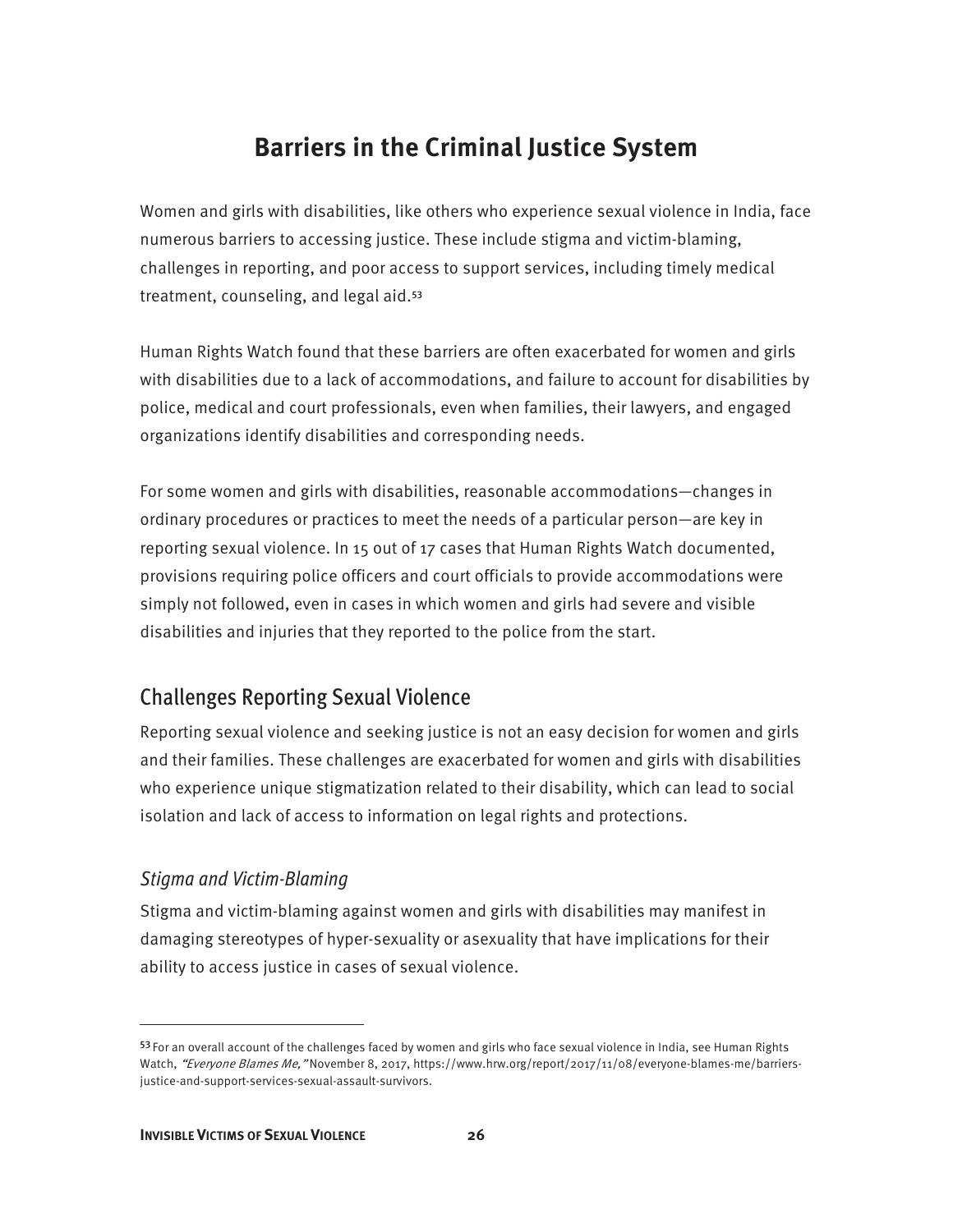For example, women with disabilities are often considered asexual, devoid of sexual desires, and unlikely to be considered sexually attractive.54 They are often referred to as children, even as adults and despite having gone through puberty. Alternately, women with disabilities may be thought to be hypersexual and eager to engage in sexual activity.

These misconceptions about the sexuality of women with disabilities, coupled with the stigma related to having a disability, make it especially hard for women and girls with disabilities to get family and community support for justice.

Shreya Rani Dei, a field worker with Shanta Memorial Rehabilitation Centre (SMRC), an NGO working on disability rights in Odisha, described a recent case where a girl with intellectual disability was raped and "it was enough for the perpetrator to say he was sorry. The villagers took no further action since she is intellectually disabled and is therefore considered to have less worth than other women."<sup>55</sup>

In 2014, in a remote village in Hooghly District, West Bengal, Noori, a 23-year-old Muslim woman with cerebral palsy and multiple disabilities—including the inability to speak or walk without a stick— reported that three neighbors raped her until she lost consciousness. Shampa Sengupta, director of the Sruti Disability Rights Centre, said that the community response to the crime reflected the stigma associated with disability:

The villagers took sides. They felt that 'productive' men in their prime were jailed due to an 'unproductive' woman who cannot even walk or talk properly.56

Stigma may lead families to conceal sexual violence. In August 2014, in a village in Herbertpur, Uttarakhand, Razia, a 13-year-old girl with an intellectual disability and difficulties speaking, was raped by her brother's tutor. Shabana, Razia's mother,

<sup>54</sup> Kalpana Sharma, "The Other Half- Different and Able," The Hindu, July 11, 2011,

http://www.thehindu.com/opinion/columns/Kalpana\_Sharma/the-other-half-different-and-able/article1980786.ece (accessed July 3, 2016).

<sup>55</sup> Human Rights Watch interview with Shreya Rani Dei, Bhubaneshwar, Odisha, September 20, 2016.

<sup>56</sup>Memorandum submitted to the National Commission for Women on September 18, 2015 by the National Platform for the Rights of the Disabled, http://www.kractivist.org/press-release-sexual-assaults-on-disabled-women-memo-to-ncw-vaw/ (accessed March 11, 2018); Human Rights Watch telephone interview with Shampa Sengupta, director, Shruti Disability Rights Centre, August 18, 2016.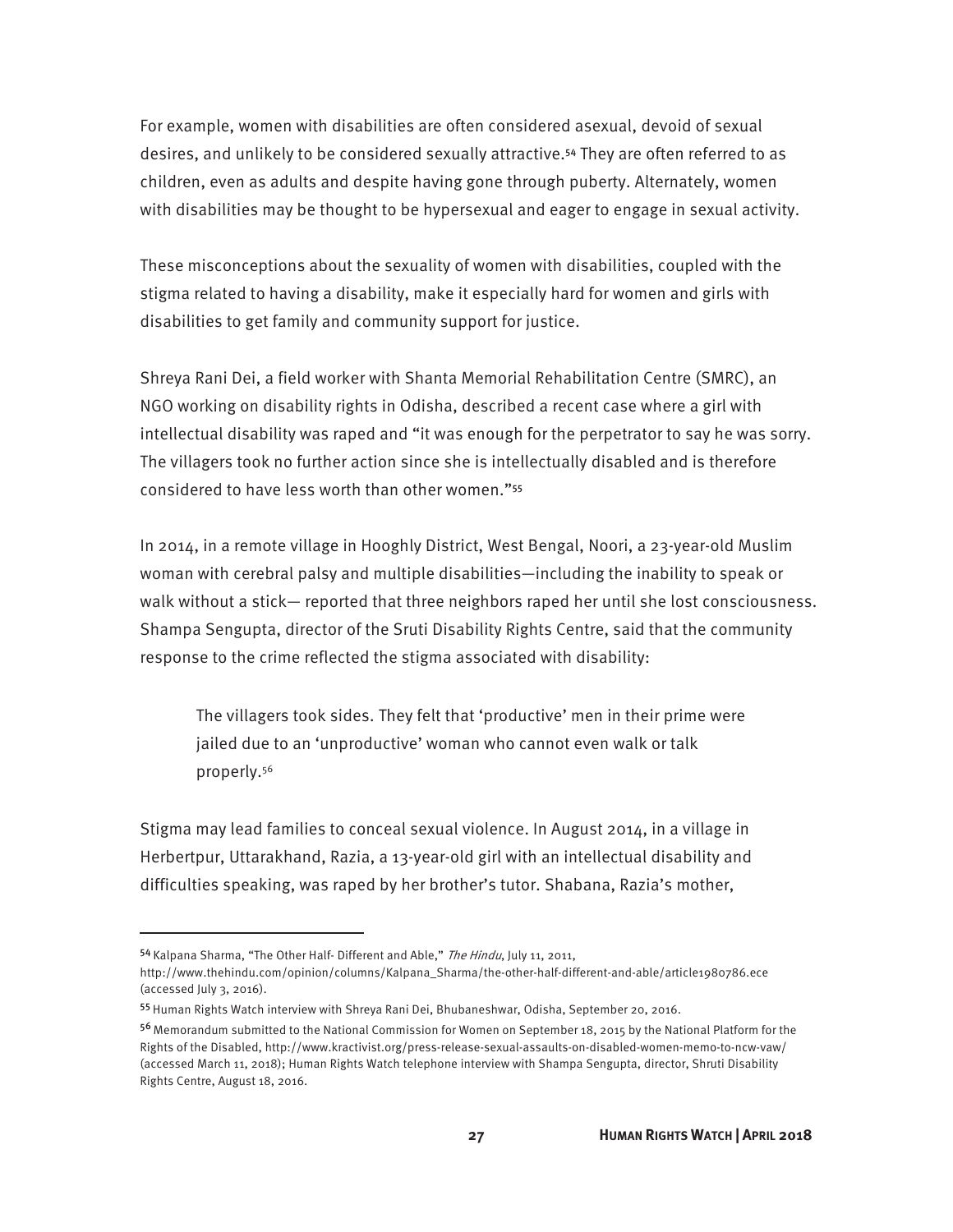supported her daughter to fight for justice and the family ultimately won the court case. Shabana explained her initial decision to conceal her daughter's name:

When Razia was dropped home from her grandmother's house by the tutor, she was bleeding heavily. We rushed her to the local hospital and they said that she had been hurt very badly. We were sent to Dehradun to the big government hospital. We were scared and worried. At the hospital, we gave a false name for our daughter and even for my husband. We were scared that if her name was given, and people knew she had [been raped], it would lead to our name going bad in the community. We didn't know that such a thing could hamper the case going forward. We worked with a lawyer to clear this up when our case came to court.<sup>57</sup>

Though sexual violence is not unique to women and girls with disabilities, they may be more vulnerable to abuse<sup>58</sup> and have increased difficulty leaving abusive situations since they are more reliant on families and caregivers.<sup>59</sup>

In Delhi,<sup>60</sup> Odisha,<sup>61</sup> Tamil Nadu<sup>62</sup> and West Bengal,<sup>63</sup> social workers reported that sexual violence against women and girls with disabilities within families is prevalent but legal action is rare.<sup>64</sup> C. Murukesan, district leader of Tamil Nadu Association for the Rights of all

<sup>57</sup> Human Rights Watch interview with Shabana, Herbertpur, Uttarakhand, August 4, 2017.

<sup>58</sup> Social perceptions, including among families and caregivers, that women with disabilities are child-like may also increase risk of abuse. For instance, while sharing rooms among female and male relatives is considered socially unacceptable after puberty, disability rights activist Anita Gai reports that women with disabilities are routinely made to share rooms with male relatives long after it is appropriate to do so, increasing risk of sexual abuse. Ashwaq Masoodi, "Sexual rights of disabled women," Livemint, December 3, 2014, http://www.livemint.com/Politics/FDPpol4lJ0pX037spUU1kL/Sexual-rights-ofdisabled-women.html (accessed July 3, 2016).

<sup>59</sup> Human Rights Watch interview with Meenu Mani, activist with the National Platform for the Rights of the Disabled, Delhi, August 10, 2016; Human Rights Watch group interview with four staff members at Anjali Mental Health Rights Organization, Kolkata, West Bengal, August 4, 2016.

<sup>&</sup>lt;sup>60</sup> Human Rights Watch interview with Meenu Mani, activist with the National Platform for the Rights of the Disabled, Delhi, August 10, 2016.

 $61$  Human Rights Watch interview with Reena Mohanty, activist with Shantha Memorial Rehabilitation Centre, Bhubaneshwar, Odisha, September 20, 2016.

<sup>62</sup> Human Rights Watch telephone interview with C. Murukeshan, July 8, 2016.

<sup>&</sup>lt;sup>63</sup> Human Rights Watch group interview with four staff members at Anjali Mental Health Rights Organization, Kolkata, West Bengal, August 4, 2016.

<sup>64</sup>These reports are consistent with a 2011 study by CREA. Some respondents said that when they tried to speak to their families about abuse they endured as children, they were made to feel that it was their fault. These experiences, women reported, taught them from an early age that they should not report or attempt to put a stop to abuse. CREA, "Count Me In!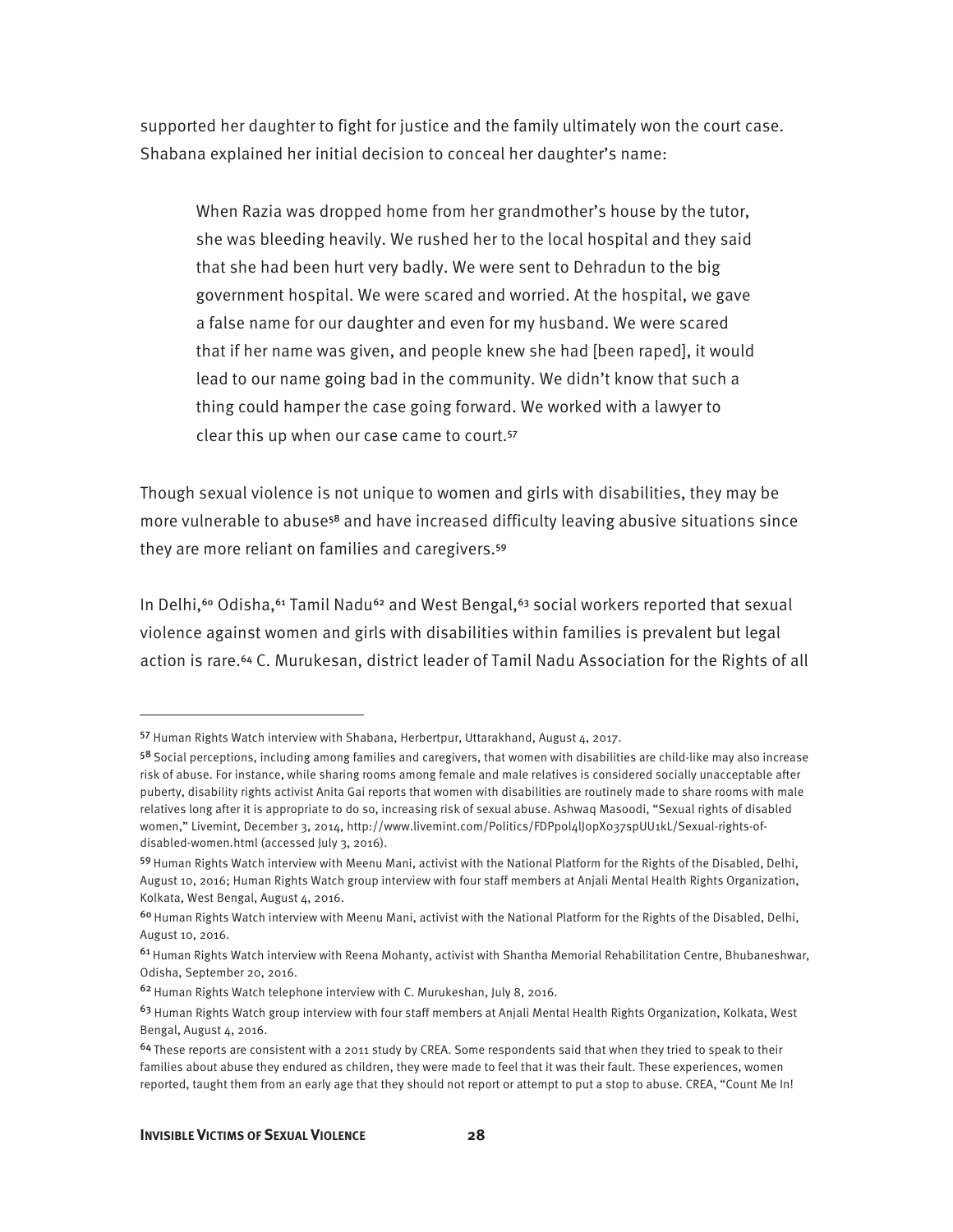Types of Differently Abled and Caregivers (TARATDAC), illustrated this point with a 2015 case of Preeti, a 15-year-old girl with an intellectual disability and cerebral palsy:

[Preeti] was sexually abused by her brother-in-law. She conceived and gave birth to a child. The parents were not interested in filing an FIR because they did not want to embarrass the son-in-law.65

L. Vincent Sundaraj, chair of the Child Welfare Committee in Krishnagiri District, Tamil Nadu, said that stigma relating to physical and mental disabilities restricts people from approaching police in sexual violence cases:

Instead, cases come to us from hospitals when girls come in for medical care. Social workers, journalists and child welfare committees are more often the ones to take cases to the police.<sup>66</sup>

#### *Lack of Access to Information*

 $\overline{a}$ 

People throughout India are often not aware of their rights. But even in areas where civil society and government initiatives seek to educate women and girls about their legal rights, this information may not reach those with disabilities due to the lack of information on laws and processes in accessible formats.<sup>67</sup>

In 16 of the 17 cases documented by Human Rights Watch, women and girls with disabilities and their families were not familiar with disability-specific protections under the 2013 amendments or the POCSO Act, 2012. For instance, Nafisa, a woman from Odisha with difficulties hearing and speaking, was 19 when she was raped while attending a tailoring class. She said that at the time of the incident, she did not go to the police because she did not know that sexual violence was a criminal offense:

Violence Against Disabled, Lesbian, and Sex-working Women in Bangladesh, India, and Nepal,"

http://www.creaworld.org/sites/default/files/The%20Count%20Me%20In%21%20Research%20Report.pdf.

<sup>&</sup>lt;sup>65</sup> Human Rights Watch telephone interview with C. Murukeshan, July 8, 2016.

<sup>66</sup> Human Rights Watch interview with L. Vincent Sundaraj, Krishnagiri District, Tamil Nadu, October 7, 2016.

<sup>&</sup>lt;sup>67</sup> Human Rights Watch interview with Meenu Mani, activist with the National Platform for the Rights of the Disabled, Delhi, August 10, 2016; Human Rights Watch interview with Reena Mohanty, activist with Shantha Memorial Rehabilitation Centre, Bhubaneshwar, Odisha, September 20, 2016; Human Rights Watch telephone interview with C. Murukeshan, July 8, 2016; Human Rights Watch group interview with 4 staff members at Anjali Mental Health Rights Organization, Kolkata, West Bengal, August 4, 2016.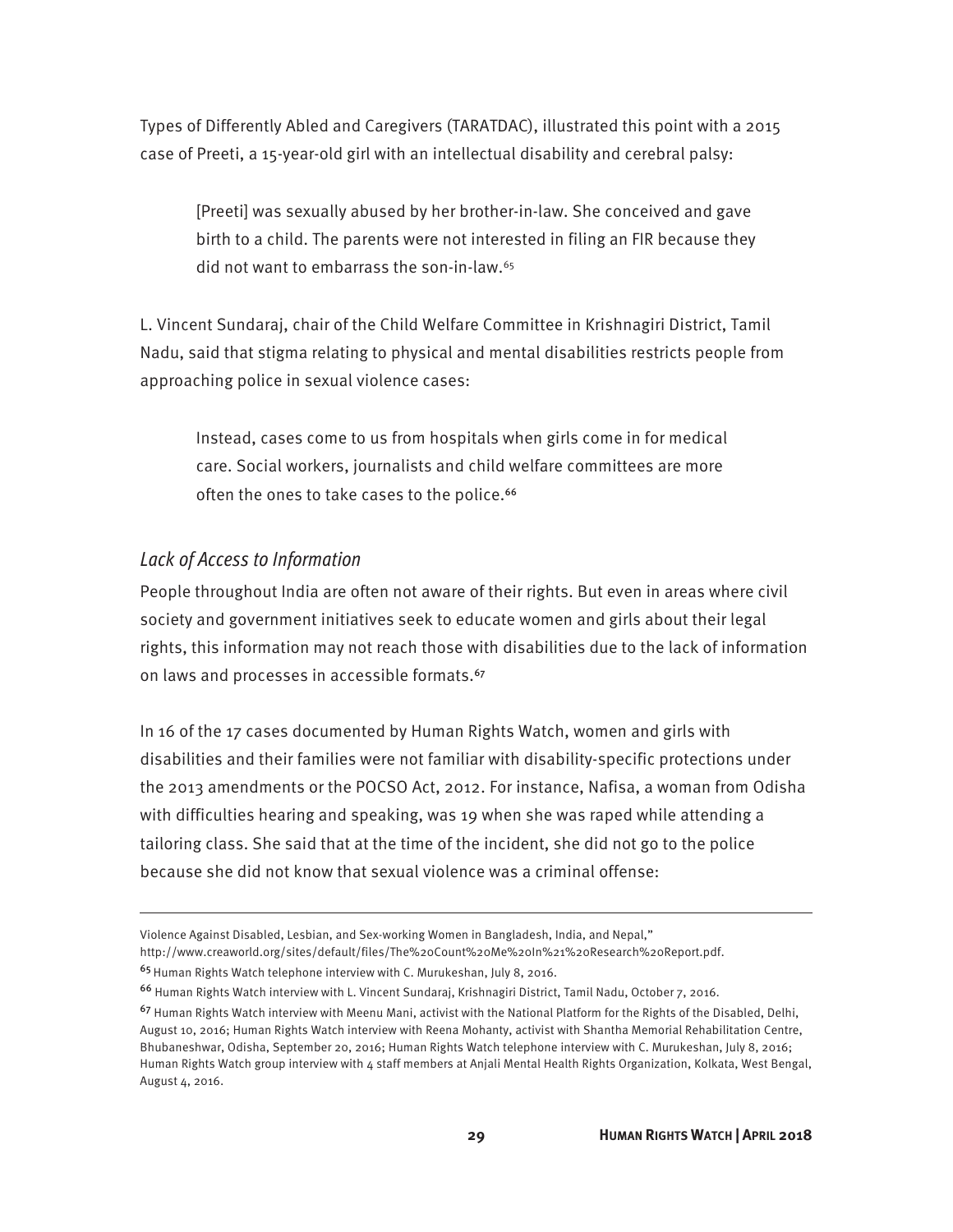One day, my teacher was finishing some work on the sewing machine in the veranda and asked me to wait inside the house. I was alone inside and that was when her brother forced himself on me. I did not know that if someone raped me, I could go to the police.<sup>68</sup>

Mansoor Ali, director of the Graham Bell Centre for the Deaf in Hooghly District, West Bengal, explained the importance of providing support to ensure sexual violence is reported:

In rural places where [disabled persons] organizations like ours are not active, families do not go to the police and report when a child has been raped. If they do not know the law and cannot read and write, they do not have the courage to go forward. In these cases, we support women and girls with disabilities to get relief.<sup>69</sup>

#### *Lack of Accommodations*

 $\overline{a}$ 

Women and girls with disabilities may experience barriers communicating about sexual violence. India's Ministry of Health and Family Welfare stated that, "they face [challenges] in expressing themselves in a system that does not create an enabling environment to allow for such expression."<sup>70</sup>

In order to address the barriers faced by people with disabilities, national legislation in countries including India has incorporated the concept of "accommodation"—a change in ordinary procedures or practices to meet the needs of a particular person.<sup>71</sup> The UN

<sup>68</sup> Human Rights Watch interview with Nafisa, Shanta Memorial Rehabilitation Centre (SMRC), Bhubaneshwar, Odisha, September 20, 2016.

<sup>69</sup> Human Rights Watch interview with Mansoor Ali, director of Graham Bell Centre for the Deaf, Hooghly District, West Bengal, August 5, 2016.

<sup>70</sup> Government of India, Ministry of Health and Family Welfare, Guidelines and Protocols, Medico-Legal Care for Victims/Survivors of Sexual Violence, http://uphealth.up.nic.in/med-order-14-15/med2/sexual-vil.pdf (accessed March 11, 2018).

 $71$  The concept of reasonable accommodation was first applied to the disability context in the United States Rehabilitation Act, 1973. In codifying the concept of reasonable accommodation, states have used a variety of terms including "reasonable accommodation, reasonable adjustments, adaptations or measures, and effective or suitable modifications." UN General Assembly, Ad Hoc Committee on a Comprehensive and Integral International Convention on the Protection and Promotion of the Rights and Dignity of Persons with Disabilities, "The Concept of Reasonable Accommodation in Selected National Disability Legislation, Background conference document prepared by the Department of Economic and Social Affairs,"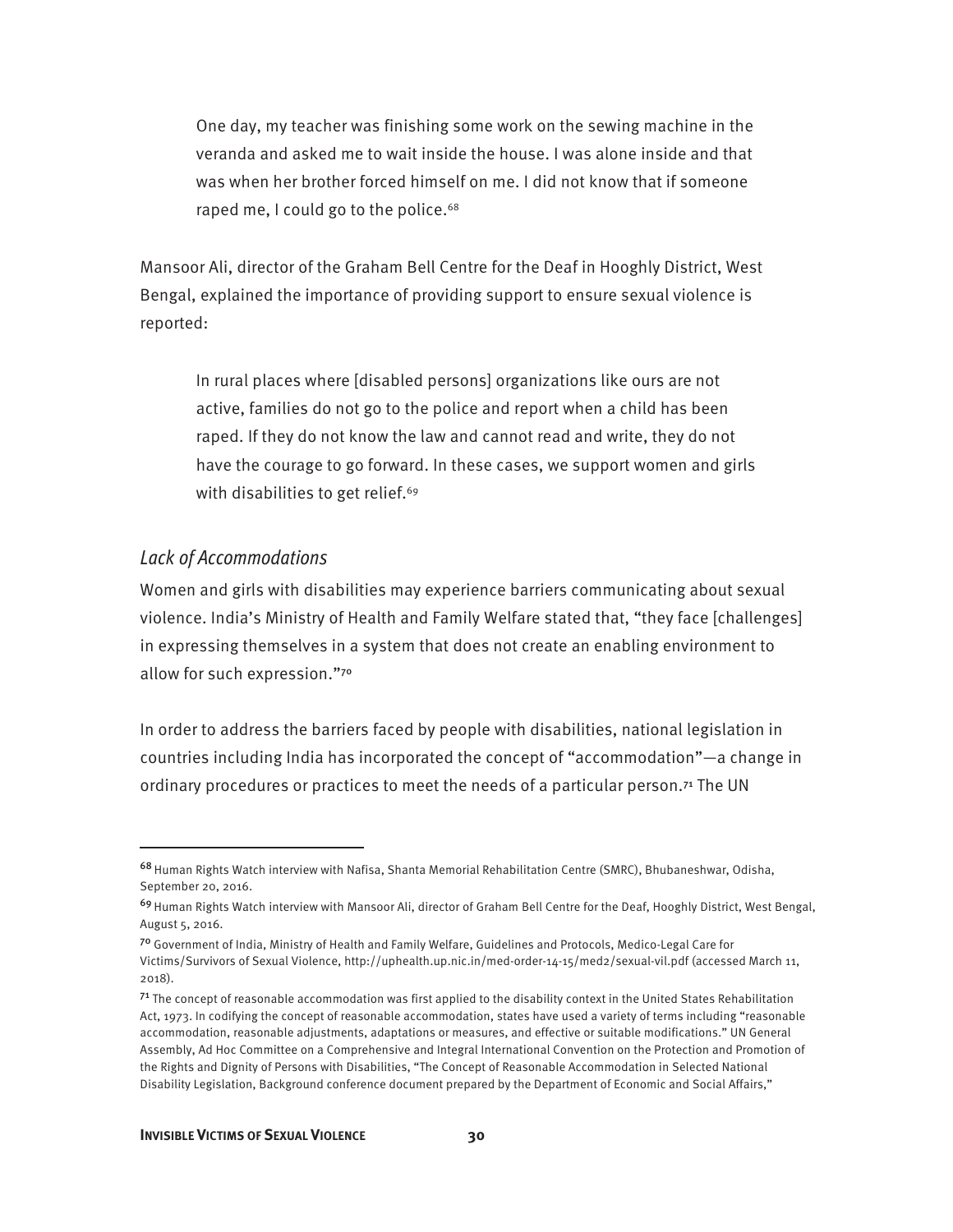Department of Economic and Social Affairs has stated that this approach recognizes that "discrimination can arise from a failure to take positive steps to ensure that disadvantaged groups benefit equally from services offered to the general public."72 Widely accepted in the human rights field, reasonable accommodation stands at the core of the Convention on the Rights of Persons with Disabilities.<sup>73</sup>

For women and girls with disabilities, the accommodations under India's 2013 criminal law amendments and POCSO may be integral to accessing justice. Mamta Govil, a social worker at the Latika Roy Foundation in Dehradun, said that the organization worked with Razia, the 13-year old girl with an intellectual disability and difficulties speaking, to recount her rape by her brother's 17-year-old tutor:

Generally, in cases like Razia's where the child has an intellectual disability and unclear speech, people assume that she will not be able to narrate what happened to her. That is just not true. With Razia, the challenge was even greater given what she had been through—she was in a lot of pain and had just had 24 stitches in her vagina. She was traumatized. But, as we saw with Razia, you need time and you need patience, but it is possible. Our counselor took a number of sessions with Razia. She used creative techniques, like using a doll. Razia was clear and consistent in her account of the horror she faced.<sup>74</sup>

Special educators and interpreters may need to employ different, creative strategies in order to facilitate accounts of sexual violence by women and girls with diverse disabilities. For example, Mehtab Zia Shaikh, vice principal of the Bombay Institute for Deaf and Mute, told Human Rights Watch that she worked with Rekha, a 24-year old deaf woman, who could not read, write or speak sign language. They developed a trust and channel of communication through gestures and repetition, which allowed Rekha to communicate her

Seventh session, New York, January 16-February 3, 2006, A/AC.265/2006/CPR.1,

http://www.un.org/esa/socdev/enable/rights/ahc7bkgrndra.htm (accessed August 9, 2017).  $72$  Ibid.

<sup>73</sup> Under the CRPD, "'reasonable accommodation' means necessary and appropriate modification and adjustments not imposing a disproportionate or undue burden, where needed in a particular case, to ensure to persons with disabilities the enjoyment or exercise on an equal basis with others of all human rights and fundamental freedoms." CRPD, art. 2. <sup>74</sup>Human Rights Watch interview with Mamta Govil, Dehradun, Uttarakhand, August 20, 2017.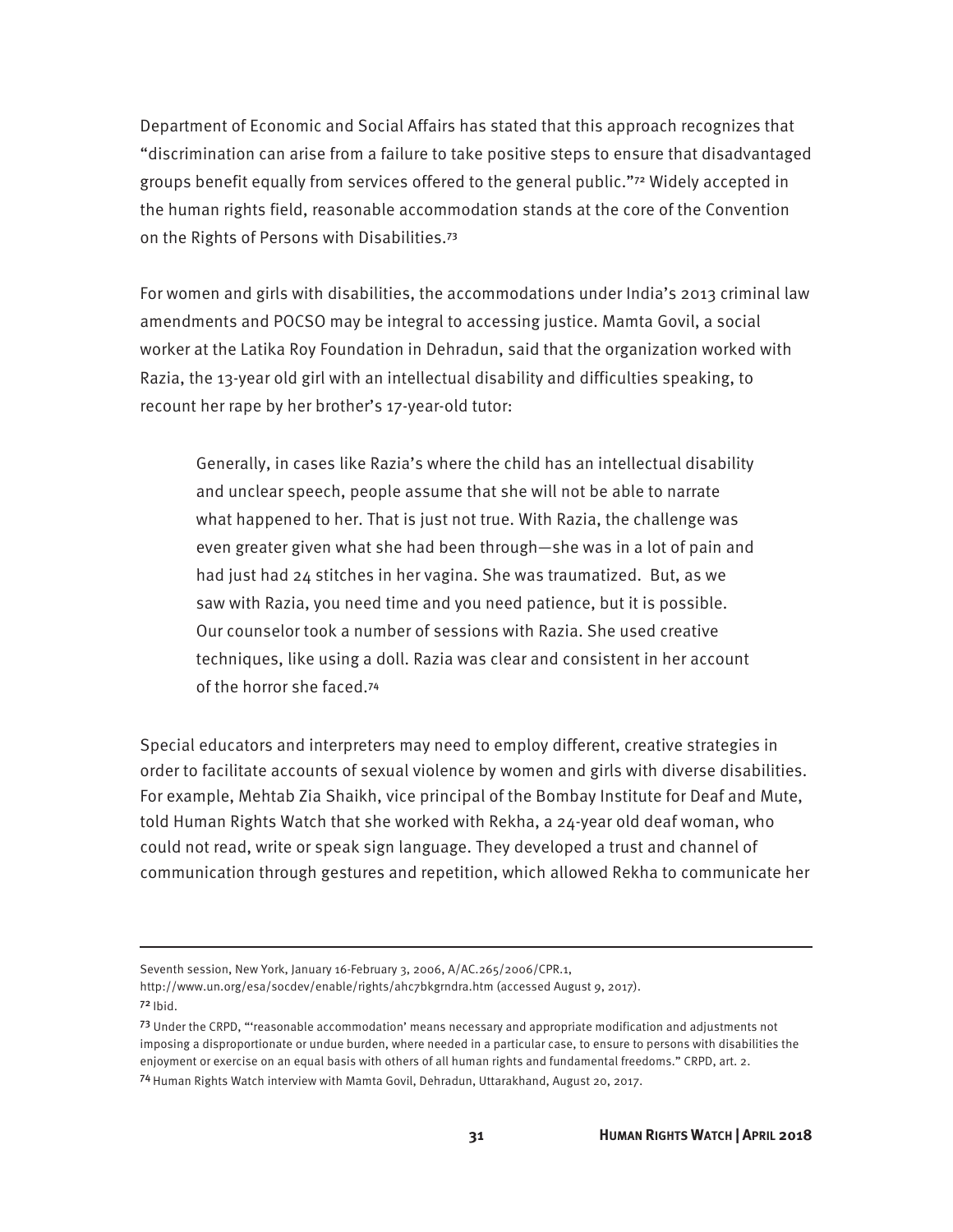sexual abuse in detail during her trial in 2014.75 On February 6, 2018, Rekha received a judgment in her favor. The accused was convicted of wrongfully confining and raping Rekha, He was sentenced to life imprisonment.<sup>76</sup>

The staff at Anjali Mental Health Rights Organization in Kolkata, West Bengal, an organization that works closely with women and girls with psychosocial disabilities, described the importance of accommodations in supporting women and girls with psychosocial disabilities to communicate effectively. Sudeshna Basu, Deputy Director, said:

When we work with women and girls with psychosocial disabilities, there is a process that can help them to communicate. A person whom she knows and trusts can ask questions in a way that she can understand. A stranger who has never met her before may not be able to understand what she is trying to say.<sup>77</sup>

Accommodations may be integral to facilitating access to justice for women and girls with disabilities. However, in 15 of 17 cases that Human Rights Watch documented, provisions requiring police officers and court officials to provide accommodations were simply not followed, even in cases when women and girls had severe and visible disabilities and injuries that they reported to police when cases were first reported.

While POCSO and the 2013 amendments call for police and judicial authorities to employ special educators, the human resources required to implement the law remain lacking. Poonam Natarajan, former chairperson of the National Trust for Welfare of Persons with Autism, Cerebral Palsy, Mental Retardation and Multiple Disabilities for India's Ministry of Social Justice and Empowerment, said:

The issue is that there are no lists of special educators or support personnel on hand with the police or the courts. When I was heading the National Trust, I was trying to work towards getting special educators

<sup>75</sup> Human Rights Watch interview with Mehtab Zia Shaikh, vice principal of the Bombay Institute for Deaf and Mute, Mumbai, June 22, 2017.

<sup>76</sup> Judgment on file with Human Rights Watch.

<sup>77</sup> Human Rights Watch group interview with Sudeshna Basu and three other staff members at Anjali Mental Health Rights Organization, Kolkata, West Bengal, August 4, 2016.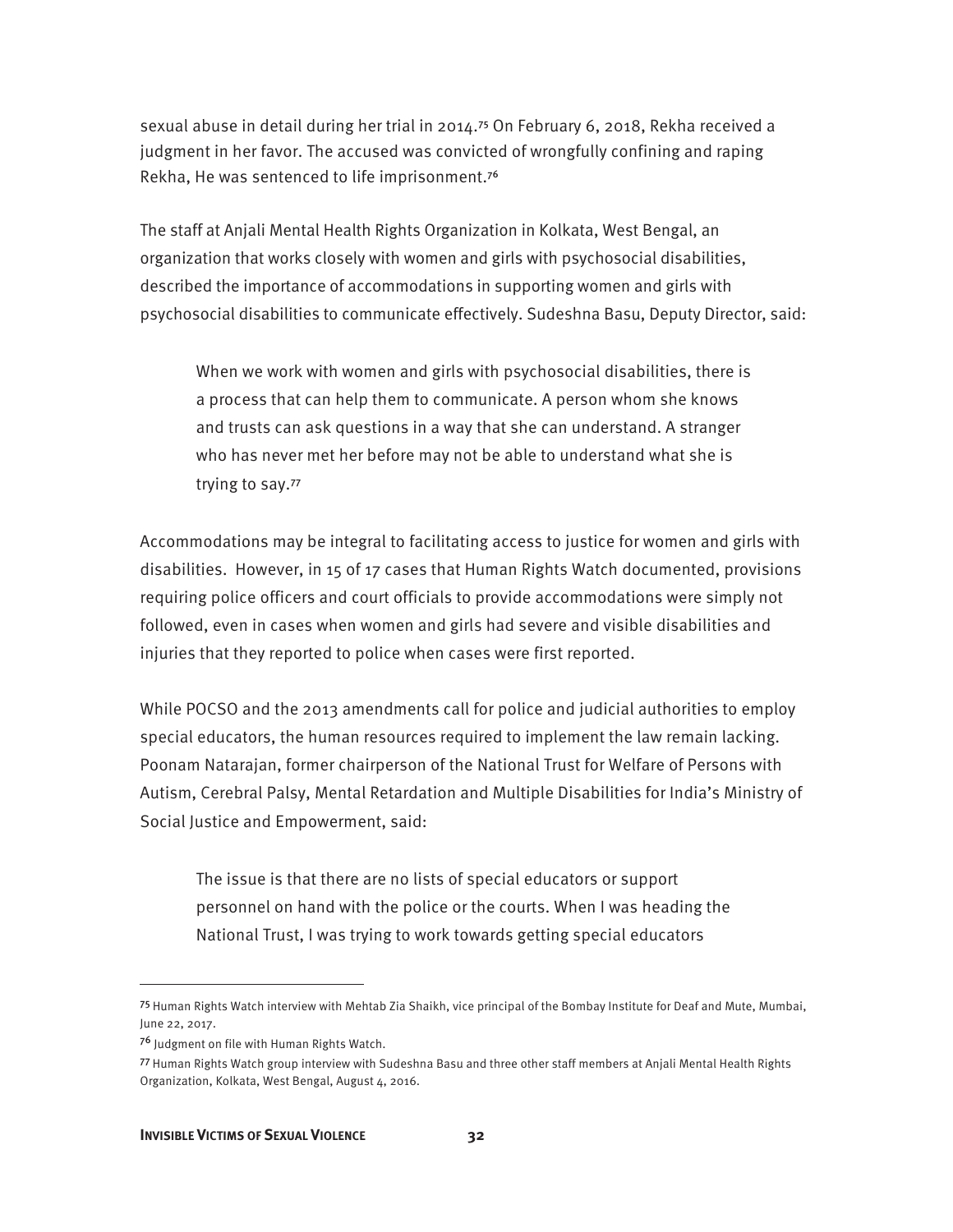empaneled, but the government was not responsive. You cannot just use a special educator, they need to be trained to work with people across disabilities. If she is a special educator for the blind, then how will she know how to support someone with cerebral palsy? The government should create lists of special educators and the Rehabilitation Council of India should draw up a training curriculum for special educators.<sup>78</sup>

Meenakshi Balasubramanium, from Equals—Centre for Promotion of Social Justice, a Chennai-based organization that works for the rights of people with disabilities, said that the lack of accommodation may serve as a deterrent or delay efforts to seek justice:

In most cases families don't go directly to the police to report cases of abuse of women with disabilities because they are not sure what kind of support they will get, whether the police will have a sign language interpreter, or a special educator. Instead, they contact a DPO [disabled persons organization] and go only through them because families know that if they require any accommodation, the DPOs will immediately provide them the support that they need.<sup>79</sup>

#### Difficulties Engaging with Police

 $\overline{a}$ 

All police stations are required to have women police officers available around-the-clock to record complaints.80 For women and girls with disabilities, who confront additional stigma and are often discredited or infantilized,it is particularly important to have a positive interaction with police to build faith in the criminal justice system.

<sup>78</sup> Human Rights Watch interview with Poonam Natarajan, former chairperson of the National Trust for Welfare of Persons with Autism, Cerebral Palsy, Mental Retardation and Multiple Disabilities for India's Ministry of Social Justice and Empowerment and founder of Vidyasagar, Delhi, November 15, 2016.

<sup>79</sup> Human Rights Watch telephone interview with Meenakshi Balasubramanium, April 15, 2017.

<sup>80</sup> Under the Criminal Law Amendment Act, 2013, FIRs of stipulated crimes against women, including under sections 326, 354, 376, and 509 are to be recorded by a woman police officer. See Amendment to the Code of Criminal Procedure, 1973 by Criminal Law Amendment Act, 2013, No. 13 of 23 (inserting Proviso to Section 154 (1) CrPC). Consistent with this prescription, the Delhi High Court has held that every police station should have a woman police officer, not below the rank of head constable, available around-the-clock. As soon as a complaint of sexual offense is received, the officer receiving the complaint should be instructed to call a woman police officer to ensure that the victim of sexual abuse and their family are comfortable. See Delhi Commission for Women v. Delhi Police, Delhi High Court, W.P. (CRL) 696/2008, April 23, 2009.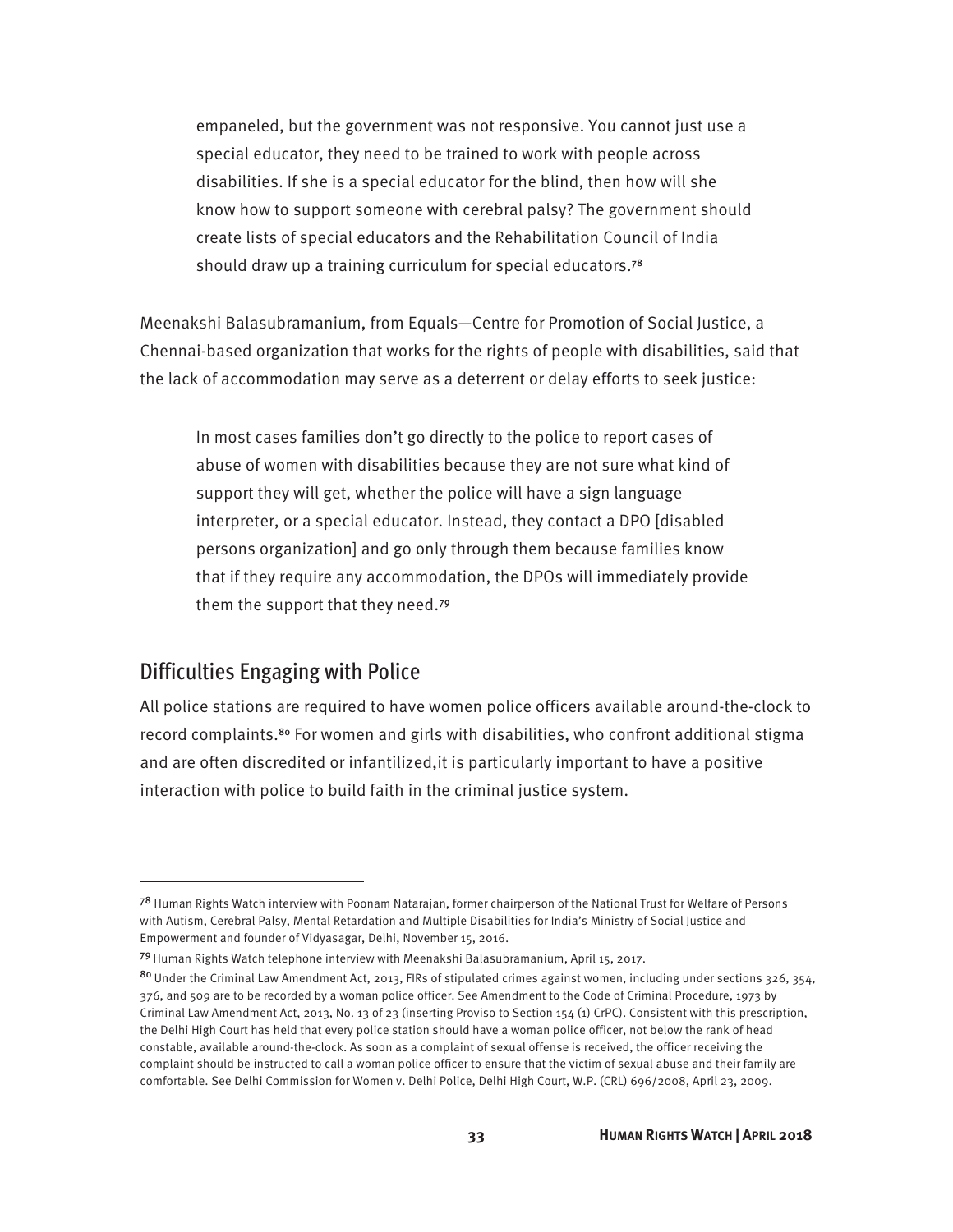Human Rights Watch found that in 16 out of the 17 cases examined for this report, women and girls with disabilities, their families and advocates, faced challenges at multiple stages of engaging with the police, including registering accurate complaints and ensuring competent investigations.

#### *Difficulties Registering the FIR*

People throughout India face police inaction and outright refusals to register crime complaints.81 Women and girls with disabilities who seek to register complaints of sexual violence are often at heightened risk of refusal due to the unique stigma associated with their sexuality and disability. According to Niranjan Behera, president of Odisha Viklang Manch, the state organization of persons with disabilities, "Police are generally insensitive towards women. When it comes to their behavior towards women with disabilities, it is even more so."<sup>82</sup>

Susmita, a then 26-year-old woman with a psychosocial disability, from Kolkata, West Bengal, told Human Rights Watch she was sedated and gang raped by four men who lived in the building next door in February 2014. However, according to her, the police refused to believe her or register her case on account of her disability. Susmita said:

I approached the police. The police asked me very nasty things like how it felt for me. I mean—I told them I was totally unconscious, so how would I know? The police said things like: "She's mental, why should I pay attention to her?" "She's a gone case, why should I listen?"<sup>83</sup>

<sup>81</sup> Human Rights Watch, Broken System: Dysfunction, Abuse, and Impunity in the Indian Police, August 2009,

http://www.hrw.org/sites/default/files/reports/india0809web.pdf, p. 9, 41 (explaining that police officers face pressure from political leaders to show a reduction in crime by registering fewer FIRs. Police also attribute refusal to register FIRs to reluctance to take on new cases that add to an already heavy workload); Human Rights Watch, Cleaning Human Waste: Manual Scavenging, Caste and Discrimination in India, August 2014, https://www.hrw.org/report/2014/08/25/cleaninghuman-waste/manual-scavenging-caste-and-discrimination-india, p. 47.

<sup>82</sup> Human Rights Watch interview with Niranjan Behera, State President of Odisha Viklang Manch, Bhubaneshwar, Odisha, January 27, 2016. Charges in this case, if accepted, would likely involve the Information Technology Act, 2000, provision 66E on violation of privacy by "capture" of images; IPC section 375 on rape and 503 on criminal intimidation.

<sup>83</sup> Human Rights Watch interview with Susmita, Kolkata, West Bengal, January 20, 2016.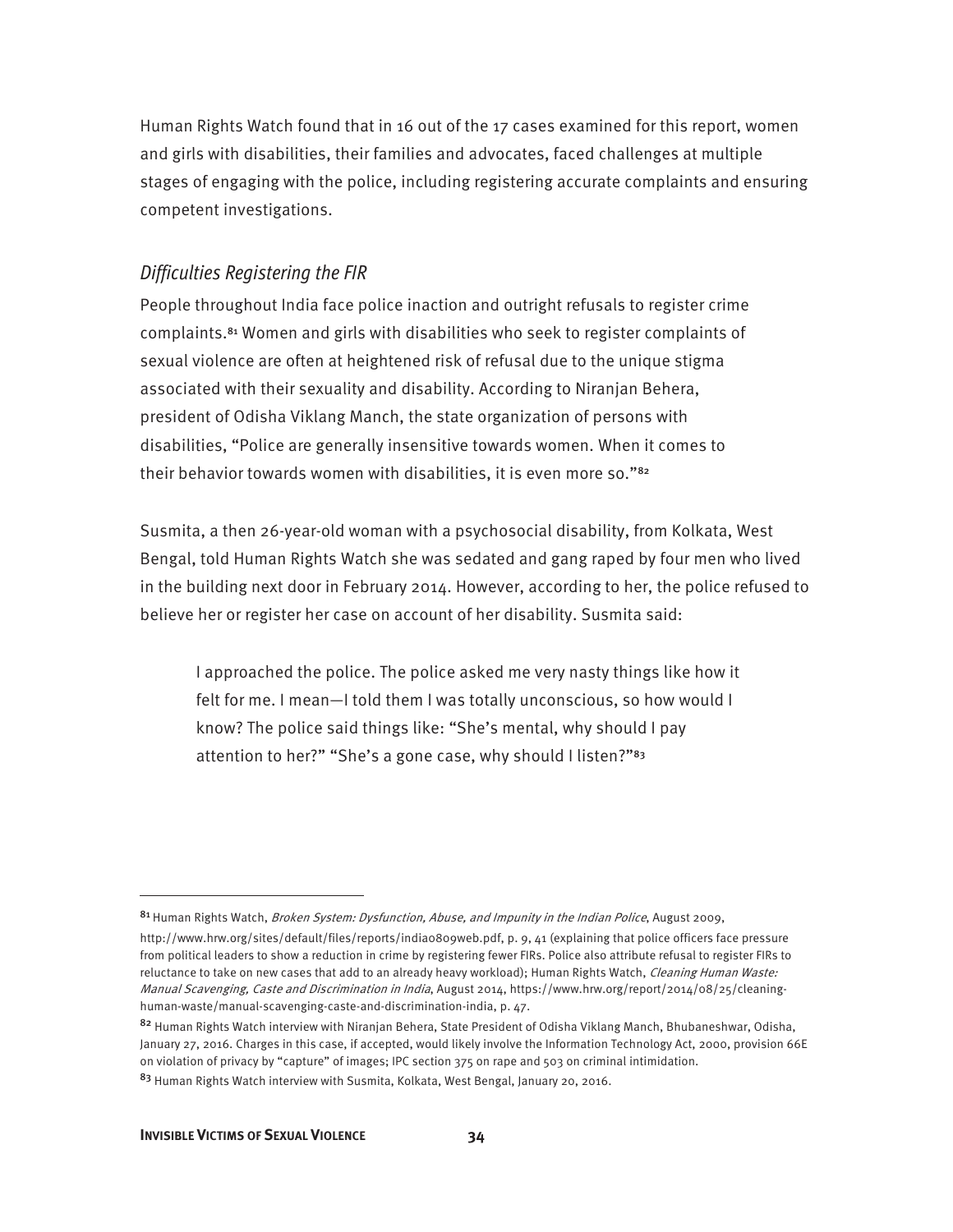According to Susmita, the police only responded when she took her case to the media. After her case was covered in the news, Susmita said that she was interviewed by a woman police officer and that the perpetrators were arrested.<sup>84</sup>

In December 2014, in Krishnagiri District, Tamil Nadu, Lakshmi, a 16-year-old girl with difficulties hearing and speaking was reportedly gang raped by four men from her village. Namburajan, an activist with the National Platform for the Rights of the Disabled (NPRD) in Tamil Nadu, described Lakshmi and her family's experience as they tried to register an FIR:

Lakshmi's father carried her for 14 kilometers [8.5 miles] on his shoulders to the nearest bus station to bring her to the government hospital. The police were called to the hospital but refused to file the complaint. Though the incident took place on December 25, 2014 and the father went to the police that very day, the police refused to lodge an FIR until January 2, 2015. They filed the FIR only when the Tamil Nadu Association for the Rights of All Types of Differently Abled and Caregivers (TARATDAC) held a protest demonstration. Even then, the FIR did not mention that Lakshmi had been gang raped. It only mentioned that she was raped.<sup>85</sup>

 $84$  Ibid.

<sup>85</sup> Human Rights Watch telephone interview with Namburajan, treasurer, National Platform for the Rights of the Disabled (NPRD), July 7, 2016.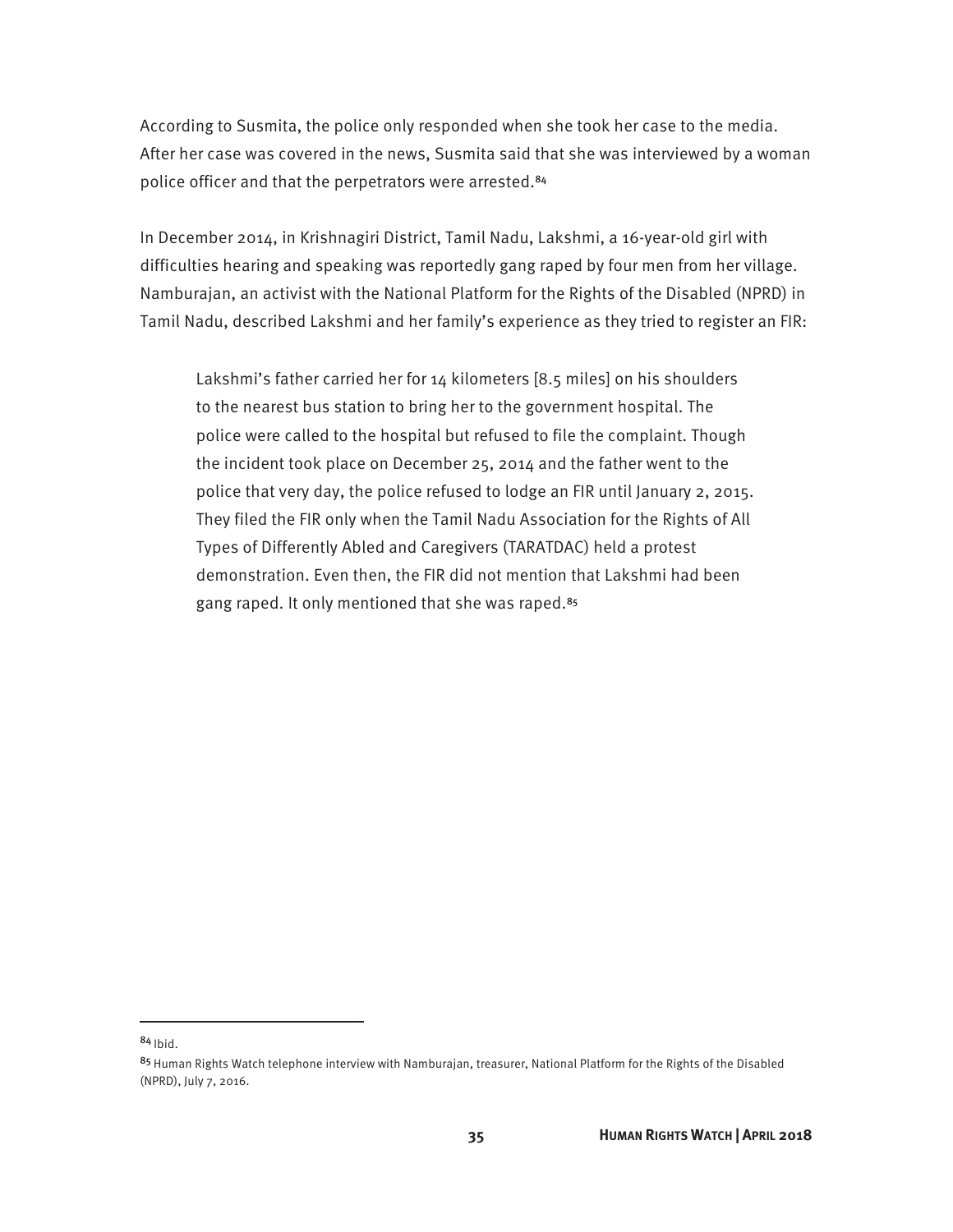Anjali, a medical doctor, said that she felt well-supported when she approached police in Dehradun to report the case of her daughter, Meera, a 38-year-old woman with cerebral palsy and severe developmental delays:

The [station house officer] was very sensitive. He immediately had the room emptied after he spoke to me. He got me a lady IO [investigating officer] who was superb and he told her: 'Get things done as quickly as possible. She is very keen to return home.' They met with us alone in a room so that Meera could be on one side and I on the other—that way she could see me but she could not hear me. I was whispering very softly so Meera didn't hear me recount the story. They finished the report in one hour.86

The station house officer (SHO) at the Dehradun Kotwali police station explained his response: "In these cases, it is not only about procedures but also about humanity. I think of my role as a police officer, but also think as a husband and a father."87

In rape cases, all women and girls, including those with disabilities, have the right to file a complaint outside the police station, at a location of their choice.<sup>88</sup> POCSO sets forth obligations for police when engaging with victims, including ensuring that no child is detained at a station overnight.89 Most women and girls with disabilities interviewed for this report spent extended hours at the police station. Some were held overnight.

In Hooghly District, West Bengal, Chandra, a 12-year-old girl with cerebral palsy was allegedly kidnapped, raped, and found bleeding in a nearby field in June 2013. Despite her

<sup>86</sup> Human Rights Watch interview with Anjali, New Delhi, August 12, 2016.

<sup>87</sup> Human Rights Watch interview with Station House Officer, Dehradun Kotwali Police Station, October 13, 2016.

<sup>88</sup> Protection of Children from Sexual Offences Act, 2012, No. 32 of 2012, section  $24(1)$ ; Amendment to the Code of Criminal Procedure, 1973 by Criminal Law Amendment Act, 2009, No. 5 of 2009, (inserting Proviso to 157(1) CrPC).

<sup>&</sup>lt;sup>89</sup> Protection of Children from Sexual Offences Act, 2012, No. 32 of 2012, section 24(4).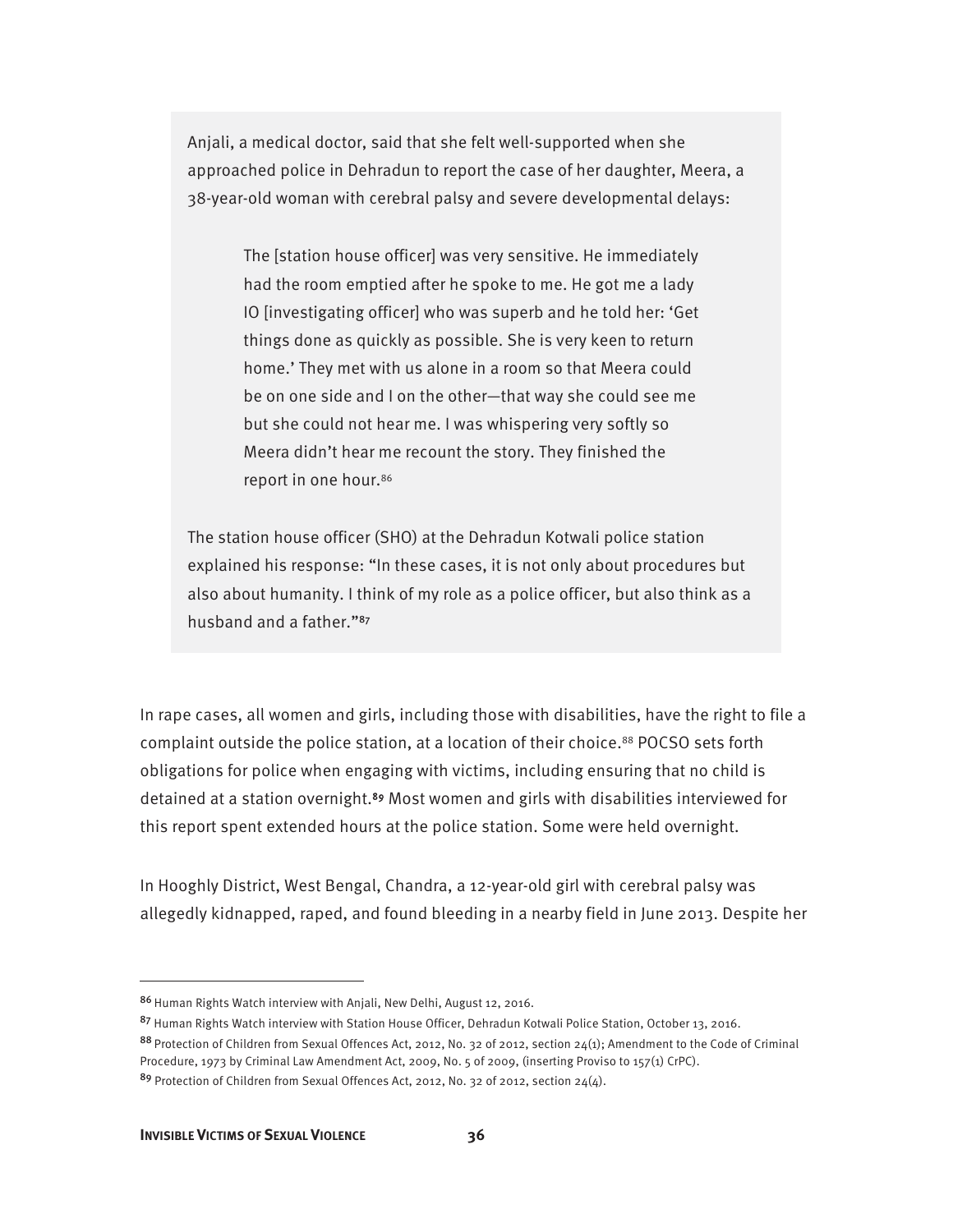obvious disabilities and the visible injuries she had sustained, Chandra and her family had to wait overnight at the police station. Her father, Ashim, recounted:

The police saw bite marks and scratch marks all over her body. They questioned me about what happened and wrote it down. We reached the police station at 9 p.m. They told us to leave Chandra and go. We did not leave. How could we leave her alone? We stayed. They took us from the police station to the court at 9:00 the next morning. We stayed all night with Chandra in the station.<sup>90</sup>

The treatment Chandra and her family received—a violation of Indian law—is not an isolated incident. In 2015, Noori, a 23-year-old woman with cerebral palsy was reportedly gang-raped and thrown from a rooftop. According to Shampa Sengupta from Sruti Disability Rights Centre: "The police detained her and her mother the whole night. The family was very nervous and abided by what the police officer said."<sup>91</sup> Later, when local advocates followed up with police, they were told that Noori was held in order to protect her—on the grounds that she may have been killed if she was sent to the village that night. Activists said that police never offered this explanation to Noori or her mother.<sup>92</sup>

#### *Failure to Record a Disability*

 $\overline{a}$ 

Some women and girls with disabilities and their families said they were excluded from any accommodations due to inability to substantiate a disability.93 Absent government certification of disability, when these families went to the police to report the crime and file a complaint, police did not include critical information on the woman's disability in

forward.html?o=ip\_login\_no\_cache%3D8a3e61co775e884b894c7ade50aee23c (accessed January 9, 2016).

<sup>90</sup> Human Rights Watch interview with Ashim, Hooghly District, West Bengal, August 5, 2016.

 $91$  Memorandum submitted to the National Commission for Women on September 18, 2015 by the National Platform for the Rights of the Disabled, http://www.kractivist.org/press-release-sexual-assaults-on-disabled-women-memo-to-ncw-vaw/; Human Rights Watch telephone interview with Shampa Sengupta, director, Shruti Disability Rights Centre, August 18, 2016.  $92$  Ibid.

<sup>93</sup> For further information on difficulties accessing disability certificates, see Shiv Sahay Singh, "Only 40 percent of India's disabled have access to disability certificates," The Hindu, December 3, 2014,

http://www.thehindu.com/news/cities/kolkata/only-40-per-cent-of-indias-disabled-have-access-to-disabilitycertificates/article6657745.ece (accessed March 11, 2018); and "A Just Step Forward: The disabilities bill is welcome, but falls short on some key issues," Economic and Political Weekly, vol. 51, issue No. 51, December 17, 2016, http://www.epw.in/journal/2016/51/editorials/just-step-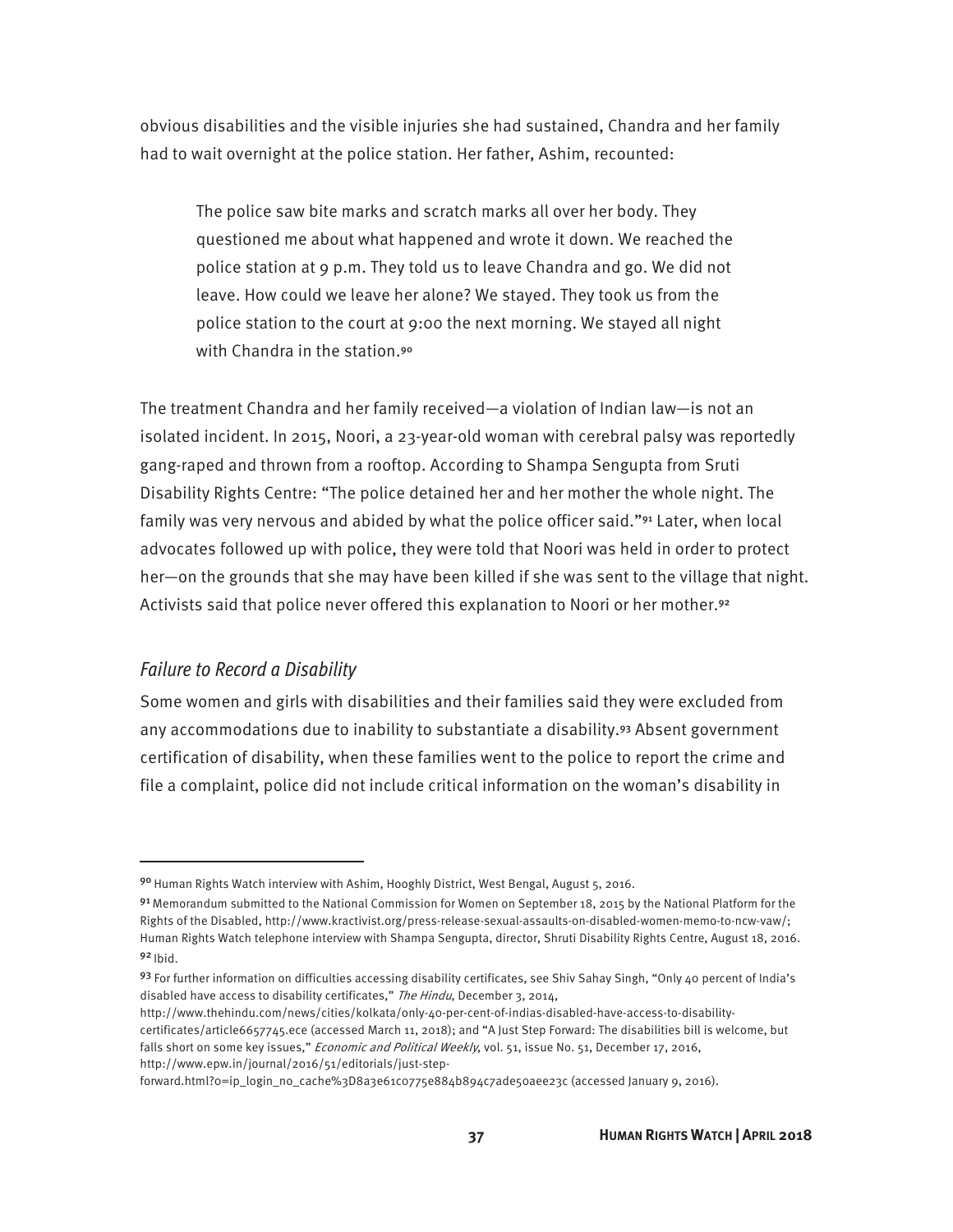their reports, even when a family member reported the disability or when the disability was apparent. As a result, they did not receive the accommodations provided by the law.

In October 2015, two men reportedly raped Maneka, a 15-year-old girl with an intellectual and physical disability from Delhi. Her family did not receive a copy of the FIR or the medical record on the day it filed charges and Maneka was medically examined. Once Maneka's lawyer was able to obtain the charge sheet, she noticed significant errors: although Maneka was 15 on the day she was raped, her age was misreported as over 18; and, since the family did not have a disability certificate, the police refused to report her intellectual disability and visible physical disability, despite being informed by the family.94 Maneka's sister, Kanika, said:

We told the police she has a mental disability and she is physically handicapped—one of her hands does not work and one of her legs is also dysfunctional. You can see her disability but it was still not recorded in the FIR.<sup>95</sup>

Such errors have had a profound impact on Maneka's case. Not only did the errors in recording her age exclude Maneka from protections under POCSO, exclusion of her intellectual and physical disabilities also undermined evidence collection. Although required under both POCSO and the 2013 amendments, Maneka did not receive support from a special educator in giving her statement and her testimony was not videoed. As a result, she has faced significant challenges in litigating her case. Priya, her lawyer, said:

Maneka has an intellectual disability. She has had problems remembering things later. Maneka's sister is a school teacher and supported Maneka to give her statement, but she did not know the procedures so did not ask for a special educator or video recording. After that first day, Maneka does not talk about the case at all.<sup>96</sup>

<sup>94</sup> Human Rights Watch interview with advocate, Priya (pseudonym, name withheld to preserve confidentiality), Maneka's advocate, New Delhi, August 9, 2016.

<sup>95</sup> Human Rights Watch interview with Kanika, New Delhi, August 9, 2016.

<sup>96</sup> Human Rights Watch interview with Priya, Maneka's advocate, New Delhi, August 9, 2016.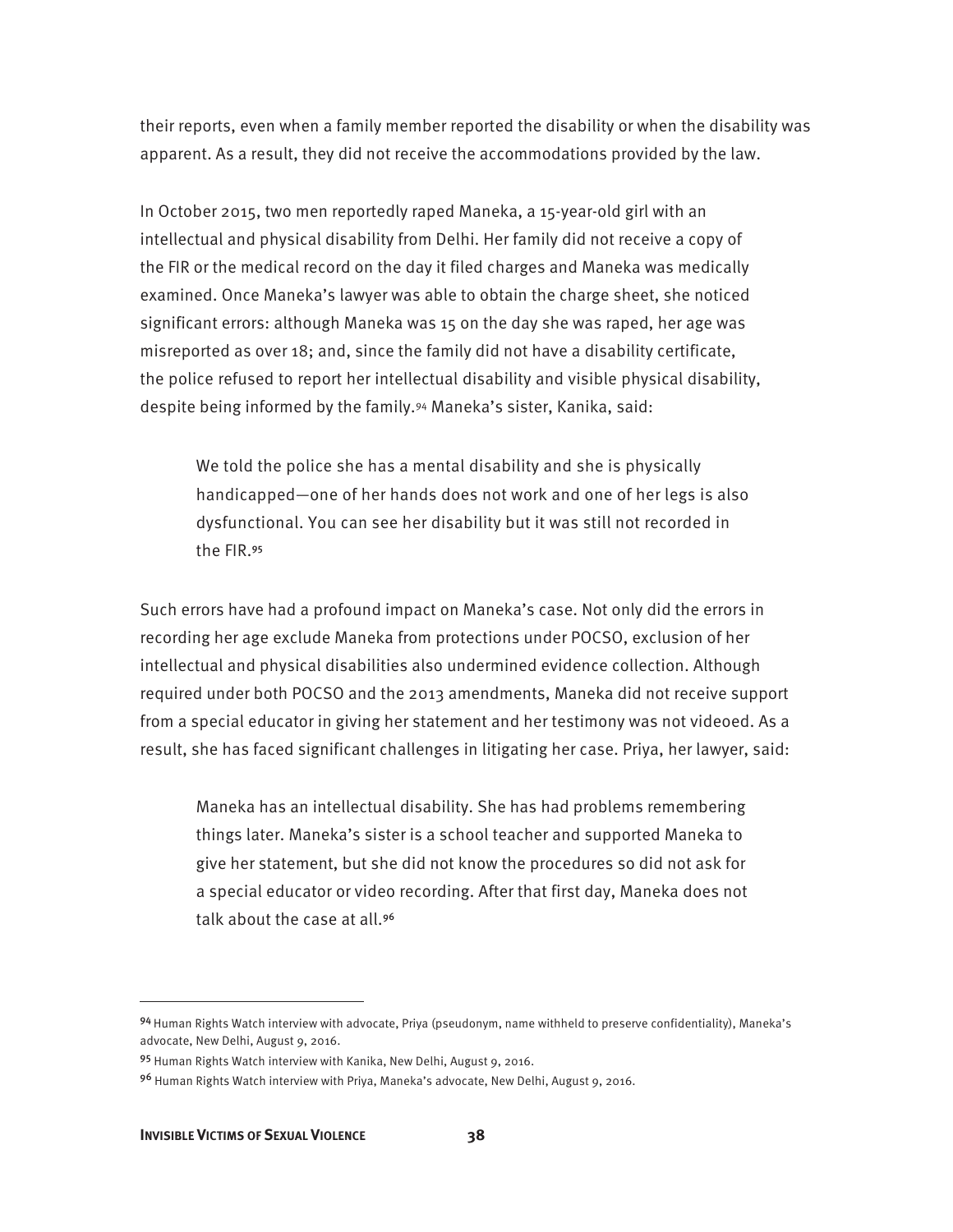Maneka's family said that she is traumatized by repeated visits to the court.<sup>97</sup> Her intellectual disability makes explanations particularly challenging. The video recording accommodation for women and girls with disabilities was introduced precisely for cases like Maneka's in order to relieve the strain of repeat testifying.

In order to ensure accurate registration and investigation of crime complaints, as law requires, the victim, family or other informant should receive a copy of the information recorded with police, free of cost.98 This requirement ensures that victims and their advocates have a safeguard against inaccurate registration of crime complaints or subsequent revision of the FIR due to pressure from the accused. In Maneka's case, her lawyer received the FIR only months later.

Despite the errors in Maneka's case and the trauma experienced by Maneka and her family, with the support of a strong advocate, by March 2018 Maneka received a verdict in her favor. Each of the perpetrators of the gang rape received a prison sentence of 21 years and a monetary penalty of 50,000 Rupees (USD 772).

#### *Lack of Police Training*

 $\overline{a}$ 

Even when attempts to provide accommodations are made with good intentions, they may be inappropriate due to lack of police training and access to experts, such as special educators.

For instance, in Delhi, Pooja, an 11-year-old girl with an intellectual disability was taken to the police station in August 2013 by her father after they reported that a neighbor had raped her. The police brought in a sign language interpreter to assist in the interview, but this support proved futile. Pooja cannot speak due to a neurological condition, but she is not deaf and has no knowledge of sign language. Muralidharan, secretary of the National Platform for the Rights of the Disabled, said:

The lady officer brought in a sign language expert to try and communicate with the girl.… The police could have simply asked the family about her disability. But there is a very common misconception that a person who

<sup>97</sup> Human Rights Watch interview with Kanika, New Delhi, August 9, 2016.

<sup>98</sup> Code of Criminal Procedure, 1973, no. 2 of 1974, art. 154(2).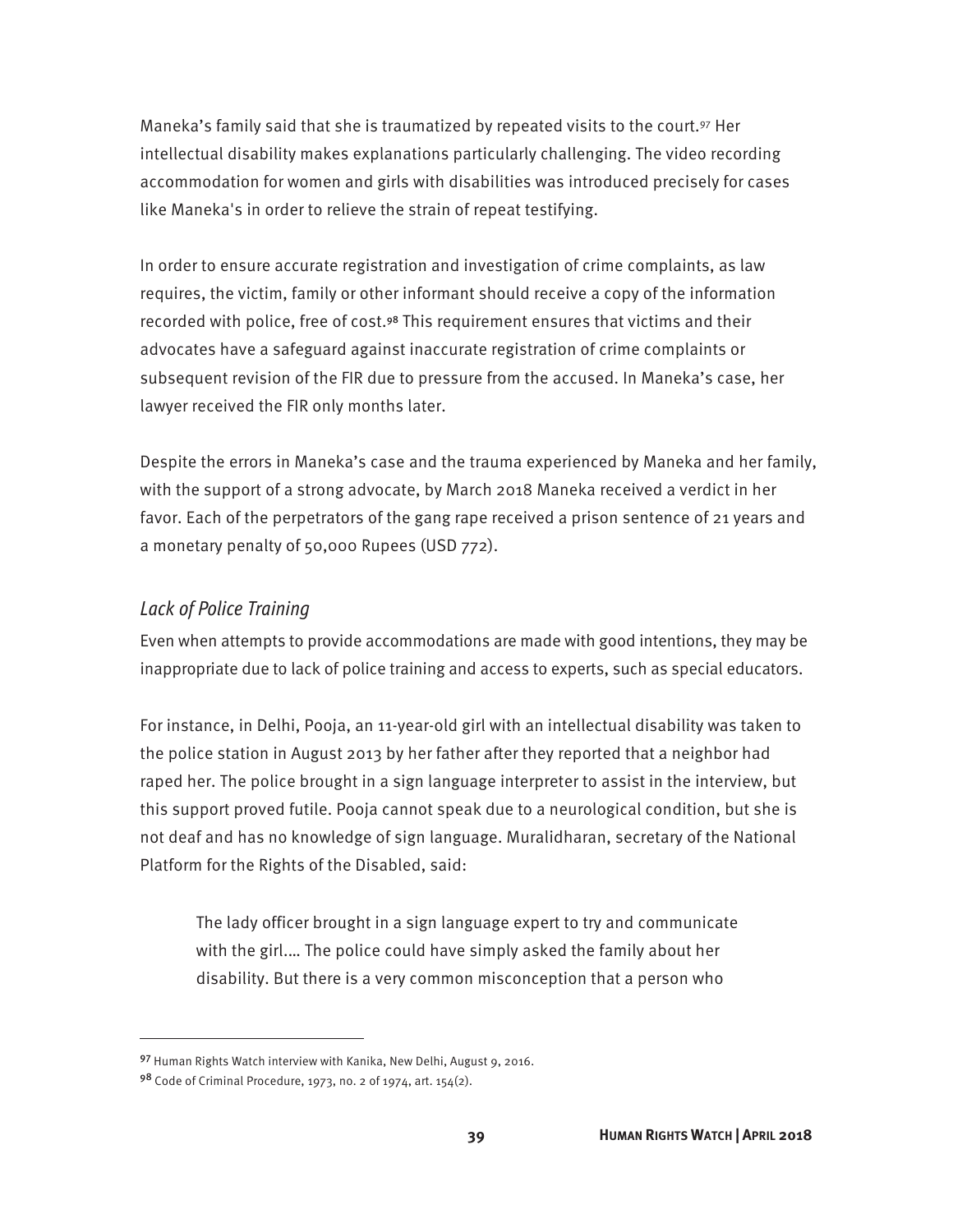cannot speak is also deaf, so the exercise of bringing in a sign language interpreter to assist was futile. A special educator could have helped.99

A memo submitted by the National Platform for the Rights of the Disabled, Sruti Disability Rights Center, and CREA to the National Commission for Women reflected upon the shortcomings in Pooja's case: "The intent here is not to find fault with the IO [investigation officer] but to point out the general lack of awareness among the police about these new provisions."<sup>100</sup>

Debashree Sabuj, deputy police commissioner for women in Kolkata, attributed many of these shortcomings to a lack of training and information among police officers:

We have had no training. When we meet a disabled woman, we may not know how to speak to her properly. The police are not cruel. In most cases the police are simply ignorant. It is not that we don't want to believe them, but we also worry that if we make a mistake, the wrong person will be punished. The police need education and we need to be sensitized on how to handle these cases.<sup>101</sup>

While training modules at some police academies incorporate gender sensitive material, there are hardly any regular courses or follow up to ensure police have updated information on laws and policies to effectively support cases of people with disabilities, particularly women or girls, who have faced abuse and violence. Sanjay Gunjyal, inspector general of police from Uttarakhand, said training is the first step, but it is not enough:

Whenever there are new amendments or changes in the law, it is very important that all the investigating officers or police officers are aware. They should be properly trained and that training should not be limited to the law. They should also be sensitized to the emotional and the psychological needs

<u>.</u>

<sup>99</sup> Human Rights Watch interview with Muralidharan, secretary, National Platform for the Rights of the Disabled (NPRD), Delhi, June 23, 2016.

<sup>&</sup>lt;sup>100</sup> Memorandum submitted to the National Commission for Women on September 18, 2015, by the National Platform for the Rights of the Disabled, http://www.kractivist.org/press-release-sexual-assaults-on-disabled-women-memo-to-ncwvawcSocial workers (accessed March 11, 2018).

<sup>&</sup>lt;sup>101</sup> Human Rights Watch interview with Debashree Sabuj, deputy commissioner for women in Kolkata, February 5, 2016.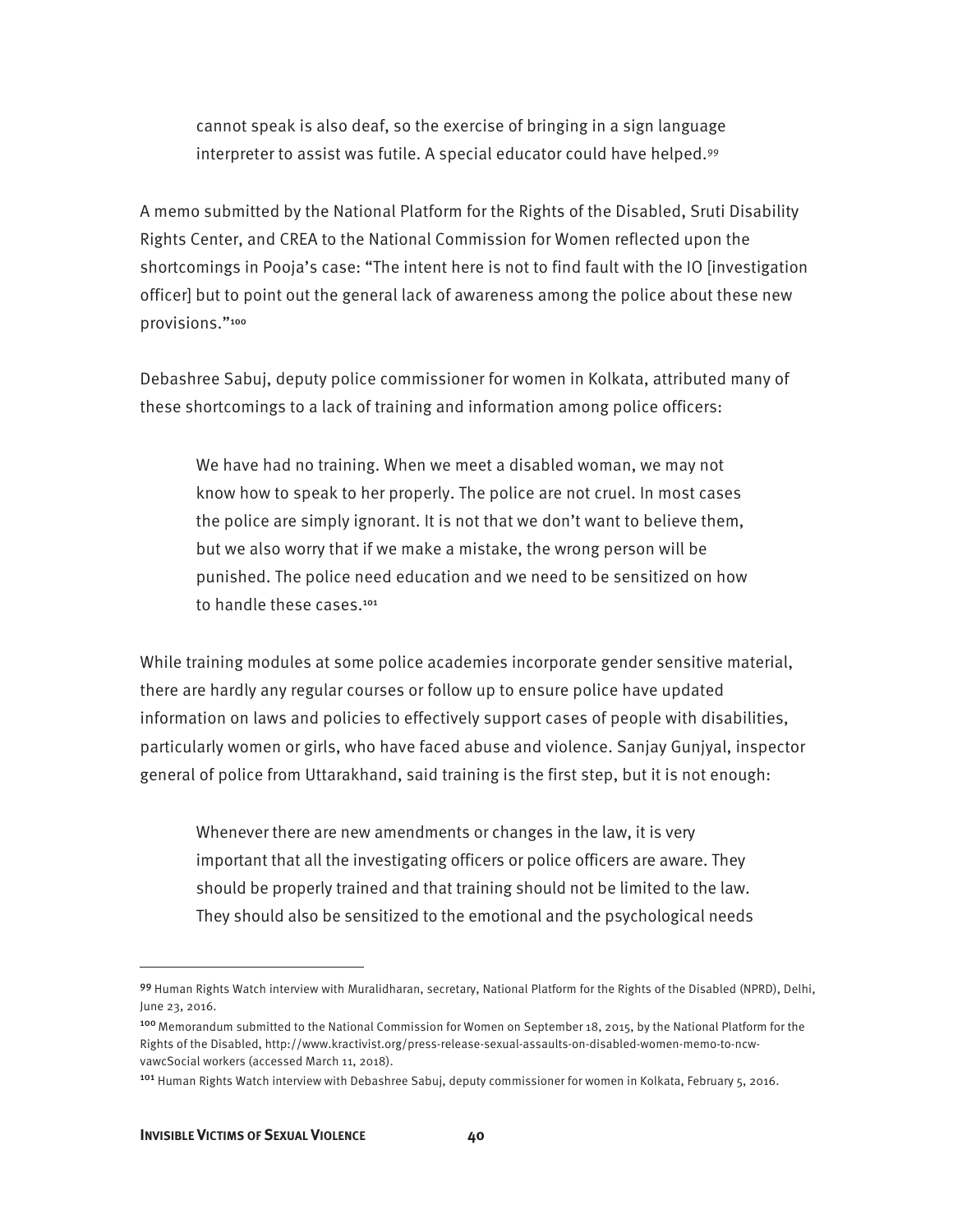of the victim and how to work with women and girls with disabilities. It is important to sensitize every officer-from top to bottom.<sup>102</sup>

Gunjayal intervened in the case of Razia, a 13-year-old girl with an intellectual disability and difficulty speaking, who was raped in 2014. Violating POCSO, police had asked Razia to sit next to the perpetrator during the DNA testing, which was extremely traumatic for her. Rizwan Ali, the lawyer from the Latika Roy Foundation, an organization supporting the case, immediately asked the police to separate them. He said:

We knew that such an error could happen in other cases too. So we approached the then deputy inspector general, Sanjay Gunjyal, and he issued a curricular to all police stations in his range to ensure that such a problem in investigation would not occur.<sup>103</sup>

#### *Lack of Legal and Support Service Referrals*

The Supreme Court of India has ruled that police are required to ensure that women and girls who suffer sexual violence have access to legal representation.104 This includes maintaining a list of advocates willing to act in these cases and making this resource available for victims who do not have a lawyer. To ensure that victims are questioned without delay, in cases of sexual violence, the Supreme Court has authorized advocates to act at the police station before leave from the court is sought or obtained.<sup>105</sup>

In cases of child sexual abuse, POCSO rules require police to inform the child and their parent or guardian of the right to representation and to support services, including counseling. Police should help families who want to pursue such services contact service providers.106 Human Rights Watch found police do not always carry out these duties.

<sup>&</sup>lt;sup>102</sup> Human Rights Watch interview with Sanjay Gunjyal, inspector general of police, Dehradun, Uttarakhand, August 5, 2017. <sup>103</sup> Human Rights Watch interview with Rizwan Ali Fahim, lawyer, Latika Roy Foundation, Dehradun, Uttarakhand, August 5, 2017.

<sup>104</sup>Delhi Domestic Working Women's Forum v. Union of India and Others, Supreme Court of India, 1995 SCC (1) 14, October 19, 1995.

 $105$  Ibid.

<sup>106</sup> Protection of Children from Sexual Offences Rules, 2012, G.S.R 823(E), Rule 4.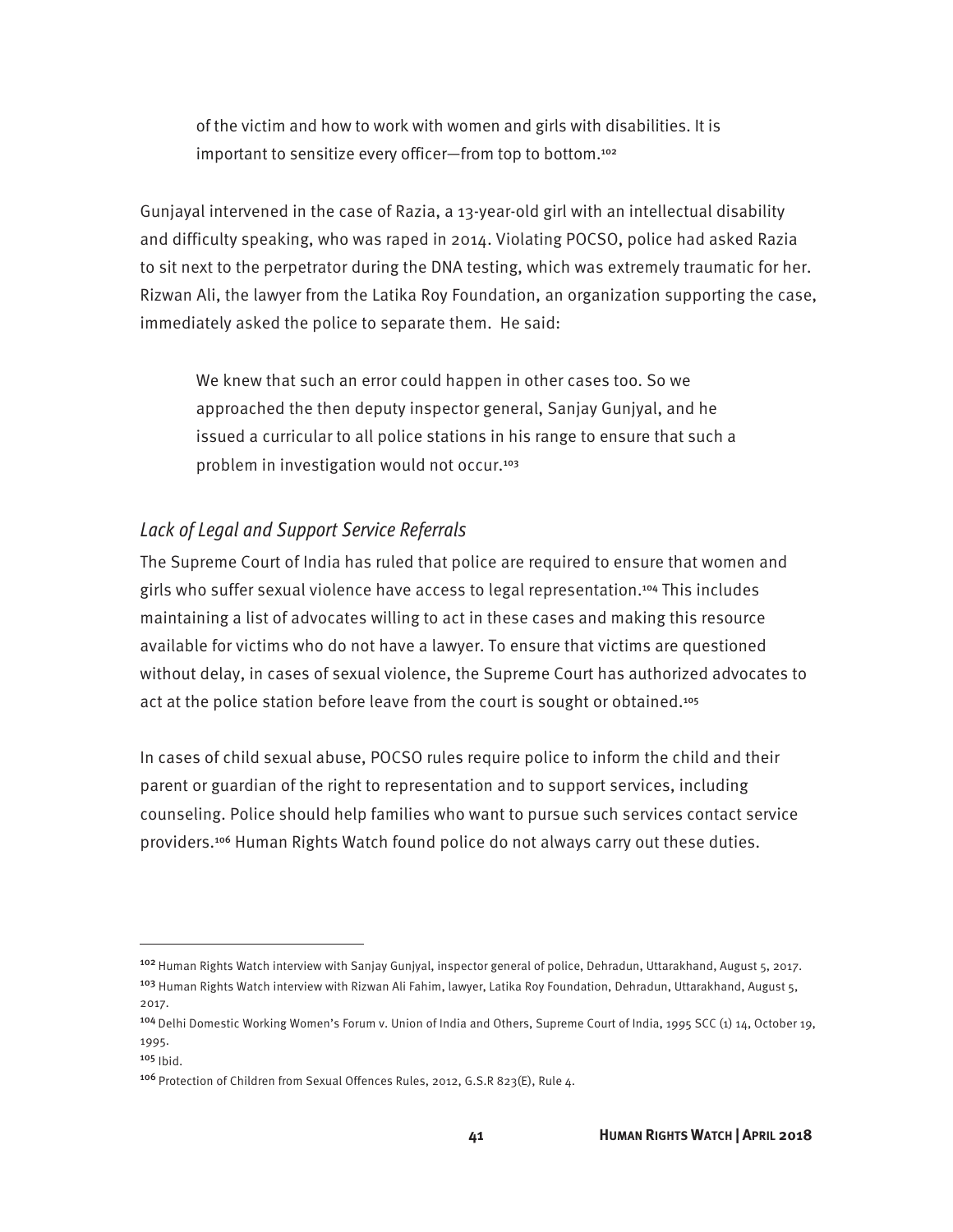In the cases of sexual violence covered in this report, most women and girls with disabilities and their families reported difficulties in securing legal representation.

Shampa Sengupta, director of the Sruti Disability Rights Center in West Bengal, described reaching out to Noori, a 23-year-old woman with cerebral palsy, who was gang-raped in Hooghly District: "We contacted the father and he was a fighter—he was very interested in engaging with us. The police had not told them that they are entitled to legal assistance."<sup>107</sup>

Poonam Natarajan, former chairperson of the National Trust for Welfare of Persons with Autism, Cerebral Palsy, Mental Retardation and Multiple Disabilities, said:

The problem here is two-fold: first, people with disabilities don't know that they have free legal aid; and second, the legal service authorities are not trained to handle disability cases. We need to activate legal services authorities.<sup>108</sup>

#### Barriers to Adequate Medical Treatment, Forensic Examination

Healthcare providers play a dual role in the response to sexual violence: they provide therapeutic care and assist in criminal investigations.<sup>109</sup> Under Indian law, all hospitals, whether public or private, must provide first aid or medical treatment to survivors of sexual violence, and prompt medical examination and reporting, consistent with established

<sup>&</sup>lt;sup>107</sup> Human Rights Watch telephone interview with Shampa Sengupta, director, Shruti Disability Rights Centre, August 18, 2016.

<sup>108</sup> Human Rights Watch interview with Poonam Natarajan, former chairperson of the National Trust for Welfare of Persons with Autism, Cerebral Palsy, Mental Retardation and Multiple Disabilities for India's Ministry of Social Justice and Empowerment and founder of Vidyasagar, Delhi, November 15, 2016.

<sup>&</sup>lt;sup>109</sup> Human Rights Watch, *Dignity on Trial: India's Need for Sound Standards for Conducting and Interpreting Forensic* Examinations of Rape Survivors , September 2010,

https://www.hrw.org/sites/default/files/reports/india0910webwcover.pdf, p. 13.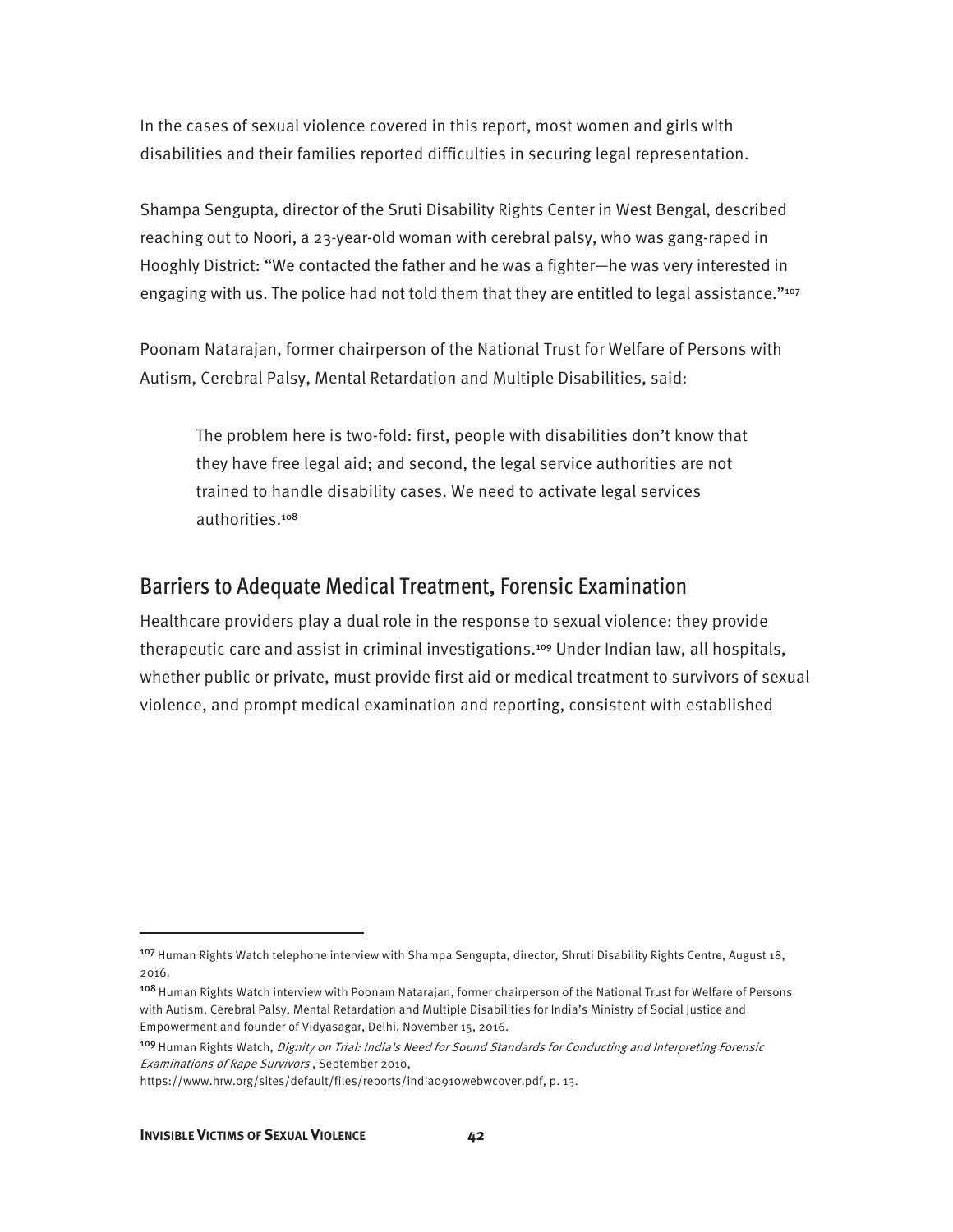legal standards, free of cost.110 Failure to uphold these responsibilities is punishable with a fine, imprisonment, or both.<sup>111</sup>

Consistent with legal requirements,<sup>112</sup> police took Maneka, a 15-year-old girl with intellectual and physical disabilities, to the hospital. However, once there, neither Maneka nor her mother, Soumya, received information on the examinations that took place. Soumya said: "They took Maneka in for the examination all alone—she was scared. No one explained to me what tests they were doing."<sup>113</sup>

POCSO requires that medical examinations take place in the presence of the parent of the child, or another person the child trusts. Failure to follow these provisions may exacerbate the trauma of sexual violence faced by girls like Maneka.<sup>114</sup>

In 2014, the Ministry of Health and Family Welfare issued guidelines for medico-legal care for survivors of sexual violence to health care professionals.<sup>115</sup> These include specific requirements for medical treatment of women and girls with disabilities. They require

<sup>110</sup> Amendment to the Code of Criminal Procedure, 1973 by Criminal Law Amendment Act, 2013, No. 13 of 23 (inserting section 357C CrPC). A survivor of rape has the right to approach medical services before legally registering a complaint in a police station. A doctor or hospital is now required to examine a victim of rape if she reports to the hospital directly, and voluntarily, without a police requisition. See State of Karnataka v. Manjanna, Supreme Court of India, 2000 (6) SCC 188, May 4, 2000. In cases where children are victims of sexual abuse, no medical practitioner, hospital or other medical facility center can demand any documentation as a prerequisite to providing emergency care. Required treatment is covered in rule  $5(4)$  of the Protection of Children from Sexual Offences (POCSO) Rules, 2012, G.S.R 823(E), Rule 5(3)-5(5).

<sup>&</sup>lt;sup>111</sup> Amendment to the Indian Penal Code, 1860 by Criminal Law Amendment Act, 2013, No. 13 of 23 (revising the First Schedule of the CrPC under the heading "1—OFFENCES UNDER THE INDIAN PENAL CODE"—inserting an entry in relationship to 166B of the IPC). Whoever is in charge of a hospital, public or private, whether run by the central or state government or otherwise, will be punished with imprisonment, fine or both for failing to treat a victim of acid attack or rape.

<sup>112</sup> Under the 2012 Protection of Children from Sexual Offences Rules, police are required to arrange for emergency medical care if needed by the child, to take the child to the hospital and to ensure forensic samples are sent to the forensic laboratory at the earliest. See Protection of Children from Sexual Offences Rules, 2012, G.S.R 823(E), rule 4. India's higher courts have held that police are legally mandated to ensure that victims of sexual violence have access to immediate medical attention. See Delhi Domestic Working Women's Forum v. Union of India and Others, Supreme Court of India, 1995 SCC (1) 14, October 19, 1995.

<sup>&</sup>lt;sup>113</sup> Human Rights Watch interview with Kanika, National Platform for the Rights of the Disabled (NPRD), New Delhi, August 9, 2016.

<sup>114</sup> Protection of Children from Sexual Offences Act, 2012, no. 32 of 2012, section 2.

<sup>115</sup> Guidelines and Protocols, Medico-Legal Care for Survivors/Victims of Sexual Violence, Ministry of Health and Family Welfare, Government of India, March 19, 2014, http://www.mohfw.nic.in/showfile.php?lid=2737. Specifically, the guidelines call on medical professionals to "ensure gender sensitivity in the entire procedure by disallowing any mention of past sexual practices through comments on size of vaginal introitus, elasticity of vagina or anus." Further, it bars comments about built, height and weight, nutrition or gait that perpetuate stereotypes about whether someone was really a victim by commenting on their strength or ability to fight back. The guidelines also state that per vaginum or the "two-finger test" should not be done unless required for detection of injuries or for medical treatment.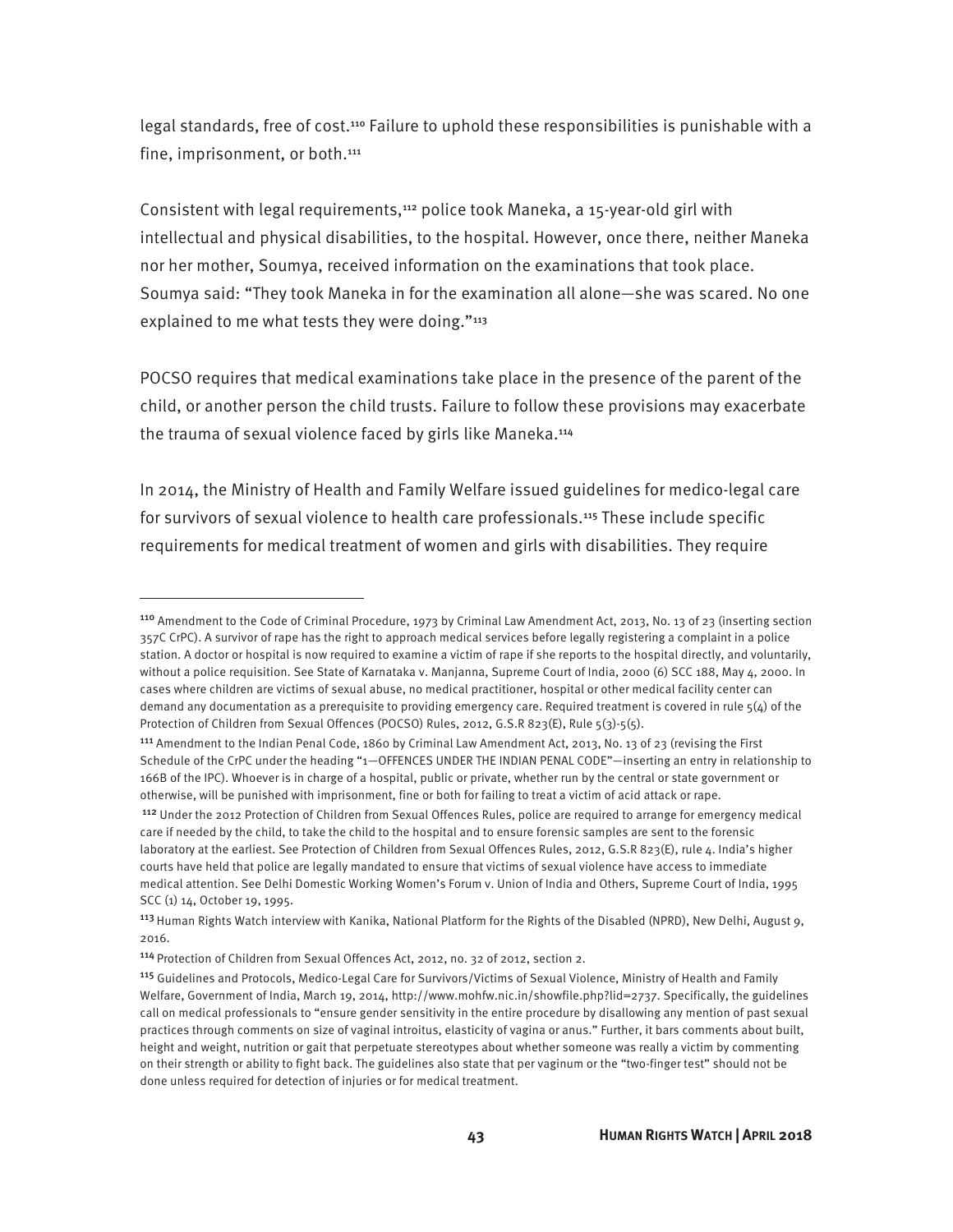medical professionals to attend to the kind, nature, and extent of disability; provide necessary accommodations, including making arrangements for interpreters or special educators; ensure that they take consent and medical histories directly from survivors; provide information on medical procedures in a manner the survivors can understand; and prohibit the use of the "two-finger test."116

However, according to health rights groups, only nine states have so far adopted the guidelines, which Human Rights Watch found medical professionals often flout.<sup>117</sup>

For instance, the guidelines eliminate what is commonly known as the "two-finger test," a practice where the examining doctor notes the presence or absence of the hymen and the size and so-called laxity of the vagina of the rape survivor, to assess whether girls and women are "virgins" or "habituated to sexual intercourse." This evidence has been used during trials to assert that the rape survivor had "loose" or "lax" morals.118 The new guidelines limit internal vaginal examinations to those "medically indicated," such as when it is done to diagnose infection, injury, or presence of a foreign body. However, Human Rights Watch has found that doctors continue to conduct the invasive, humiliating, and unscientific finger test to make degrading characterizations such as "habituated to sex."<sup>119</sup>

### Challenges in the Courts

#### *Assistance During Trial*

 $\overline{a}$ 

Attending court can be extremely traumatic for survivors of sexual violence. The language used in courtrooms by lawyers and judges in cases of rape and assault can be derogatory toward survivors. Courts themselves can be intimidating and confusing for survivors, and cross-examination may be particularly stressful.

This trauma may be heightened for women and girls with disabilities because of challenges navigating spaces that are often inaccessible, and if legal processes are not explained by lawyers and judicial officers in a manner that is accessible to them.

<sup>116</sup>Government of India, Ministry of Health and Family Welfare, Guidelines and Protocols, Medico-Legal Care for Victims/Survivors of Sexual Violence, http://uphealth.up.nic.in/med-order-14-15/med2/sexual-vil.pdf. (See Appendix I). <sup>117</sup> See Human Rights Watch, "Everyone Blames Me," https://www.hrw.org/report/2017/11/08/everyone-blamesme/barriers-justice-and-support-services-sexual-assault-survivors

<sup>118</sup> Human Rights Watch, *Dignity on Trial* https://www.hrw.org/sites/default/files/reports/india0910webwcover.pdf

<sup>119</sup> Jayshree Bajoria, "Doctors in India Continue to Traumatise Rape Survivors with the Two-Finger Test," Scroll.in, November 9, 2017, https://scroll.in/article/857169/doctors-in-india-continue-to-traumatise-rape-survivors-with-the-two-finger-test.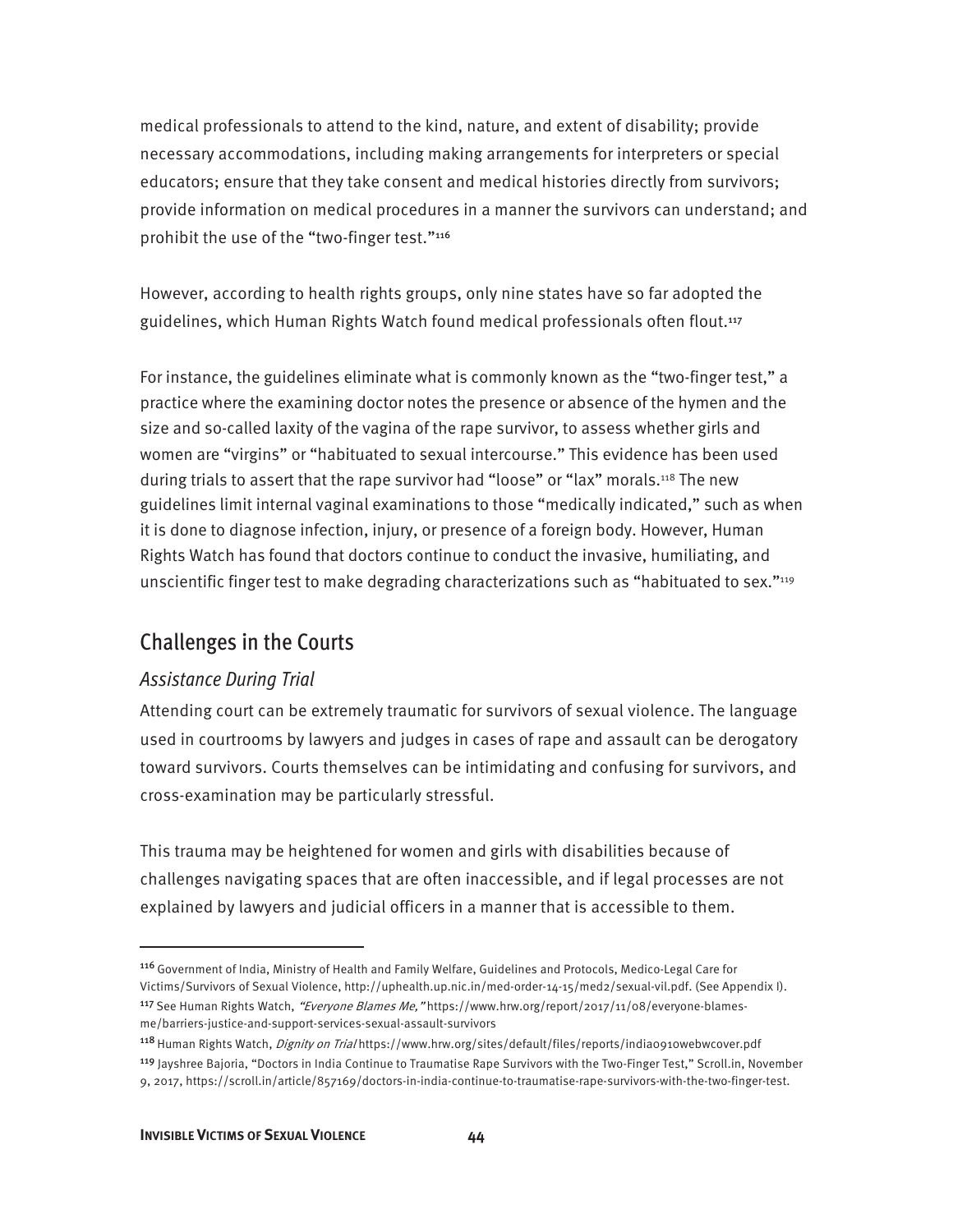

Shampa Sengupta, a disability rights activist, greets Kanchana, a 19-year-old woman with an intellectual disability, her mother, and Kanchana's young son. Kanchana was raped on multiple occasions by a man from her village. Four years later, the case has been closed and their application for compensation is pending (West Bengal). © 2016 Shantha Rau Barriga/Human Rights Watch

For instance, Diya, the mother of Kanchana, a 21-year-old woman with an intellectual disability, recounted a simple misunderstanding when the police asked Kanchana to wait in the plaintiff's witness box in the courtroom, which proved deeply traumatic:

When they led Kanchana away from me, she cried and screamed. The police explained that she would be able to see me and that they would bring her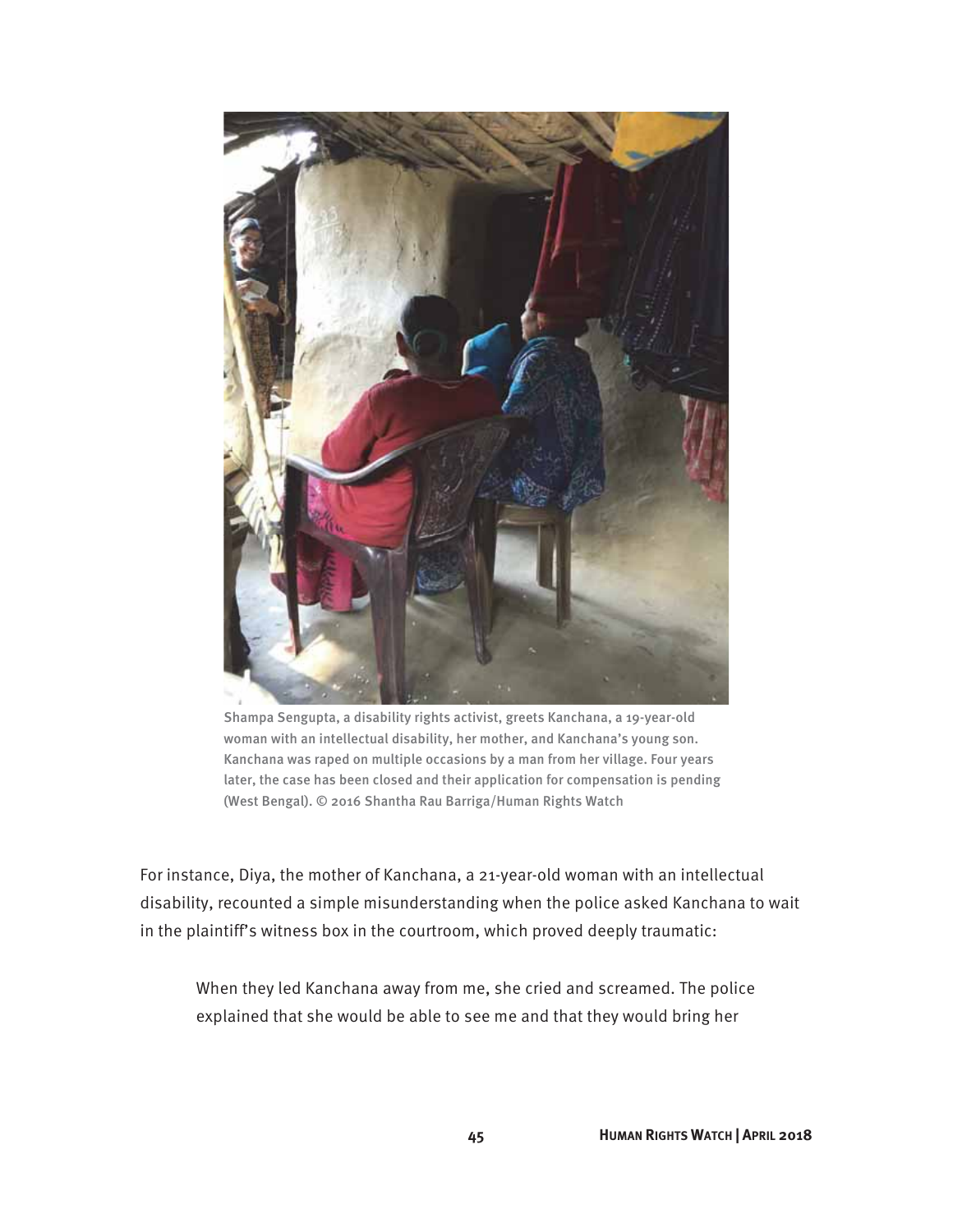straight back to my lap. She couldn't understand. She was terrified and thought she was being taken to a lock up.<sup>120</sup>

Women and girls with disabilities may also face the added trauma of their accounts being discredited on the basis of their disability.<sup>121</sup> An examination of judgments from India's appellate courts by legal researcher Saptarshi Mandal illustrates a systematic disregard for and devaluation of the testimonies of women with disabilities. Mandal concluded that this devaluation is embedded in evidentiary standards that define competency to testify and govern testimony of witnesses who are unable to speak.<sup>122</sup>

Meera, a 38-year-old woman with cerebral palsy leading to developmental delays, regressed from a communication level of an 11 to a three-year old after she was raped. Meera testified in court, with the assistance of a special educator. The magistrate, however, refused to accept her testimony on the grounds that she did not use adult language. Her mother, Anjali, described the day that Meera testified:

Meera has given her statement in court and the psychologist interpreted it. The psychologist asked her, 'What did the bad man do?' And she said, sobbing, with tears running down her face, 'The bad man put his sussu' [child term for penis]—and she pointed down. She couldn't stop crying and the judge said—'I will not accept that word.' My daughter has barely managed to recover the communication of a 3-year-old. Even earlier she would not have known the anatomy of a man. The interpreter, a

<sup>120</sup> Human Rights Watch interview with Diya, Hooghly District, West Bengal, August 5, 2016.

<sup>121</sup>UN Committee on the Rights of Persons with Disabilities, General Comment No. 3, para. 52, stating: "Women with disabilities face barriers to accessing justice including with regard to exploitation, violence and abuse, due to harmful stereotypes, discrimination and lack of procedural and reasonable accommodations, which can lead to their credibility being doubted and their accusations being dismissed. Procedures or enforcement attitudes may intimidate victims or discourage them from pursuing justice. These can include: complicated or degrading reporting procedures; referral of victims to social services rather than legal remedies; dismissive attitudes by police or other enforcement agencies. This can lead to impunity and invisibility of the issue, resulting in violence lasting for extended periods of time. Women with disabilities may also fear reporting violence, exploitation or abuse because they are concerned they may lose their support requirements from caregivers."

<sup>&</sup>lt;sup>122</sup> Saptarshi Mandal, "The Burden of Intelligibility: Disabled Women's Testimony in Rape Trials," Indian Journal of Gender Studies, 2013, vol. 20, no. 1, pp. 1–29. This study includes an analysis of 21 judicial decisions from India's appellate courts, including the High Courts and the Supreme Court. Mandal directs attention to limitations in sections 118 and 119 of the Indian Evidence Act, 1872. Notably, section 119 of the Evidence Act mentioned by Mandal in this analysis was revised under the 2013 criminal law amendments.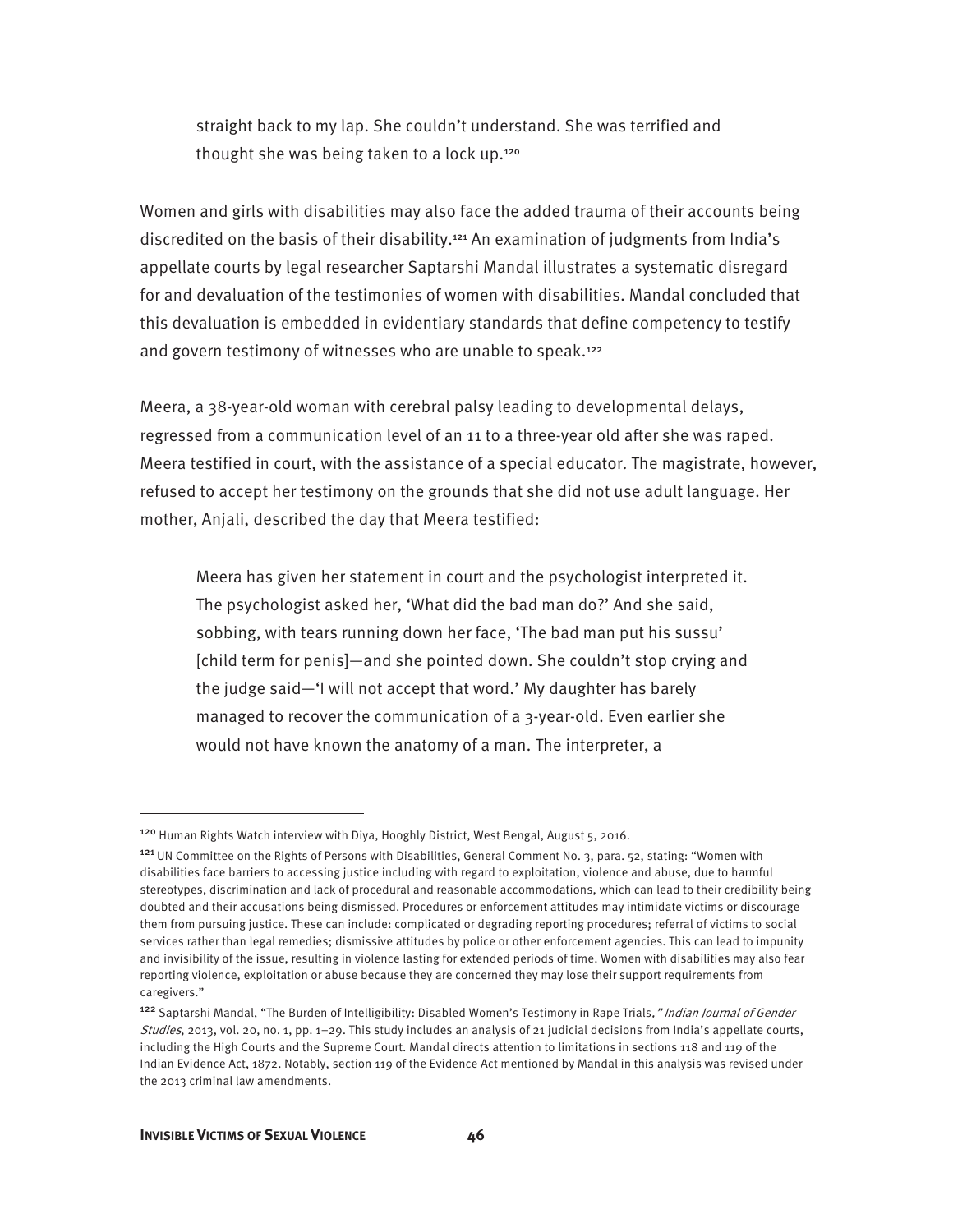psychologist who knows Meera well, explained that it is a perfectly acceptable childlike word.<sup>123</sup>

The judge called for Meera to return to court and testify in adult language, but her mother has refused. Anjali said:

She gave her testimony and that is the best she can do. I cannot put her through the trauma again. That day I could not get her into the car. She was letting her hands fly all over, she nearly broke the window of the car. I almost could not hold her. She loathes going to the court—she is terrified. There is no need for this.<sup>124</sup>

#### *Need for Witness and Victim Protection*

Women and girls with disabilities—like other women and girls—may face pressure from perpetrators, communities, and even their own families to not seek legal redress. Karuna, a woman with low vision, did not tell her family after she was raped by a blind man. She explained, "He threatened me not to tell anyone. I was scared so I didn't tell anyone what had happened."<sup>125</sup>

In cases where the perpetrator of sexual violence is a family member, Human Rights Watch found that women and girls with disabilities have had to flee their homes in order to protect themselves from ongoing violence and retaliation. Santoshi Kansari, a social worker who has been working to promote the rights of women and girls with disabilities in Chhattisgarh for the past five years, described the plight of two sisters, both of whom have physical disabilities from polio. These women were forced to go into hiding in order to escape pressure and threats from their family and community:

<sup>&</sup>lt;sup>123</sup> Human Rights Watch interview with Anjali, New Delhi, August 12, 2016.

<sup>&</sup>lt;sup>124</sup> Ibid. Instead of requiring Meera to testify once again, Anjali called for a stay in proceedings. She then appealed to the Supreme Court to transfer the case to a Special Court designated under POCSO on the grounds that Meera's biological age at the time of the incident was 38 years old, but that her mental age is 6 due to the impact of cerebral palsy on her intellectual development. This line of legal reasoning met with sharp disapproval from disability rights activists who argued that granting an adult woman relief under a law designated for children based on her disability reinforces the stigma that women with disabilities should be infantilized. On July 21, 2017, the Supreme Court of India ruled that relief under POCSO must be determined by the victim's biological rather than mental age. Written submissions on behalf of the petitioner are on file with Human Rights Watch.

<sup>&</sup>lt;sup>125</sup> Human Rights Watch interview with Karuna, Shanta Memorial Rehabilitation Centre (SMRC), Bhubaneshwar, Odisha, September 19, 2016.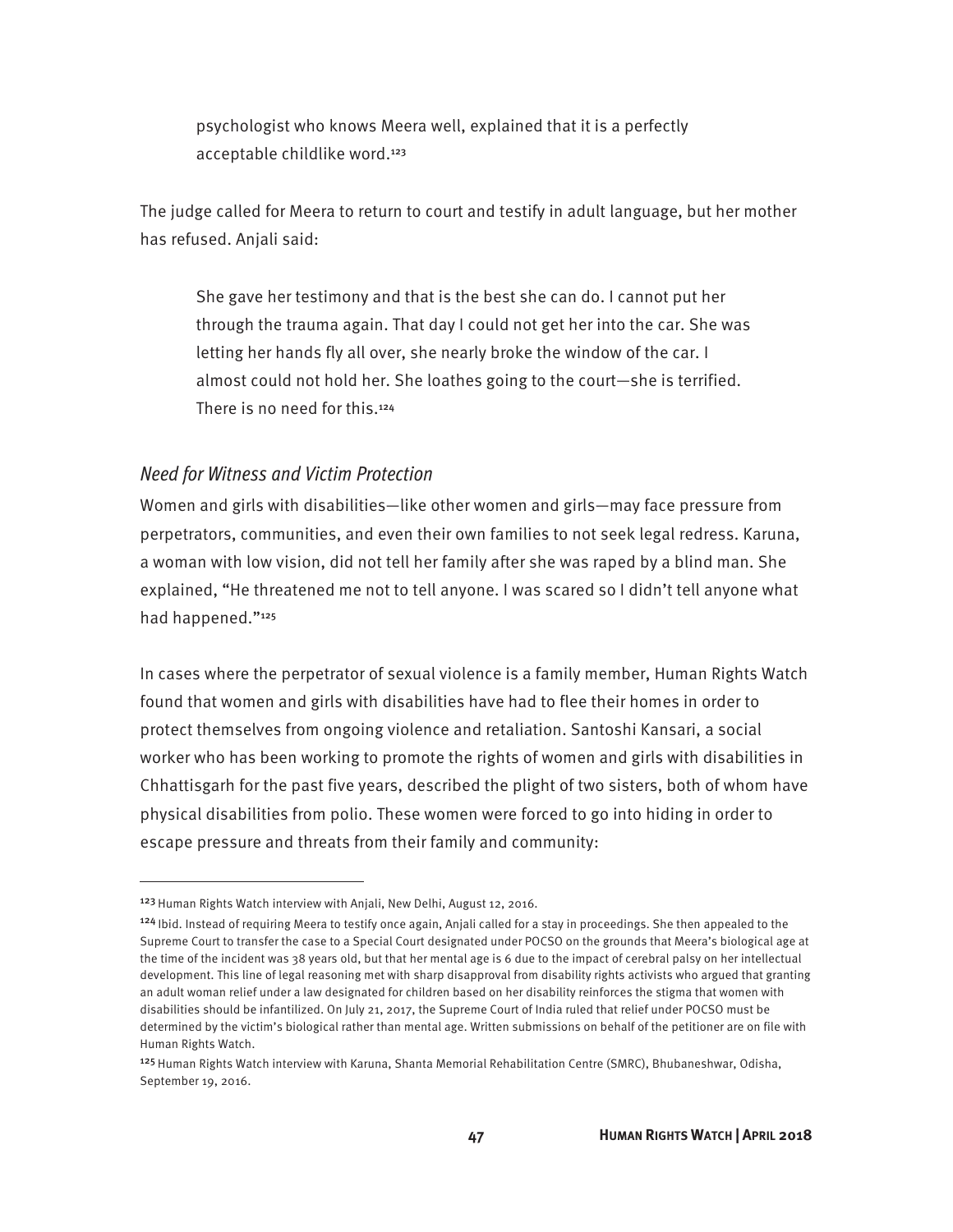The brother was raping both of his sisters. One is 39 and the other is 25 years old. They lived with their widowed mother and, before dying, the father left bigger pieces of farmland for his daughters. They were disabled so he wanted to create some security for them. In retaliation, the brother beat them and sexually abused them. I tried to intervene but the villagers and the panchayat [village head] aligned with the brother. The girls were afraid they would be killed if they tried to report. Two years ago, I brought them out of there, and the sisters are hiding in another village. They are afraid to speak up.<sup>126</sup>

Since India has no national victim and witness protection program, retaliation for reporting instances of violence can have a particularly devastating impact on women and girls with disabilities who are ostracized by their families and communities on whom they rely for everyday support. Even in cases where women and girls with disabilities had support from their families, family members described facing pressure not to report cases of sexual violence. Women, girls and their families are particularly at risk of pressure, threats and retaliation when the perpetrator is considered to have higher social standing.

Ashim, the father of Chandra, the 12-year-old girl with cerebral palsy and high support needs, was advised not to pursue legal action by the *pradhan* [village headman] and other local leaders when his daughter was kidnapped, raped and left profusely bleeding in a nearby field by a politically well-connected man from the village. "They tried to force me not to press charges," he said. "I refused to give in."<sup>127</sup>

#### *Delays in Compensation*

 $\overline{a}$ 

India's Code of Criminal Procedure requires all state governments, in consultation with the central government, to prepare a scheme for victim compensation. Based on court recommendations, district or state legal service authorities are tasked with deciding the amount of compensation.

<sup>&</sup>lt;sup>126</sup> Human Rights Watch telephone interview with Santoshi Kansari, social worker, July 7, 2016. Two years later, at the time of publication in March 2018, the sisters had been relocated to another area. They had decided not to press charges. Human Rights Watch telephone interview with Santoshi Kansari, social worker, March 9, 2018.

<sup>&</sup>lt;sup>127</sup> Human Rights Watch interview with Ashim, Hooghly District, West Bengal, August 5, 2016.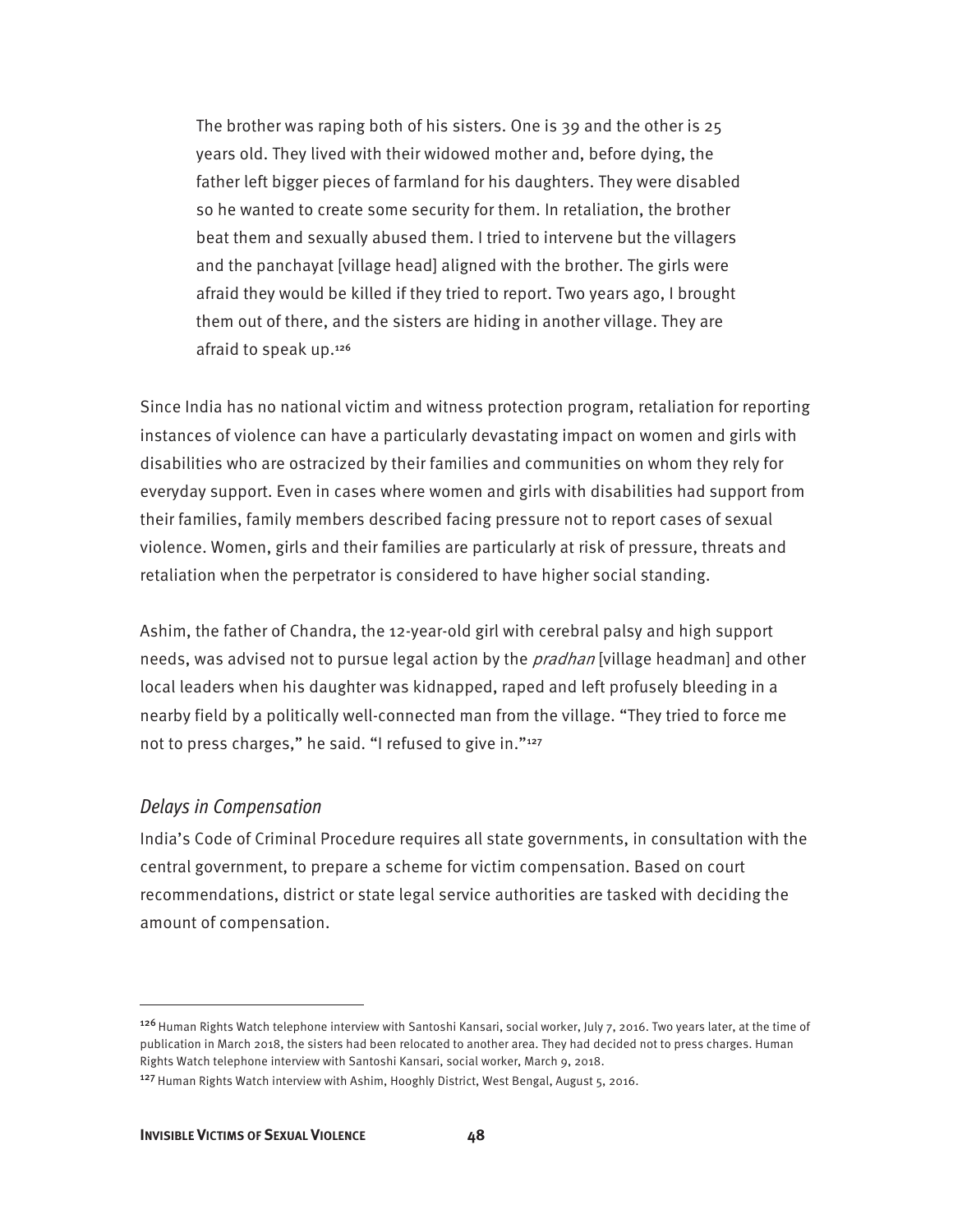The Code of Criminal Procedure also provides compensation in cases where no trial takes place because the offender cannot be traced or identified.<sup>128</sup> In cases of sexual violence perpetrated against a child, a special court may pass an order for interim compensation at any stage after the FIR is registered or final compensation when the case ends. State governments must pay compensation within 30 days of a special court order.<sup>129</sup>

In 2013, the central government established the Nirbhaya Fund for schemes aimed at the prevention, protection, and rehabilitation of women. They allocated 3,000 crore rupees (US\$454 million) from 2013 to 2017,<sup>130</sup> most of which remains unutilized. No specific fund for persons with disabilities exists in India and women with disabilities are not explicitly mentioned in the Nirbhaya Fund. Meenakshi Balasubramanium, from Equals—Centre for Promotion of Social Justice, said:

In the Nirbhaya Fund they should have put some amount aside for women with disabilities because accessibility and reasonable accommodation involves costs, but these aspects of access to justice for women and girls with disabilities have not been taken into consideration.<sup>131</sup>

Human Rights Watch found that even in the cases of sexual violence resulting in extreme injury, trauma, and economic hardship as a result of childbirth, women and girls with disabilities, compensation was awarded in only 5 of the 17 cases covered.

Noori, a 23-year-old woman with cerebral palsy and multiple disabilities, applied in 2014 for compensation to cover her medical expenses after she was reportedly gang-raped by three neighbors. At time of writing, she had not received any assistance from the state.

Obtaining compensation can be integral to the survivors' recovery and rehabilitation. Anjali, mother of Meera, a 38-year-old woman with cerebral palsy, recounted the devastating impact of her rape on Meera's developmental profile as the primary reason why she continued to seek compensation for her daughter:

<sup>128</sup> Code of Criminal Procedure, section 357A.

<sup>&</sup>lt;sup>129</sup> Protection of Children from Sexual Offences Rules, 2012, rule  $7(1)-(6)$ .

<sup>&</sup>lt;sup>130</sup> "Government Issues Guidelines for Administration and Operationalization of 'Nirbhaya Fund,'" Press Information Bureau, Government of India, April 1, 2015, http://pib.nic.in/newsite/PrintRelease.aspx?relid=117914 (accessed February 18, 2017). <sup>131</sup> Human Rights Watch telephone interview with Meenakshi Balasubramanium, April 15, 2017.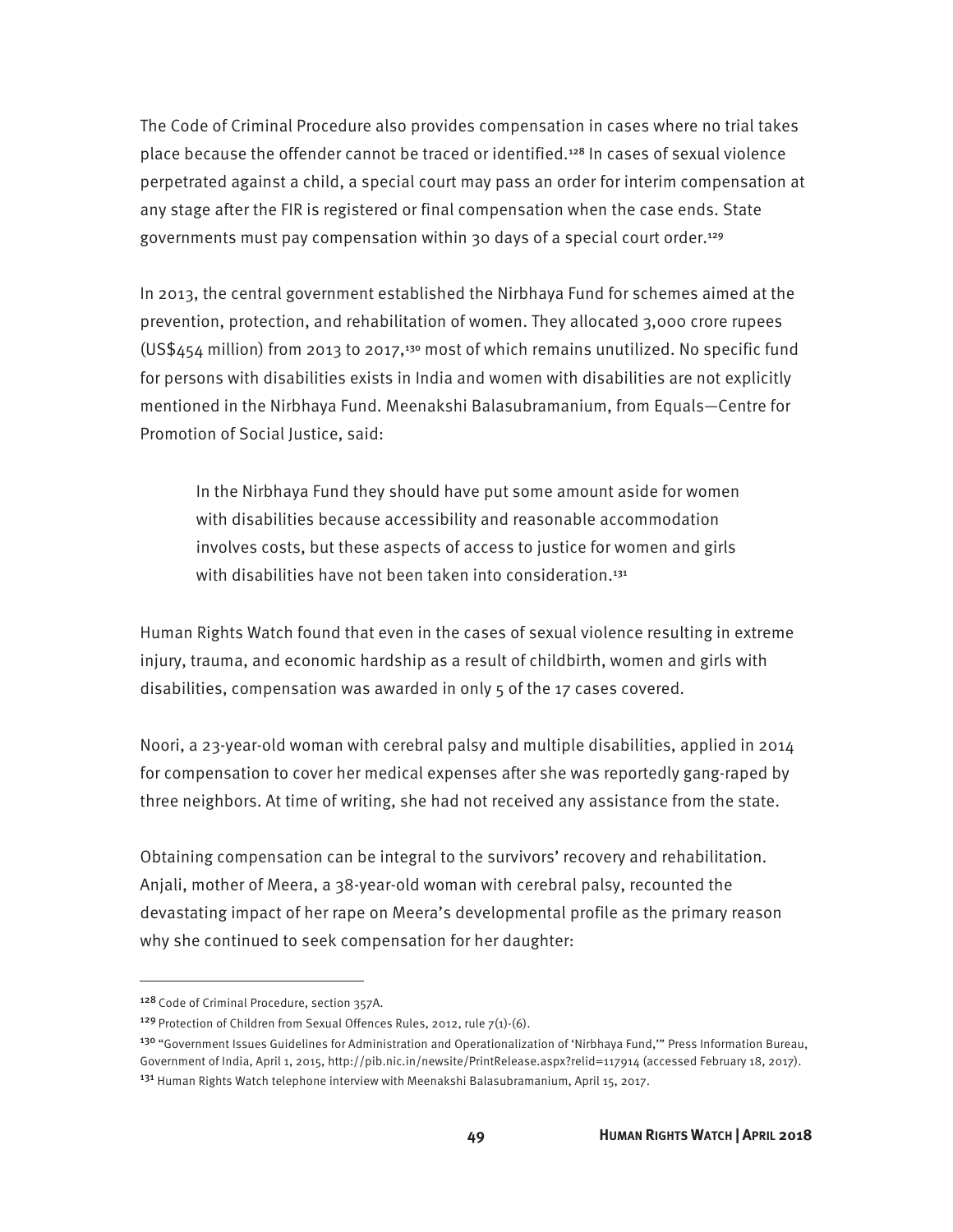After she was raped, Meera is in so much pain that she has shut out the world. Her weight has dropped by 15 kilos (33 pounds). She has terrible tantrums. She does not leave the house. Her communication level has dropped. She will need extensive therapy to regain her potential. She can do it. That is why I am fighting for compensation for my daughter. I am fighting for her ability to live again. She grew, she reached her potential and we want that back—we can get it back, but we need help.<sup>132</sup>

Given the strong links between gender, poverty and disability,133 compensation is particularly important for women and girls with disabilities and their families, especially those who live in rural areas. In 2014, Diya and Kanchana applied for compensation under a West Bengal scheme. After Kanchana was reportedly raped and decided to carry her son to term, Diya had no choice but to leave her work. Now, as the primary caregiver for her daughter and grandson, she is unable to leave the home. The case was closed in 2016 and their application for compensation remained pending at time of writing.

Even in cases where compensation has been awarded, it may not reach the person in need. After Razia, then a 13-year-old girl with an intellectual disability and difficulties speaking, was raped in August 2014, the family pursued justice through the courts—and won. Razia was granted compensation of two lakh rupees (US \$3,100). However, despite this favorable order, the money has yet to reach the family. Rizwan Ali Fahim, the lawyer from Latika Roy Foundation, who assisted in Razia's case, said:

On January 3, 2016, the district legal services authority issued the order that [Razia] should get two lakh rupees as compensation. It has been more than [two years] and the money has not been received. The accused was jailed, the case was closed in [Razia's] favor—but justice is incomplete.<sup>134</sup>

<sup>&</sup>lt;sup>132</sup> Human Rights Watch interview with Anjali, New Delhi, August 12, 2016.

<sup>&</sup>lt;sup>133</sup> UN Committee on the Rights of Persons with Disabilities, General Comment no. 3, para. 59, stating:

<sup>&</sup>quot;Women represent a disproportionate percentage of the world's poor as a consequence of discrimination, leading to a lack of choice and opportunities, especially formal employment income. Poverty is both a compounding factor and the result of multiple discrimination. Older women with disabilities, especially, face many difficulties in accessing adequate housing, they are more likely to be institutionalized and do not have equal access to social protection and poverty reduction programs."

<sup>134</sup> Human Rights Watch interview with Rizwan Ali Fahim, lawyer, Latika Roy Foundation, Dehradun, Uttarakhand, August 5, 2017. At the time of publication, in March 2018, the family had not yet received compensation.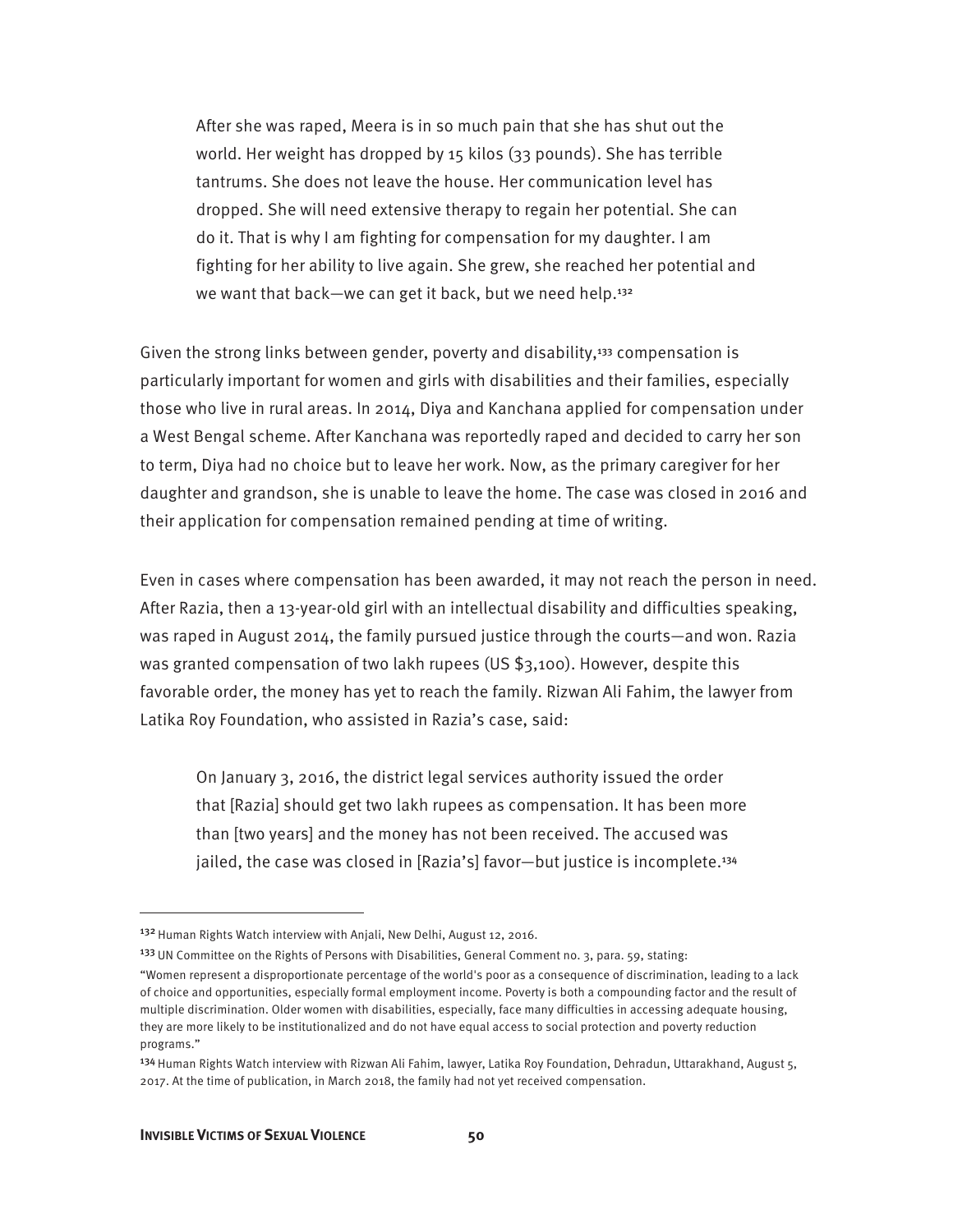#### *The One-Stop Crisis Center*

A major program under the Nirbhaya Fund, established in 2013, is the One-Stop Crisis Center Scheme, which calls for places across the country where integrated services—police assistance, legal aid, medical and counseling services—are available to victims of violence.

Governed by standard treatment and examination protocols, these can play a key role in ensuring care and collection of forensic evidence for survivors of sexual violence.<sup>135</sup>

In September 2015, in rural Karnataka, Latha, then a 16-year-old Dalit girl with epilepsy, was reportedly raped by a neighbor. Her relatives brought her to the hospital, and medical authorities helped the family contact the local one-stop crisis center. Rekha, the protection officer responsible for overseeing the one-stop crisis center, described the coordination between the center and police: she was not only able to persuade the family to lodge a formal complaint, but she assisted police in interviewing Latha.

The father was not ready to file the FIR but when Latha's case came to my attention, I immediately called the police and registered the case. We are mandated to report such a case. I went with the police to the hospital to visit Latha. At that time, she was not able to name the perpetrator. The police initially made out the FIR with 'perpetrator unknown.' In order to get more information, they visited her village. Then, they returned to the hospital again and tried to take a statement. They did not have a lady police officer so I worked with them. They video recorded this process. Finally, Latha named the perpetrator and burst into tears.<sup>136</sup>

More needs to be done to ensure that women and girls with disabilities and their families are aware of the services available in one-stop crisis centers, and that staff

<sup>&</sup>lt;sup>135</sup> Human Rights Watch, "Everyone Blames Me, "https://www.hrw.org/report/2017/11/08/everyone-blames-me/barriersjustice-and-support-services-sexual-assault-survivors.

<sup>136</sup> Human Rights Watch interview with Rekha, Karnataka protection officer, November 30, 2016.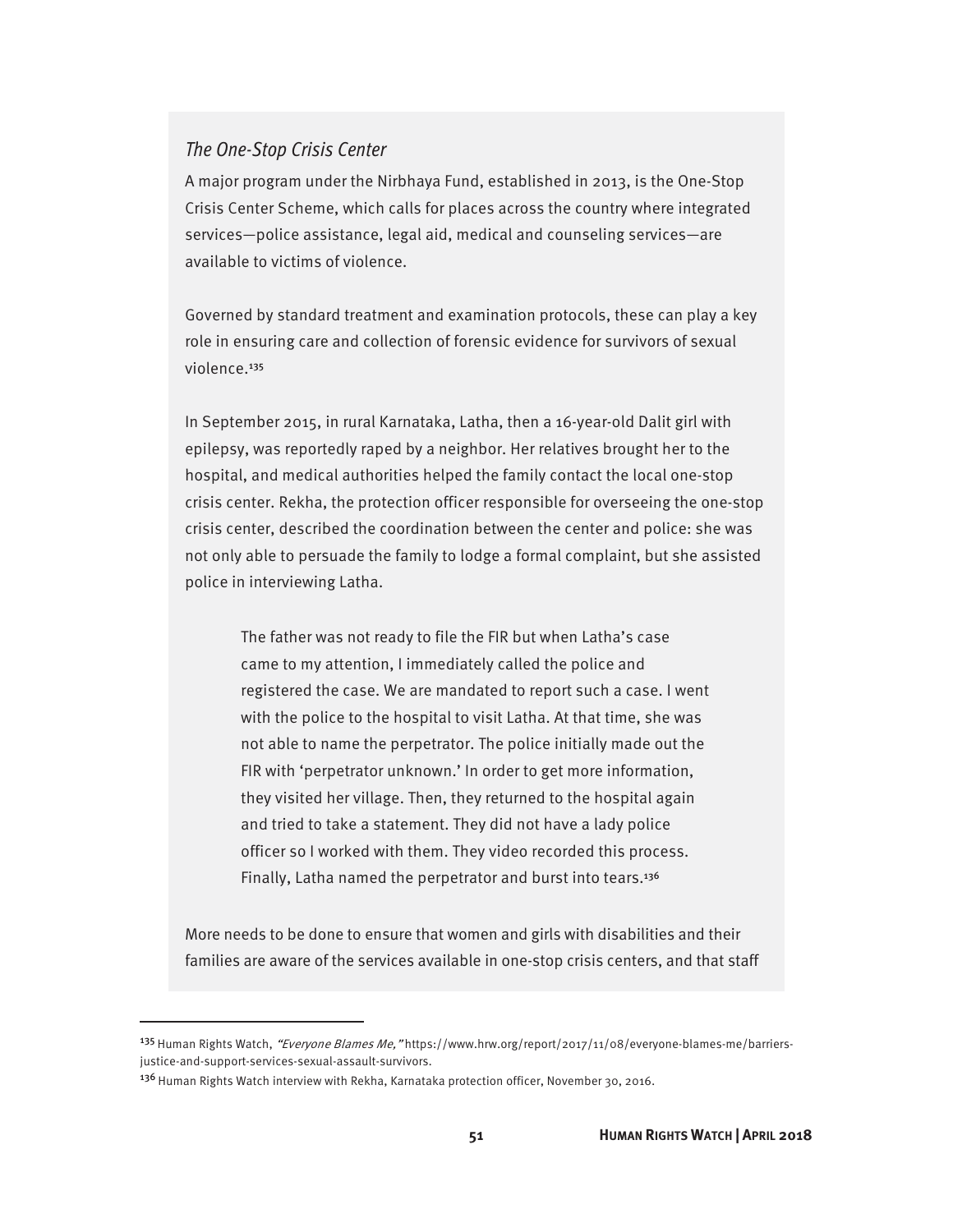are trained to support the rights and needs of women and girls with disabilities.

The document issued in 2015 by the Ministry of Women and Child Development to guide implementation of the One-Stop Center Scheme lacks provisions for accessible infrastructure, communication assistance, or any other reasonable accommodations. The budget guidelines provided in Annexure II of the document, moreover, do not make provisions for audio-visual recording of statements and other accommodations for women and girls with disabilities mandated under the 2013 amendments and POCSO.<sup>137</sup>



A sign of a government-run one-stop crisis center in Bhubaneswar, Odisha. The one-stop crisis centers are places where integrated services—police assistance, legal aid, medical and counseling services—are available to victims of violence. These centers can play a key role in ensuring care and justice. © 2016 Shantha Rau Barriga/Human Rights Watch

<sup>&</sup>lt;sup>137</sup> Ministry of Women and Child Development, One-Stop Centre Scheme,

http://www.wcd.nic.in/sites/default/files/ProposalforOneStopCentre17.3.2015.pdf (accessed January 28, 2018).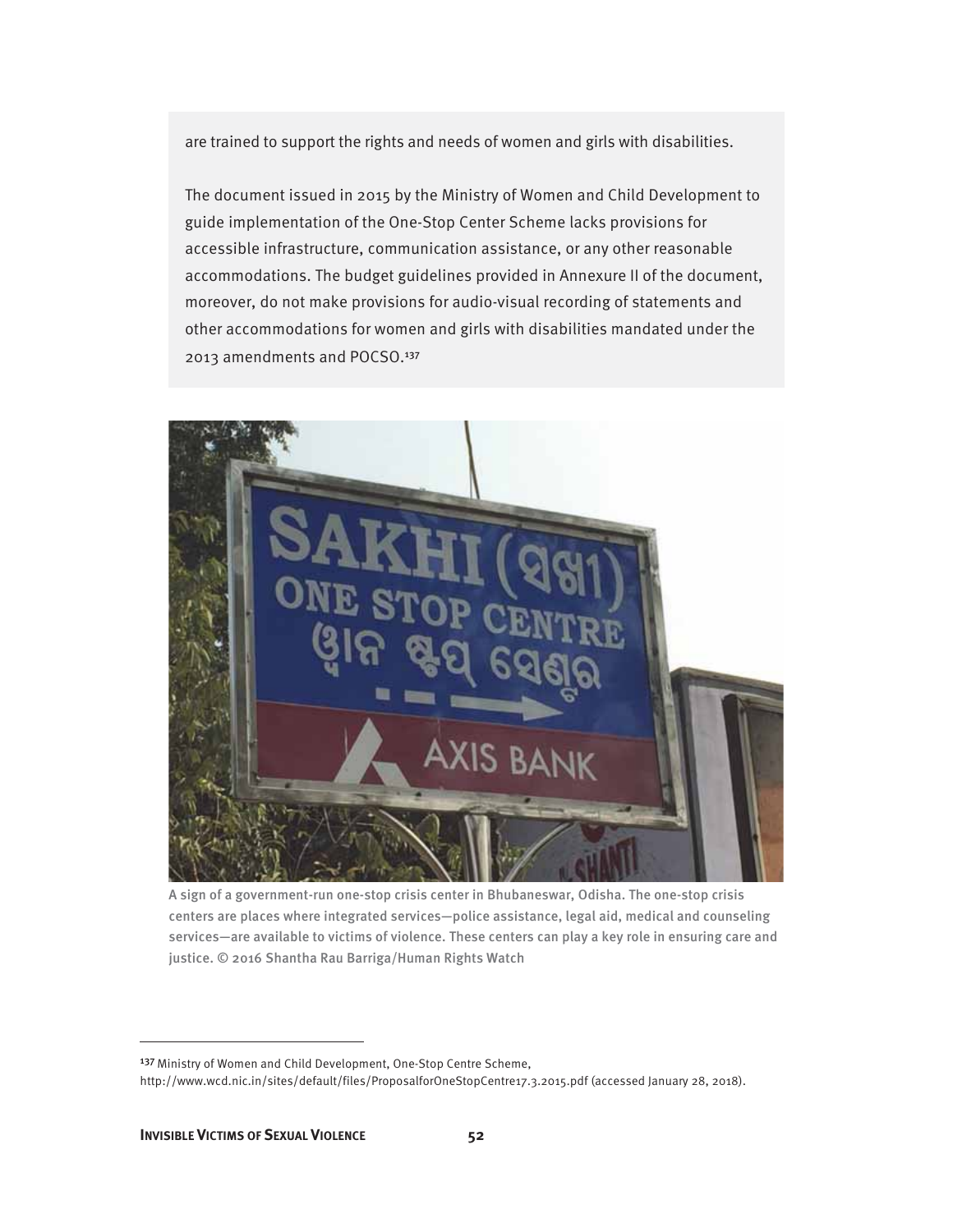### **Full Recommendations**

Promising policy initiatives in India often falter due to poor implementation. Legal provisions designed to support access to justice for women and girls with disabilities in cases of sexual violence are no exception.

India's government should take urgent action—in collaboration with state governments, police, medical treatment and forensic facilities, justice system officials, child welfare committees, national and state commissions for women, legal aid services, and disabled people's organizations and other relevant civil society organizations to ensure access to justice for women and girls with disabilities.

#### To the Central Government and State Governments

#### *Reporting Sexual Violence*

- Enforce the Criminal Law Amendment Act, 2013, and policies announced to facilitate access to justice for survivors of sexual violence by:
	- $\circ$  Implementing the 181-national helpline and ensuring 24-hour access to support for women and girls across disabilities seeking relief in cases of sexual violence, including through activation of text-based services.
	- o Designing a certification course to equip support people ("special educators") to work with persons with different disabilities. Require that special educators appointed by police, judiciary and Child Welfare Committees are trained and certified.
- As called for under section 7 of the Rights of Persons with Disabilities Act, 2016, conduct a public information campaign to create awareness, including among women and girls with disabilities and their families, about their rights and the procedures for accessing justice in cases of sexual abuse.
	- o Ensure that information is made available in accessible formats, including braille, audio, sign language, video and easy-to-understand formats.
	- o Issue a directive to all *gram panchayats* (village councils) requiring them to disseminate accessible information on rights and procedures for accessing justice to all households.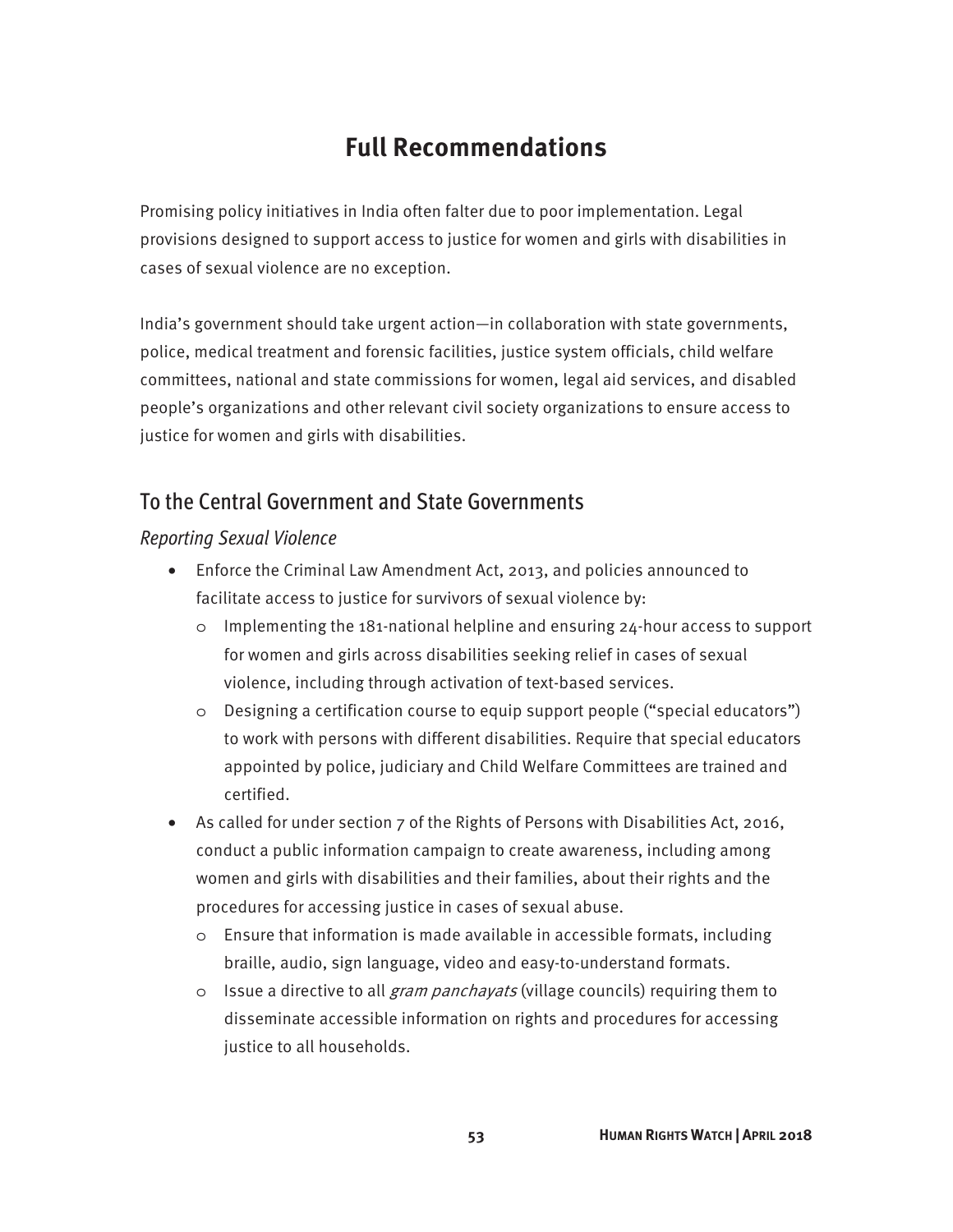- Ensure that Child Welfare Committees are equipped to meet the needs of girls with disabilities who are victims of sexual violence, by:
	- o Ensuring that personnel are sensitized to the needs of girls with disabilities.
	- o Appointing special educators and interpreters to support Child Welfare Committees in assessing and meeting the rights and needs of girls with disabilities.

#### *Medical Treatment and Examination*

- Adopt and implement the Ministry of Health and Family Welfare Guidelines and Protocols for Medico-Legal Care for Survivors/Victims of Sexual Violence.
	- o Ensure that medical professionals are trained to provide adequate accommodations to women and girls with disabilities.
	- o Appoint special educators and sign language interpreters to ensure that hospitals and medical centers can provide accessible services.
	- o Hold periodic trainings for doctors, paramedics, nurses and other health professionals on these guidelines.
	- o Ensure that medical forms and consent forms are available in local languages, easy-to-read and other accessible formats.
- Ensure that government and private hospitals that receive government subsidies are accessible to women and girls with disabilities, in line with universal design as defined by article 2 of the Convention on the Rights of Persons with Disabilities.<sup>138</sup>
- Enforce 2014 Health Ministry Guidelines on the use of the "two-finger test" and its variants from all forensic examinations of female survivors, as it is an unscientific, inhuman and degrading practice.
- Call for the Indian Medical Association, Indian Council of Medical Research, and Medical Council of India to include the particular needs of women and girls with disabilities in all existing and forthcoming training modules and medical standards for training medical students on treating and examining victims of sexual violence.

<sup>&</sup>lt;sup>138</sup> The Convention on the Rights of Persons with Disabilities provides the following definition of universal design: "'Universal design' means the design of products, environments, programmed and services to be usable by all people, to the greatest extent possible, without the need for adaptation or specialized design. 'Universal design' shall not exclude assistive devices for particular groups of persons with disabilities where this is needed." CRPD, art. 2.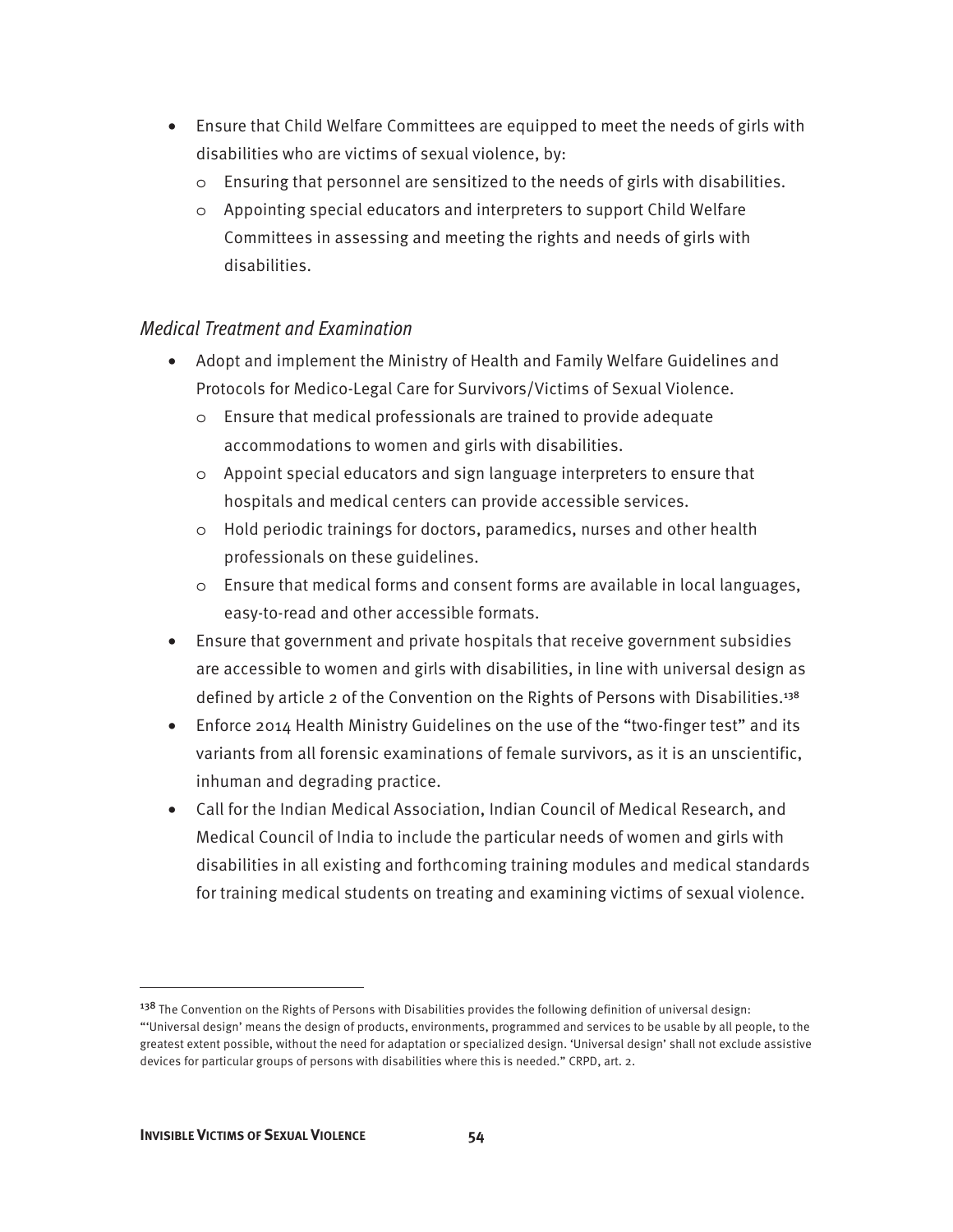#### *Compensation and Rehabilitation*

- Ensure all states adopt the minimum amount mandated by the central government for compensation for victims of rape.
- Direct district and state legal service authorities to grant compensation that accounts for the particular needs of women and girls with disabilities.
- Ensure that shelter homes and short stay homes for women survivors and women in distress are accessible for girls and women with disabilities.
	- o Train personnel responsible for running shelter homes and short stay homes on the rights and particular needs of women and girls with disabilities.
	- o Make shelter homes and short stay homes physically accessible to women and girls across disabilities.
	- o Ensure that the duration of stays in shelter homes and short stay homes are determined with the consent of the woman and girl seeking relief.

#### Nirbhaya Fund

- Allocate specific funds within the Nirbhaya Fund to support accessibility and reasonable accommodation for women and girls with disabilities.
- Create transparent mechanisms for disbursement of the Nirbhaya Fund.
- Ensure that one-stop crisis centers are properly equipped and accessible to women and girls with disabilities, including via training for staff and medical professionals.

#### *Systematic Data Collection*

• Within the National Crime Records Bureau, disaggregate data on the basis of gender, disability and age to be able to facilitate analysis of crimes of sexual and gender-based violence against women and girls with disabilities, and to inform government policies, programs and services to better address their needs.

### To the Judiciary

- Ensure that Fast Track Courts and Family Courts are accessible in terms of physical access, communication and procedural aspects.
- In consultation with national and state judicial academies, expand training for trial and appellate court judges and public prosecutors on the rights of survivors with disabilities in cases of sexual violence to include: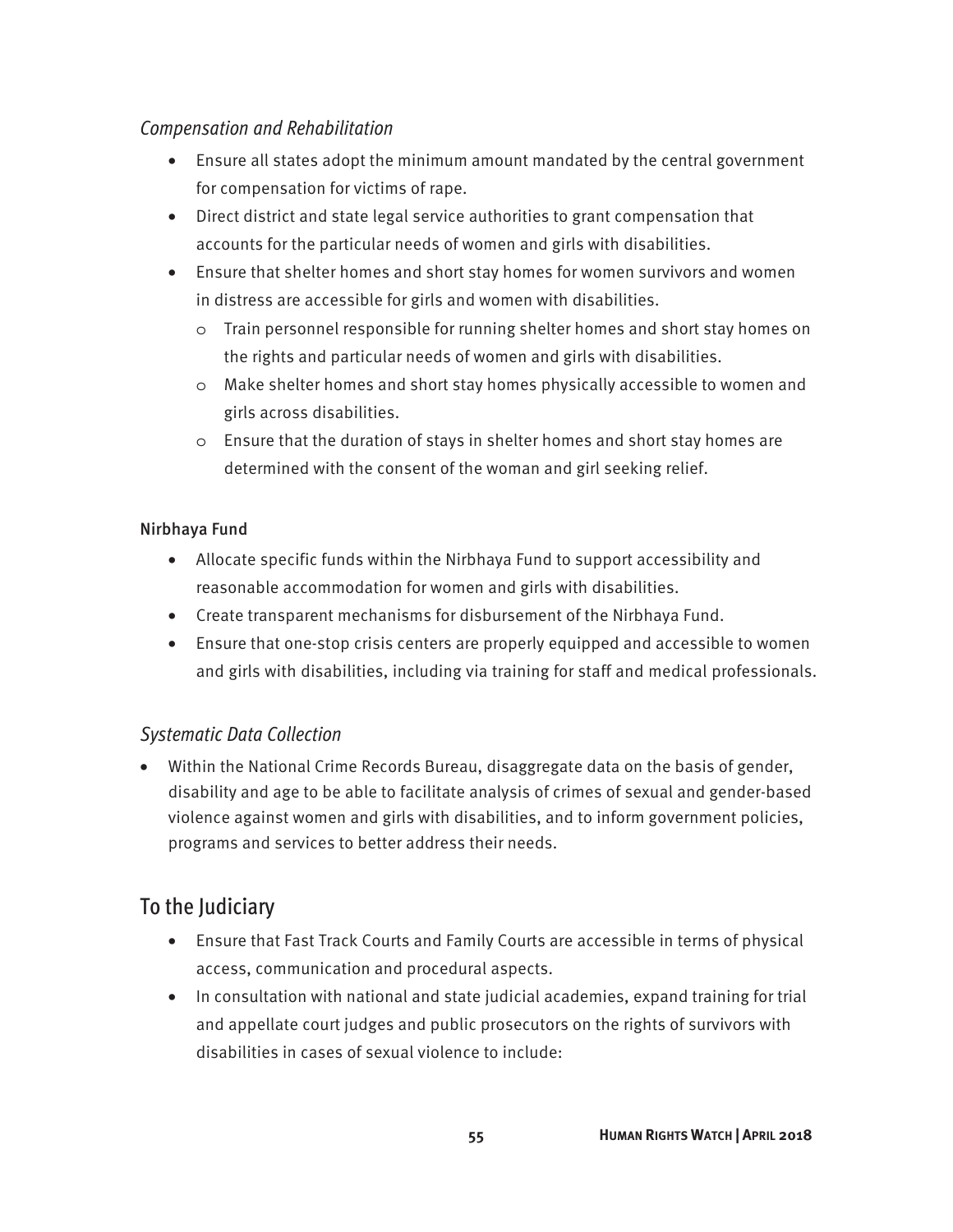- o Training on provisions pertaining to women and girls with disabilities under the Criminal Law Amendment Act, 2013, and the Protection of Children from Sexual Offences Act, 2012.
- o Sensitization on supporting persons with disabilities to provide accurate testimony in cases of sexual violence in a manner least traumatic for the survivor and upholds the fair trial rights of the defendant.
- Ensure magistrates have specific training on accommodations for people with disabilities.
	- o Appoint trained special educators and interpreters to ensure that accommodations are available to women and girls with disabilities in all judicial proceedings.
	- o Expedite interim compensation for women and girls with disabilities who are victims of sexual violence to meet immediate needs.

### To the Union and State Home Ministries, and Police Services

- Provide accessible information to women and girls with disabilities about their rights in cases of sexual violence.
	- o Appoint special educators and interpreters to ensure that accommodations are available and provided.
- Issue clear, consistent and unambiguous directives to division and district supervising officers to ensure that an FIR be registered in every case in which police receive information that on its face suggests the commission of sexual violence, including sexual violence against women and girls with disabilities.
	- o Ensure that information concerning the disability of the woman or girl is recorded in the FIR, whether or not they can produce a disability certificate.
- Strictly enforce the requirement that a completed FIR be read to the complainant and that they receive a free copy. Ensure the information in the FIR is communicated in an accessible manner for women with disabilities or parents of children with disabilities.
- Increase the number of women police officers, their promotion opportunities, and the number of women's police stations. Ensure that women police officers are sensitized to the rights and particular needs of women and girls with disabilities, including how to support victims of sexual violence, record their claims, and interview them for the purpose of crime investigation.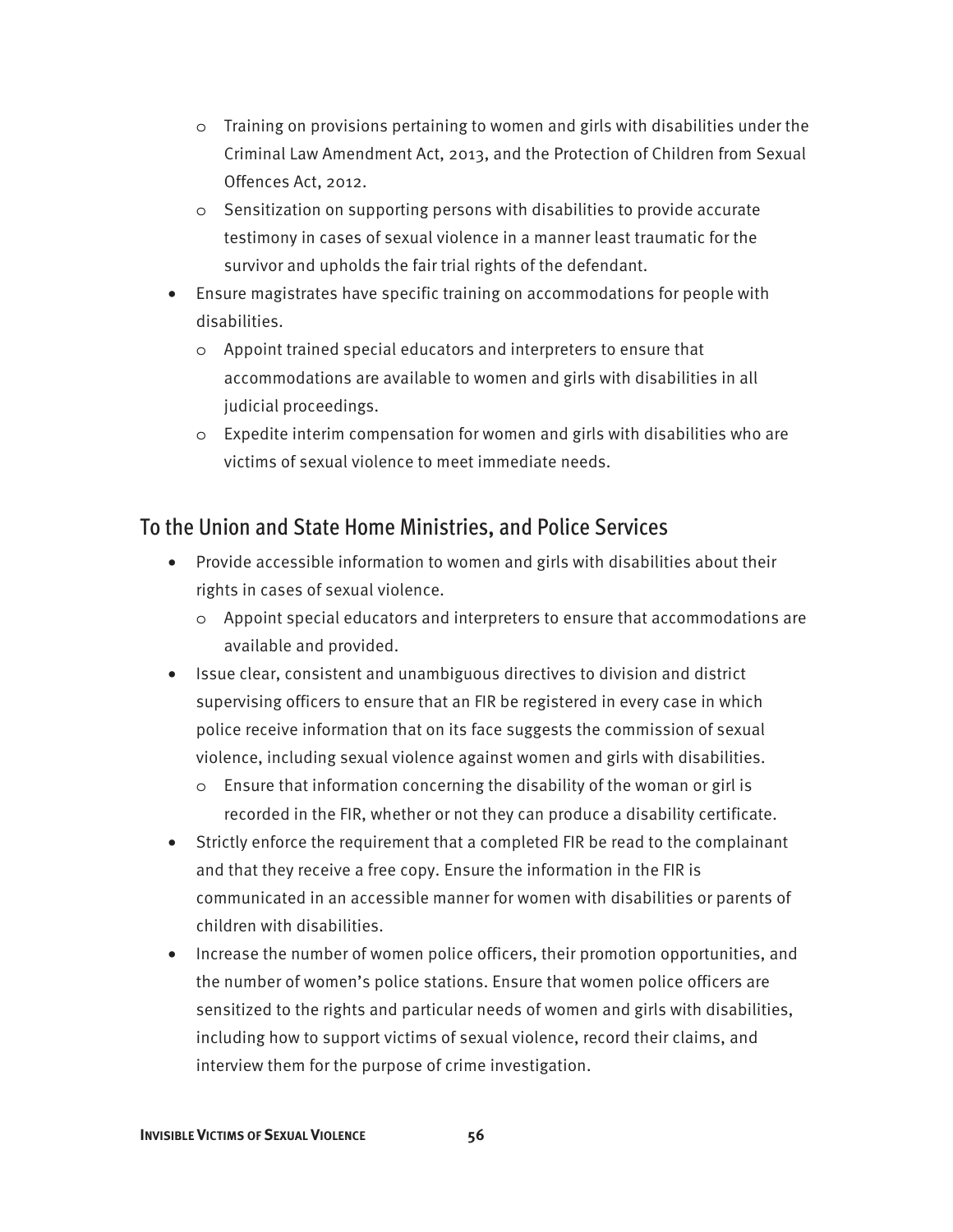- Instruct police stations to create a database of special educators and legal aid providers to support women and girls with disabilities who seek relief in cases of sexual violence and other crimes.
- Organize special programs for police related to prosecuting cases of sexual violence perpetrated against women and girls with disabilities. Training content should include:
	- o Training on provisions pertaining to women and girls with disabilities under the Criminal Law Amendment Act, 2013, and the Protection of Children from Sexual Offences Act, 2012.
	- o Sensitization on supporting persons with disabilities to register complaints, access appropriate and effective accommodations, receive immediate medical attention and access to legal counsel and other support services.
	- o Mandatory training for investigating officers regarding sexual violence. Training should include investigative methods applicable to sexual violence cases, including accommodations for persons with disabilities, working with traumatized victims, protecting victims from harassment, gathering forensic evidence, and collecting and preserving evidence.

### To the Indian Parliament

• Enact a victim and witness protection program that includes protection for women and girls, including women and girls with disabilities, who face retaliation for reporting sexual violence. The law should direct the central and state governments to adequately fund witness protection programs.

### To the National Legal Services Authority

- Expand the National Legal Services Authority (Legal Services to the Mentally Ill Persons and Persons with Mental Disabilities) Scheme, 2010, to include all women and girls with disabilities. Revise the language of the scheme so that it is consistent with the Convention on the Rights of Persons with Disabilities.
- Raise awareness among women and girls with disabilities and organizations of people with disabilities about access to free legal services in cases of sexual violence.
- Train state and district legal services authorities on the rights and particular needs of women and girls with disabilities.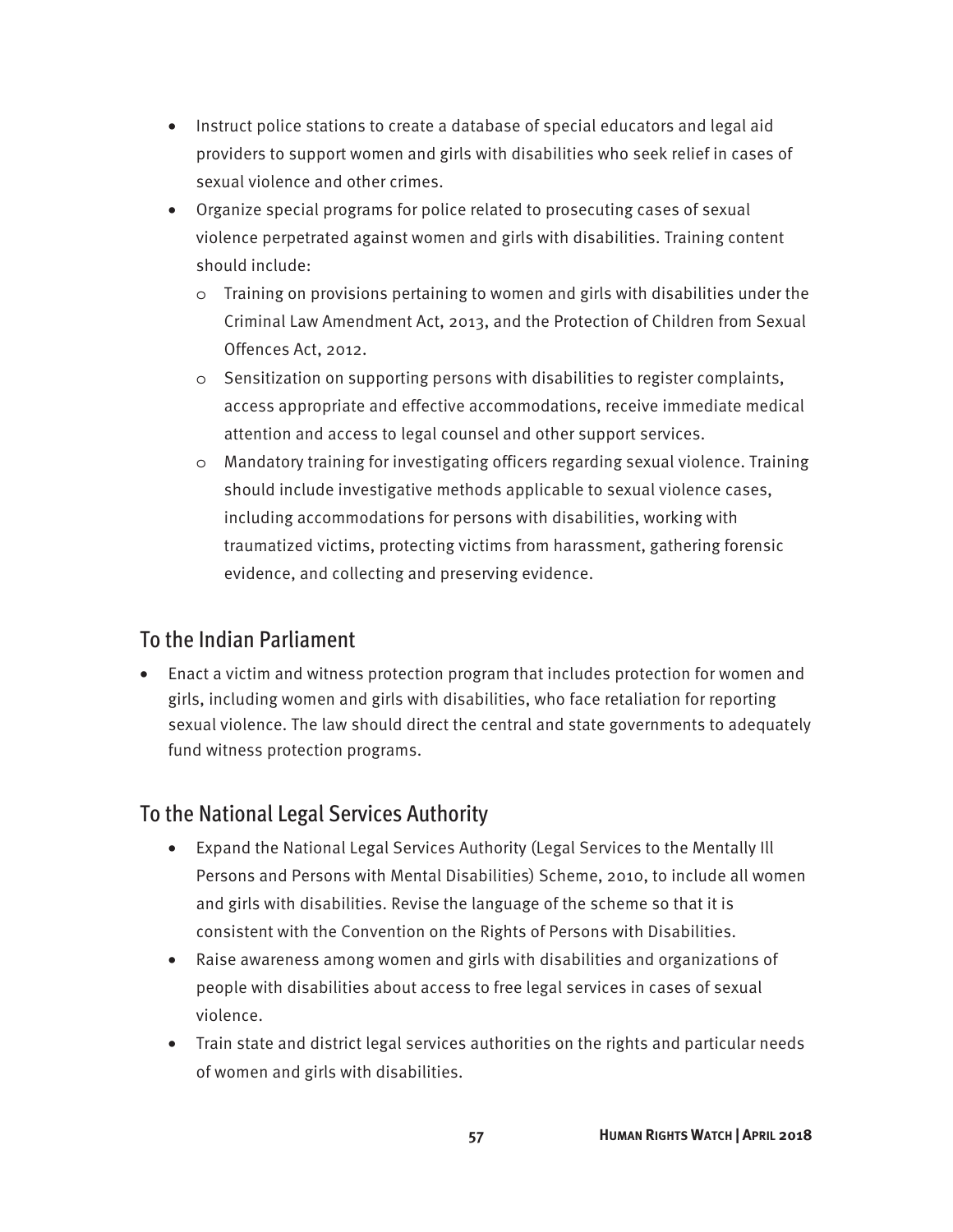### To National and State Commissions for Women

- Ensure that women's and children's helplines are available across the country, 24 hours a day and trained to support women and girls with disabilities.
	- $\circ$  Consult people with diverse disabilities and their representative organizations and disability rights experts to ensure that helplines are accessible for persons with different disabilities. For instance, phone helplines should be textenabled for women who are deaf or hard of hearing.
- Coordinate action pertaining to access to justice for women and girls with disabilities between the Office of the Commissioner for Persons with Disabilities and the National and State Commissions for Women.

### To the Australia, Canada, European Union, United Kingdom, United States, Other Concerned Governments, Foreign Donors, and Aid Agencies

- Encourage the Indian government to respect its international obligations under the Convention on the Rights of Persons with Disabilities, with a particular emphasis on access to justice:
	- $\circ$  Consistent with article 13, call for effective access to justice for persons with disabilities on an equal basis with others, including through the "provision of procedural and age-appropriate accommodations, in order to facilitate their effective role as direct and indirect participants, including as witnesses, in all legal proceedings, including at investigative and other preliminary stages."
	- o As prescribed by article 16, call for all appropriate measures to protect persons with disabilities from all forms of exploitation, violence and abuse, including by providing information on how to avoid, recognize and report instances of exploitation, violence and abuse.
- Provide increased support for disabled persons organizations in India to engage in activities to facilitate access to justice for people with disabilities in cases of sexual violence.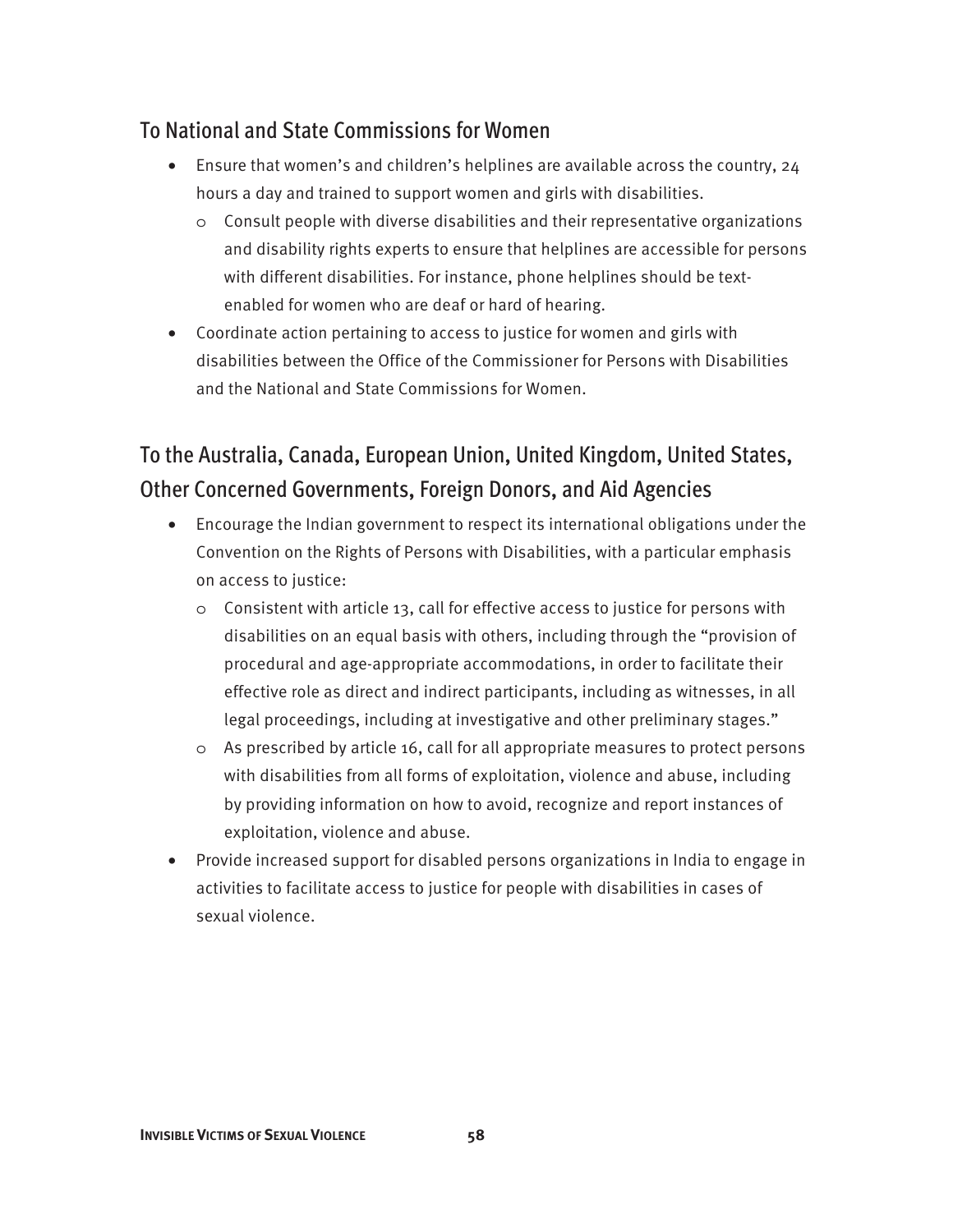### **Acknowledgements**

This report was researched and written by Nidhi Goyal and Shikha Silliman Bhattacharjee, consultants to the disability rights division at Human Rights Watch. It was edited by Shantha Rau Barriga, director in the disability rights division, and Meenakshi Ganguly, South Asia director. James Ross, legal and policy director, and Danielle Haas, senior Program editor, provided legal and program review, respectively. Specialist reviews were provided by the Women's Rights Division and Bede Sheppard of the Children's Rights Division. Production assistance was provided by Karolina Kozik, coordinator in the disability rights division; Rebecca Rom-Frank, publications and photography coordinator; Fitzroy Hepkins, administrative manager; and Jose Martinez, senior publications coordinator.

We are particularly indebted to disability rights expert and advocate Amba Salelkar, who provided valuable input and feedback on the report.

We would also like to thank the many nongovernmental organizations, activists, and lawyers working in the fields of disability rights and sexual violence who shared their insights and analyses with us or otherwise provided assistance. In particular, Human Rights Watch would like to thank the following organizations for working with Human Rights Watch to identify cases: Anjali Mental Health Rights Organization; Equals Centre for Promotion of Social Justice; Graham Bell Centre for the Deaf; Human Rights Law Network; Latika Roy Foundation; National Platform for the Rights of the Disabled; Shanta Memorial Rehabilitation Centre; Shishusarothi; and Sruti Disability Rights Centre. Thank you also to Poonam Natrajan, former chairperson of The National Trust for the Welfare of Persons with Autism, Cerebral Palsy, Mental Retardation and Multiple Disabilities; Indumathi Rao, Community-Based Rehabilitation Network (South Asia); Bhargavi Davar, Bapu Trust for Research on Mind and Discourse; and Radhika Alkazi, Aarth Aastha, for their advice and guidance.

A special thank you to The Hans Foundation for supporting this research and hosting the April 2018 consultation in Delhi, India. This report would not have been possible without your partnership and commitment to the rights of persons with disabilities.

Above all, we would like to express our gratitude to the survivors of sexual violence and their family members who agreed to discuss their painful experiences with us.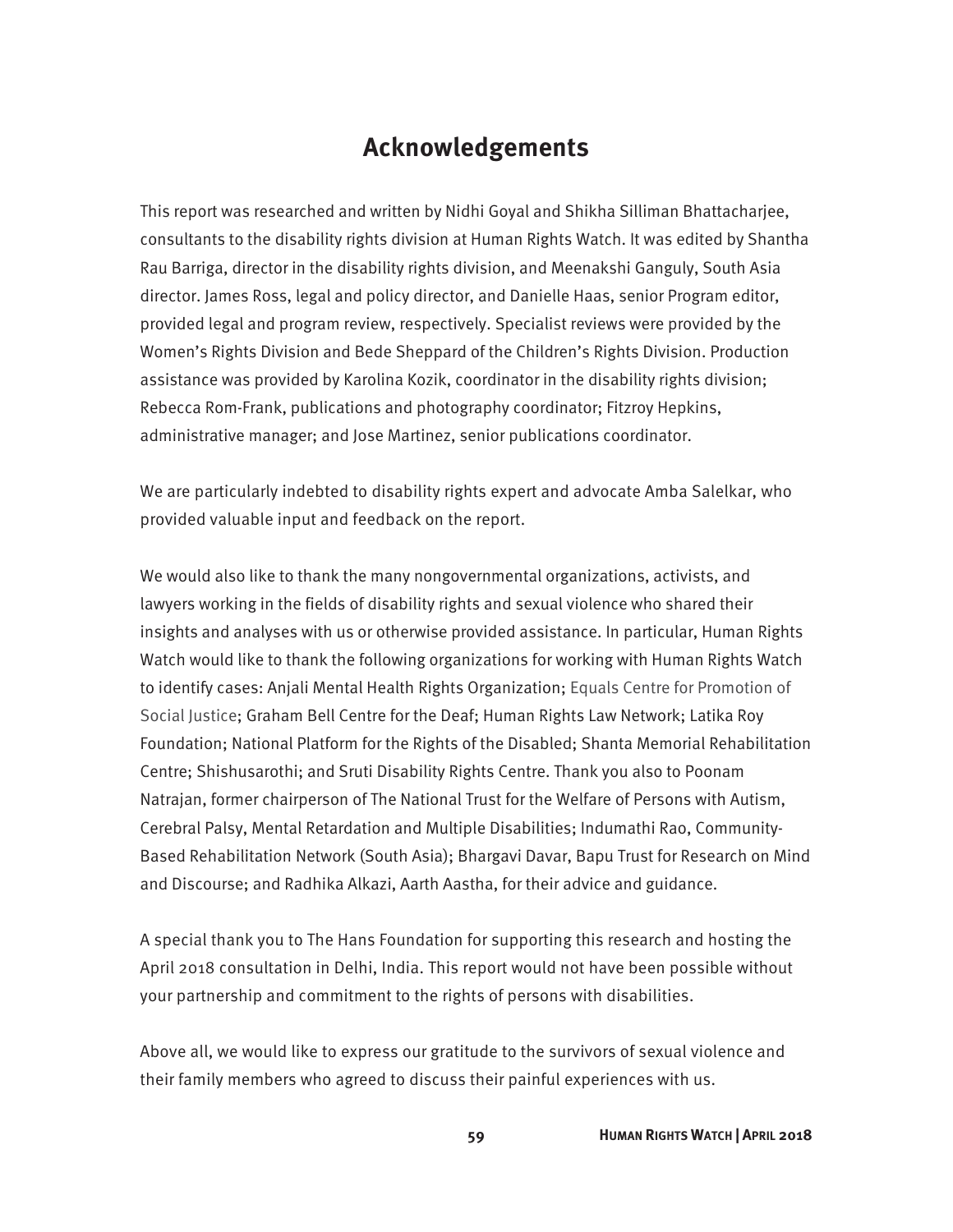### **Appendix I**

### Government of India, Ministry of Health and Family Welfare, Guidelines and Protocols, Medico-Legal Care for Victims/Survivors of Sexual Violence

The guidelines for medical examination of women and girls with disabilities are as follows:

#### Guidelines for examination:

Be aware of the nature and extent of disability that the person has and make necessary accommodations in the space where the examination is carried out.

Do not make assumptions about the survivor's disability and ask about it before providing any assistance.

Do not assume that a person with disability cannot give history of sexual violence himself/herself. Because abuse by near and dear ones is common, it is important to not let the history be dictated by the caretaker or person accompanying the survivor. History must be sought independently, directly from the survivor herself/himself. Let the person decide who can be present in the room while history is being sought and examination conducted.

Make arrangements for interpreters or special educators in case the person has a speech/hearing or cognitive disability. Maintain a resource list with names, addresses and other contact details of interpreters, translators and special educators in and around your hospital, who could be contacted for assistance.

Even while using the services of an interpreter, communicate with the person directly as much as possible, and be present while the interpreter or special educator is with the person.

Understand that an examination in the case of a disabled person may take longer. Do not rush through things as it may distress the survivor. Take time to make the survivor comfortable and establish trust, in order to conduct a thorough examination.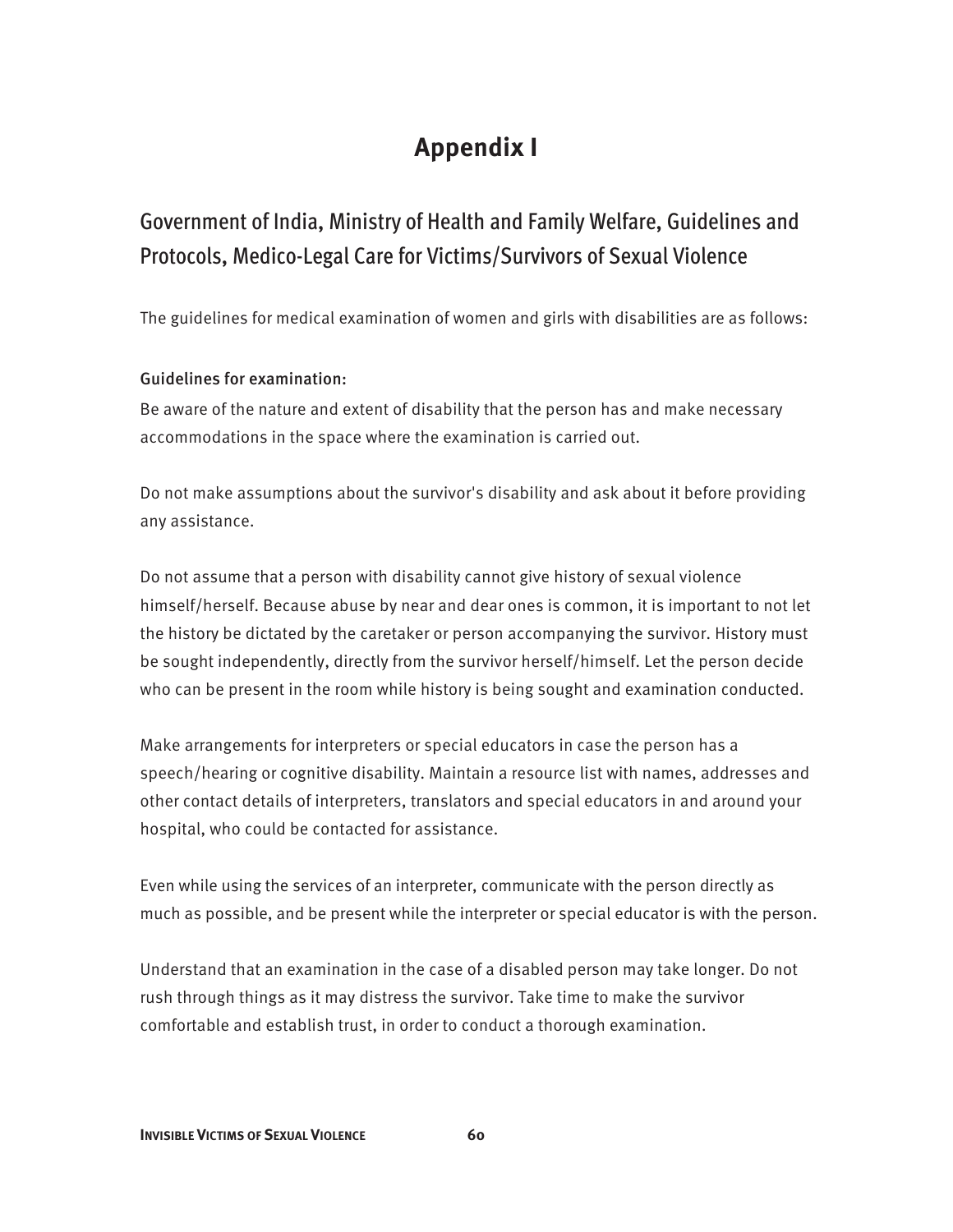Recognize that the person may not have been through an internal examination before. The procedure should be explained in a language they can understand. They may have limited knowledge of reproductive health issues and not be able to describe what happened to them. They may not know how they feel about the incident or even identify that a crime was committed against them.

Ensure that adequate and appropriate counselling services are provided to the survivors. If required, the services of an expert may be required in this regard, which should be made available.

Consent: All persons are ordinarily able to give or refuse to give informed consent, including persons with mental illness and intellectual disabilities, and their informed consent should be sought and obtained before any medical examination. Some specific steps may be required when taking informed consent from persons with mental illness or those with intellectual disabilities. If it is deemed necessary, such persons should (a) be provided the necessary information (what the procedure involves, the reason for doing the procedure, the potential risks and discomforts) in a simple language and in a form that makes it easy for them to understand the information; (b) be given adequate time to arrive at a decision; (c) be provided the assistance of a friend/colleague/care-giver in making the informed consent decision and in conveying their decision to medical personnel. The decision of the person to either give consent or refuse consent with the above supports, to the medical examination, should be respected.